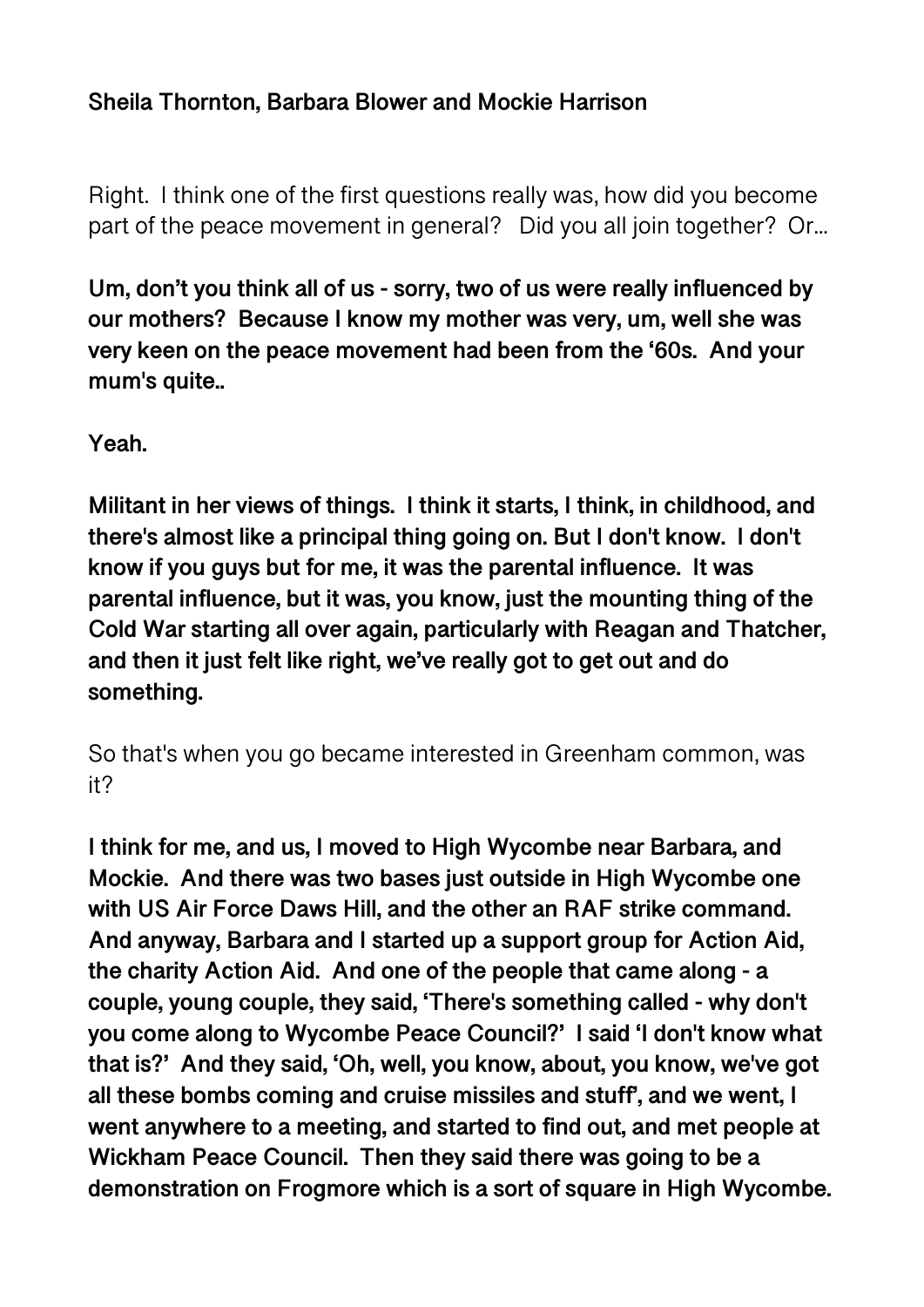**And they were going to that because the cruise missiles were coming to Greenham common. And that's when we kind of started to become more active. I mean, we did, we did things at Daws Hill, and there was a presence outside Strike Command most weekends, there was a caravan there - do remember?** 

**Yeah.** 

**And we took turns in going to Strike Command. So we began to be active, if you like, in that way. And the first time I remember going to Greenham was when they had Surround the Base.** 

Yes. So that was quite early on?

**Yeah.** 

**And the Peace Council, some women in the Peace Council said we'll get a coach up. And we went on a coach, didn't we?** 

**Yeah, in fact, there's lots of pictures I think, of the coach going there and all of us. So that would have been '83, I think wouldn't it?** 

**'82 / '83. I can't remember.** 

So it wouldn't have been women only then would it?

**Yes.** 

It was then already, was it?

**Oh, gosh, yes. I mean...** 

**I think Surround the Base was only women, wasn't it?**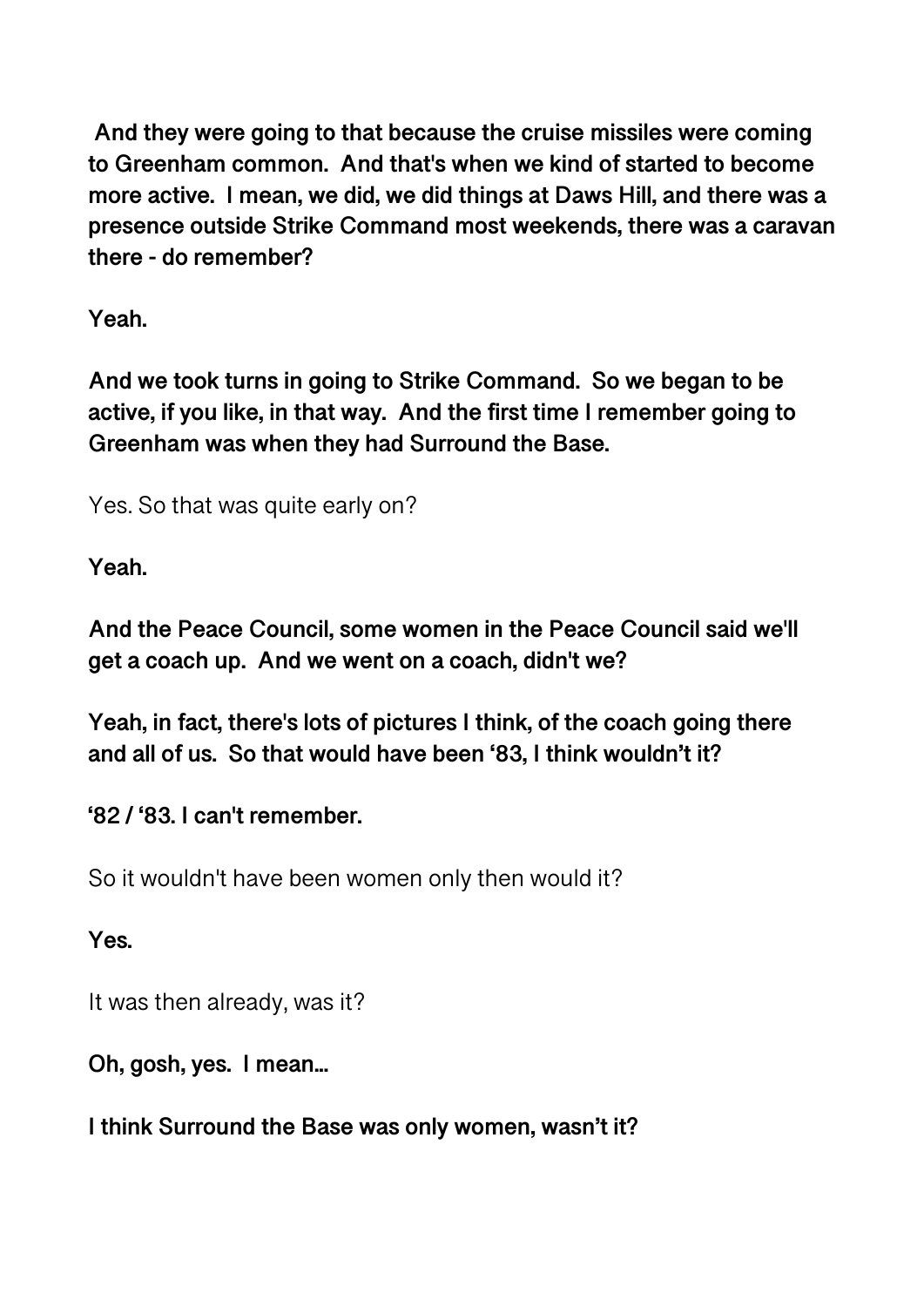**You could only camp if you're a woman, you could come and you could be part of the action, and you could support if you're a man, but you couldn't stay there.** 

So women only was quite early on?

## **Oh, right from the beginning.**

Yeah, I didn't do Surround the Base because I'd just had Oliver.

## **Yeah. So how many years ago? Yeah, that's right. So Barbara's children were very young, and my son wasn't very old.**

So why why do you think it was women only - was it a conscious decision or did it sort of evolve from something that happened?

**We were very active at the time, Mockie and I particularly, in establishing a refuge - we'd established a refuge in High Wycombe and that sort of - from consciousness raising groups.** 

**We'd been in consciousness raising groups, women's political groups, I've been in the national abortion campaign, right from sort of 1976. And I think it just felt like a natural thing. I think also, because there are a lot of peace camps all around the country and being member of CND I had all this stuff through, and had been to other places. And there was, sometimes men could get a bit too wound up particularly by the MOD. Because they did take great delight in kind of poking fun at you all the rest of it, so and men seemed to react too much and I never felt comfortable with that and I've always felt fine at Greenham.** 

So you didn't get the aggressive content?

**No, never.** 

**But wasn't it a group of women that match from Wales, to start up?**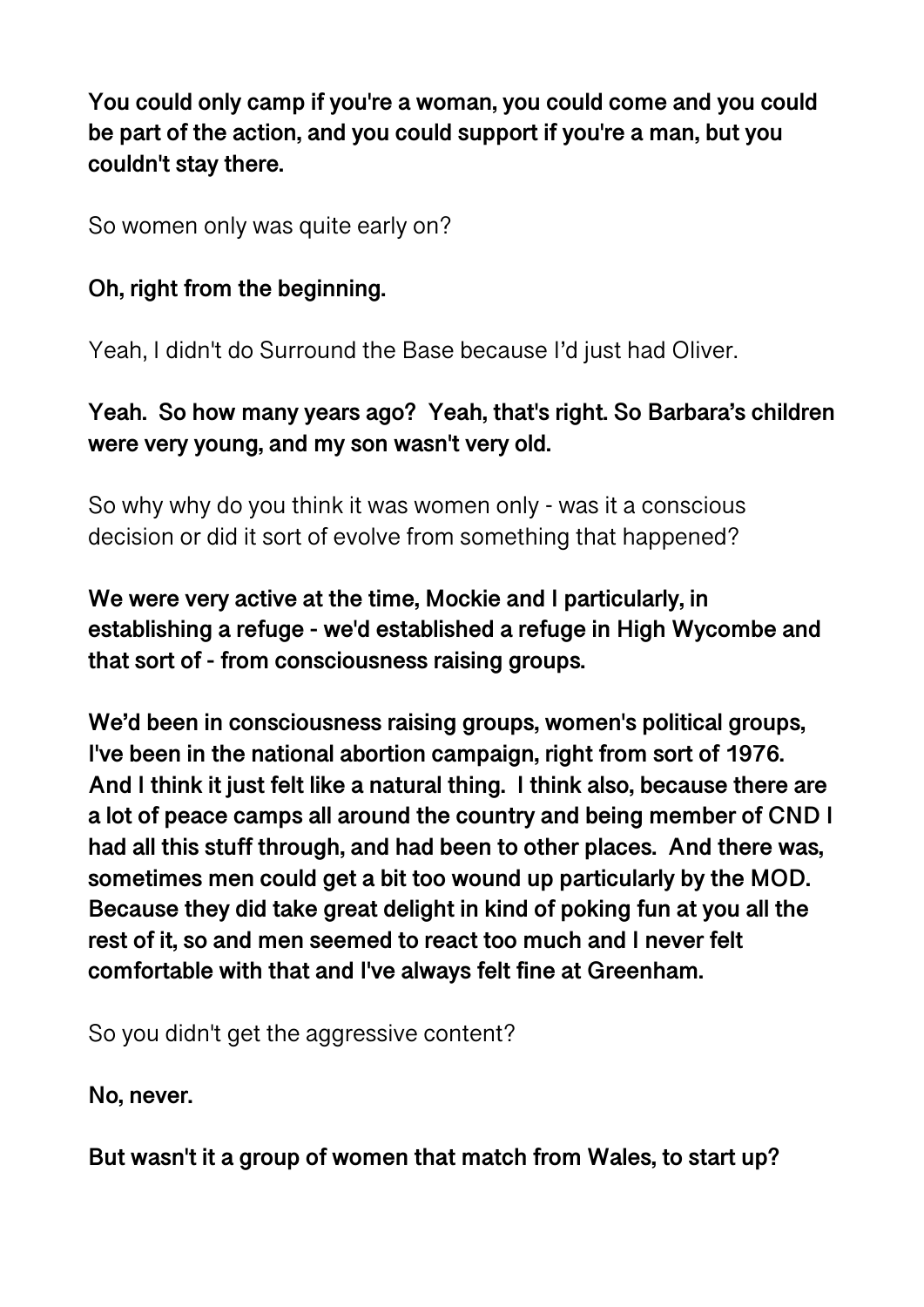**Yes it was.** 

**Yeah. Women just took control of it.** 

**Yeah.** 

**This is the way we want to we want to do it.** 

**Yeah, you're right, I'd forgotten.** 

**And they went to the main gate, which was Orange.** 

**Yellow.** 

**Yellow gate. That's right. They went to Yellow Gate didn't they. So we went down to do this around the base and then I think we must have just kept in touch with what was going on.** 

**And well, I'm a member of the peace group Wickham peace group.** 

**Yeah.** 

**And then we decided we were going to start Chiltern Women for Peace, didn't we?** 

**Yeah.** 

**Because maybe because typically you and I have always operated with a, within a sort of woman, only political...** 

So you'd come from the women only protests anyway?

**Yeah.** 

**Because of Women's Aid.**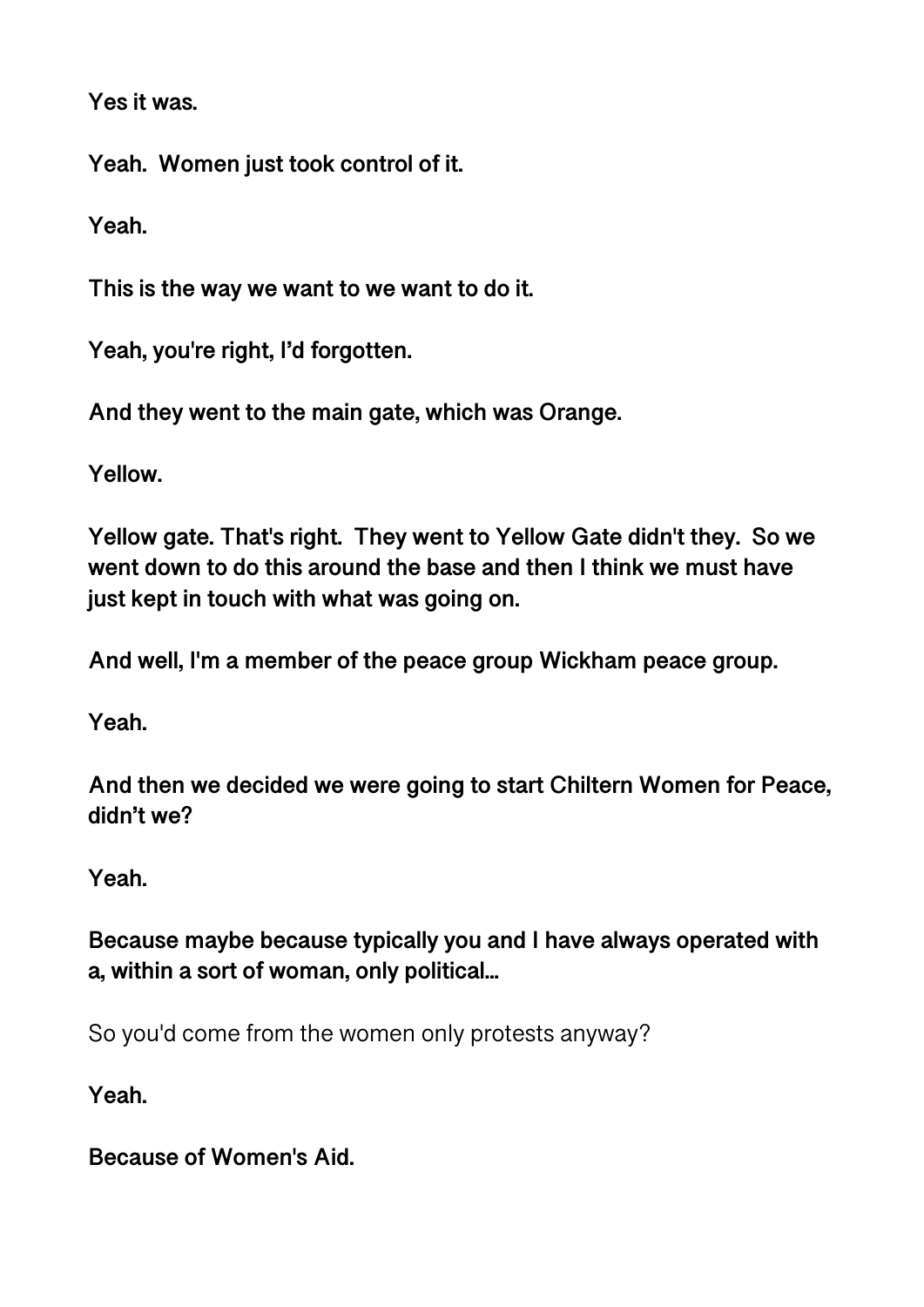**Yes.** 

**They were the only organisation doing anything.** 

**Yeah. And I think it just, it just felt natural to have our own space, and not get too bogged down with some of the things that sometimes when you - Wycombe peace group, sometimes you think do yourselves a favour!** 

So there was a freedom about being at Greenham?

**Yeah.** 

**Oh yeah.** 

**It felt really, very supportive. A lot of fun. I mean, it was pretty basic, but you know, you expected that - digging your own shit pits and stuff, you know?** 

Yes, yes. I read about it. Certainly I was reading a lot about that.

**So we'd tend to if we went to camp we would sometimes, I mean, we lived in Wickham - that was near enough to go and come back in a day.** 

**Yeah.** 

**So we could go for - I remember there was a dragon day, I've got pictures of you sewing a dragon, remember that? So we could go for a one off day, if you like. But we could also go and take the kids and stuff for longer. So we did - they had a 10 days at Greenham, and we took part in that. But when we went for longer we, I don't know how it came about, we chose Red Gate as being the gate that our - no I mean, we didn't you know, stop anybody else being there. But that was the gate that we kind of...**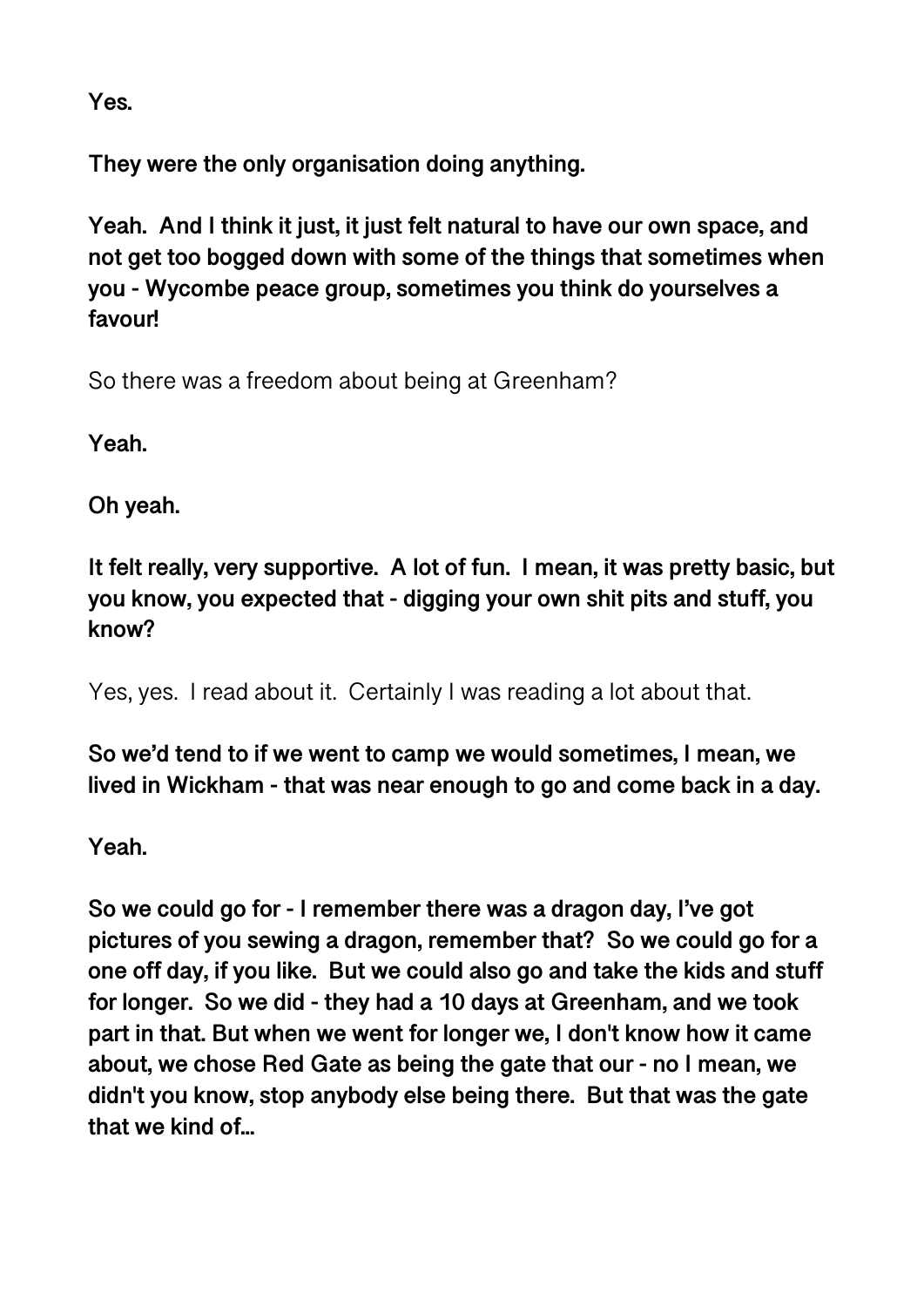**Because there wasn't always, there wasn't always anyone there was there?** 

**No, that's right.** 

**They said go to one of the gates where there isn't...** 

So define the the different coloured gates were they...

**Well there was just the right number of gates for the colours of the rainbow.** 

**Yeah.** 

**So creative women said right well we'll call them the colours of the rainbow.** 

Yes, but what I mean was there any special feeling about each gate?

**Oh sorry. Well, I remember liking Red Gate because it was was a bit off the beaten track. You know where you could camp, is it were, so the children was safe.** 

**Yeah**.

**It didn't attract the attention in quite the way that - Orange gate was quite near the main road, wasn't it? Whereas this one was off, so it was easy to dig your shit pits, there's plenty of room to have as many tents as you wanted, and the campfire, and all the rest of it, and you just you know, and because it was a bit remote, putting our banners up although we lost a banner off - somebody pinched our first banner. But you could put a banner up and therefore you could make your presence known to people driving past, so they they realised that this, you know, it was more than just Yellow Gate.**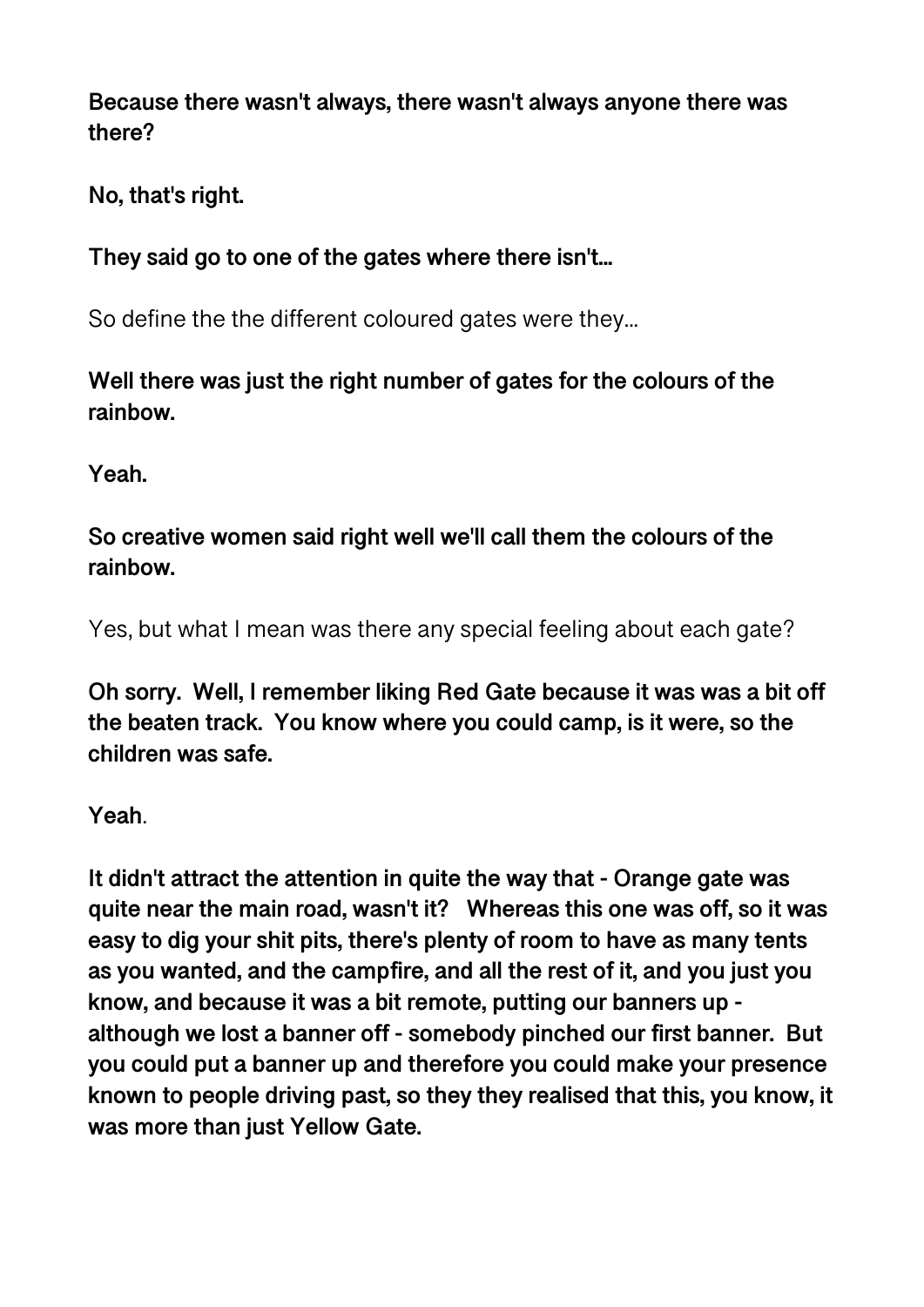**Well I think they were I mean, there was a reasonable presence at Yellow and Blue in particular, my memory tells me. And there was a reasonable presence during the 10 day campaign at most of the gates. But for some reason we don't always seem to gravitate towards Red because there was, as Sheila said, there was space for the kids to run around at the back, and room for all the tents and everything.** 

So how do you think most women got on with all the military men around and the police?

**I think it varied. One of the things we used to do was we would go and do a night watch, because all the gates were the women were sleeping, you need to have someone up and awake around the campfire. Otherwise, people tend to just throw things at the tents or benders. So I can - I went to university, and I can remember doing a night watch and going right up to the fence because it was lit, to read, to do - to work basically, and a little voice coming out - 'Are you alright ma'am?' And it was some, you know, 12 year old little American soldier at the back. And I used to chat to them quite a lot, individually. They were always very bemused, but not unfriendly. But then I think it was different when it was a large number of us - then it used to change.** 

**Yeah, I think there was also a difference between the American troops and the MOD. The MOD seemed to be a bit more bolshy. But certainly, I think some of the women who actually lived at Greenham, I know one in particular who had a long term relationship with one of the MOD police, so you know, I think it wasn't, it was okay by and large, I think it was one there were big demonstrations. And you've got a lot of police brought in for demonstrations, in particular on the horses. And that was frightening for the horses. Um, people driving past tooting and all the rest of it, it could get a bit crazy, but most of the time, I think it was fine.** 

**They used to get bit freaked out when we did things like sing.** 

**Oh yeah!**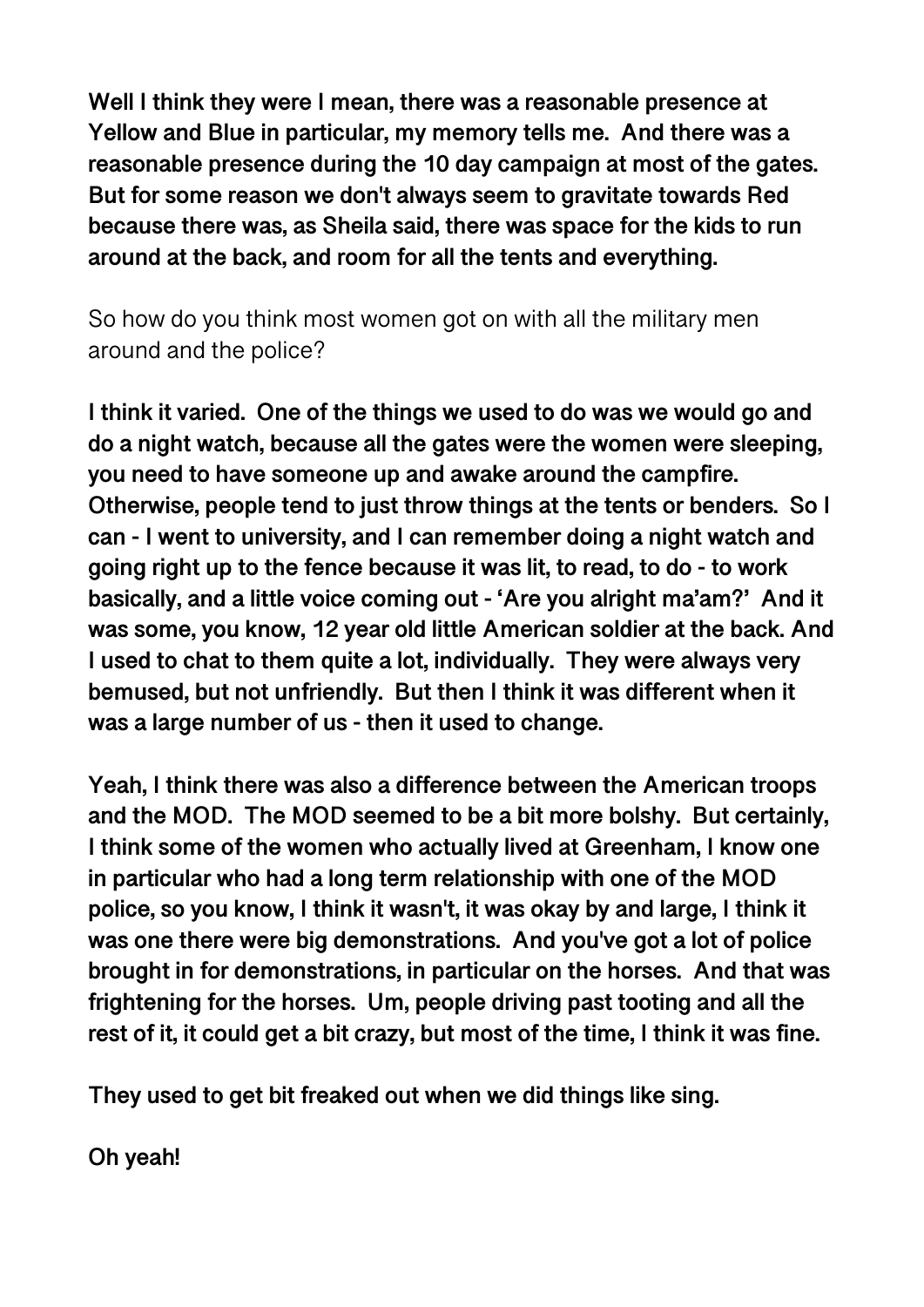**I can remember being at the fence singing...** 

**An aggressive act!** 

**Singing, and especially if you were doing a repetitive - Can't Kill the Spirit, for example, that really seemed to freak them, because they just didn't know how to respond because we weren't damaging anything. We weren't being aggressive. But they obviously didn't like us doing it. But they couldn't really respond because we weren't doing anything we weren't supposed to be doing.** 

So music was quite a big part of the camp?

**Oh yes, songbook.** 

**You've got the songbook.** 

**And it's, it's funny like the chief the police to the tune of the Grand Old Duke of York. But I think there was a lot of talk at one stage, towards the beginning, my memory tells me, but as we all know, it's particularly faulty. That in some ways we were doing our own military, as it were, campaign, but in our way, and there was a lot of talk about how armies and things use bands, or the Scots use the bagpipes and things like that to intimidate. But there was talk about how songs could unite us and make us feel.** 

Yeah, so you felt it was uniting?

**But also I think it didn't have a weird effect on the troops.** 

**Oh it did. I've got a Peggy Seeger CD, and I put it on the other day, and all of a sudden she started singing some Greenham songs, and it absolutely stopped me in my tracks, because it takes you straight back. It was just wonderful.**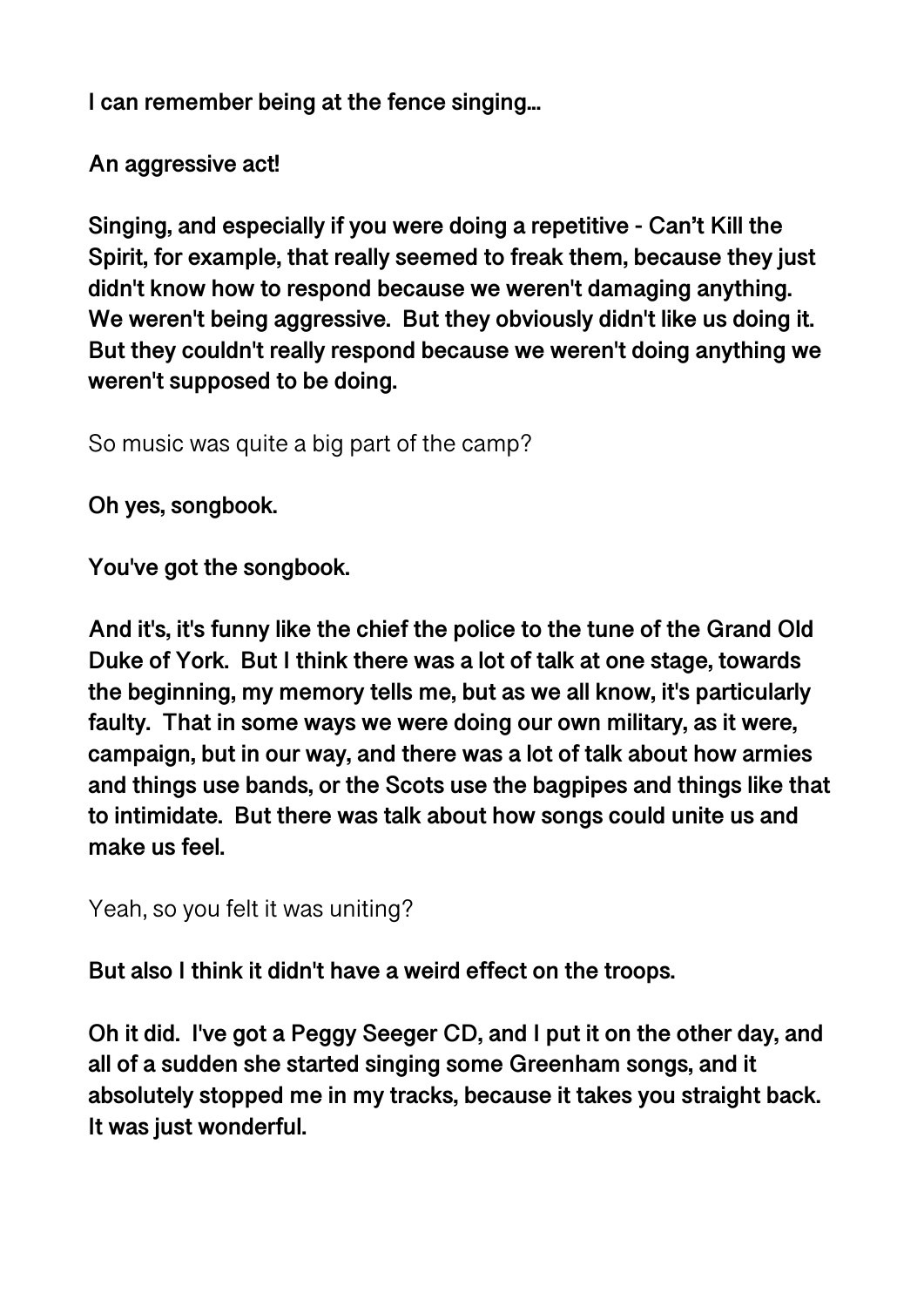**And we used them all over the place I remember yes going and standing on an island somewhere near Marble Arch - I can't remember what we were doing - do you remember?** 

**Yes, yes!** 

**We were in the middle of all this traffic, and we were singing the one about - oh, I can't remember it now something about 'No nuclear'...** 

**Oh, 'I like the daffodils?'** 

**Yeah. And we just sang it over and over again, because the traffic was so dense and slow moving, people wound their windows down, and obviously we've got banners and things. And they could, and I think that, that it was getting into their consciousness as well. We did it there, we went to Daws Hill - this US Air Force Base one day, I remember we did an action where we went on Saturday morning, and we were all dressed in Marks and Spencers suits, and pushing the buggies, do you remember, because we've got a lot of young children. And I don't know how - I was saying to someone the other day, I don't know how we did it. We walked on to that - whether they just had barriers and they didn't know what we were doing, because there was often a presence out there with a with a fire and that, wasn't there. But that we just walked on, and I remember them going'Oh, there's women on the base. There's women, there's women, and they've got children and they're on the, on the base.' And we surrounded a sentry box or something. A flagpole in the middle. And we started to sing and I remember them going' Yes, they're all around the flagpole, around the flagpole, you need to come you need to come, they're singing and yes, they are singing', and this person got so kind of irate that we - and that's all we did, we stood there for an hour and we sang, and then we walked off - and they didn't know what to make of it. But it was, it did empower you. And I think it did get the message over in a way, and it made you make, I mean, I can remember camping at Red Gate, and the people, you know, charging up and down the road you know, yelling 'Go back to Russia, you lesbians' because they was - the anger in men, young men, in particular, they**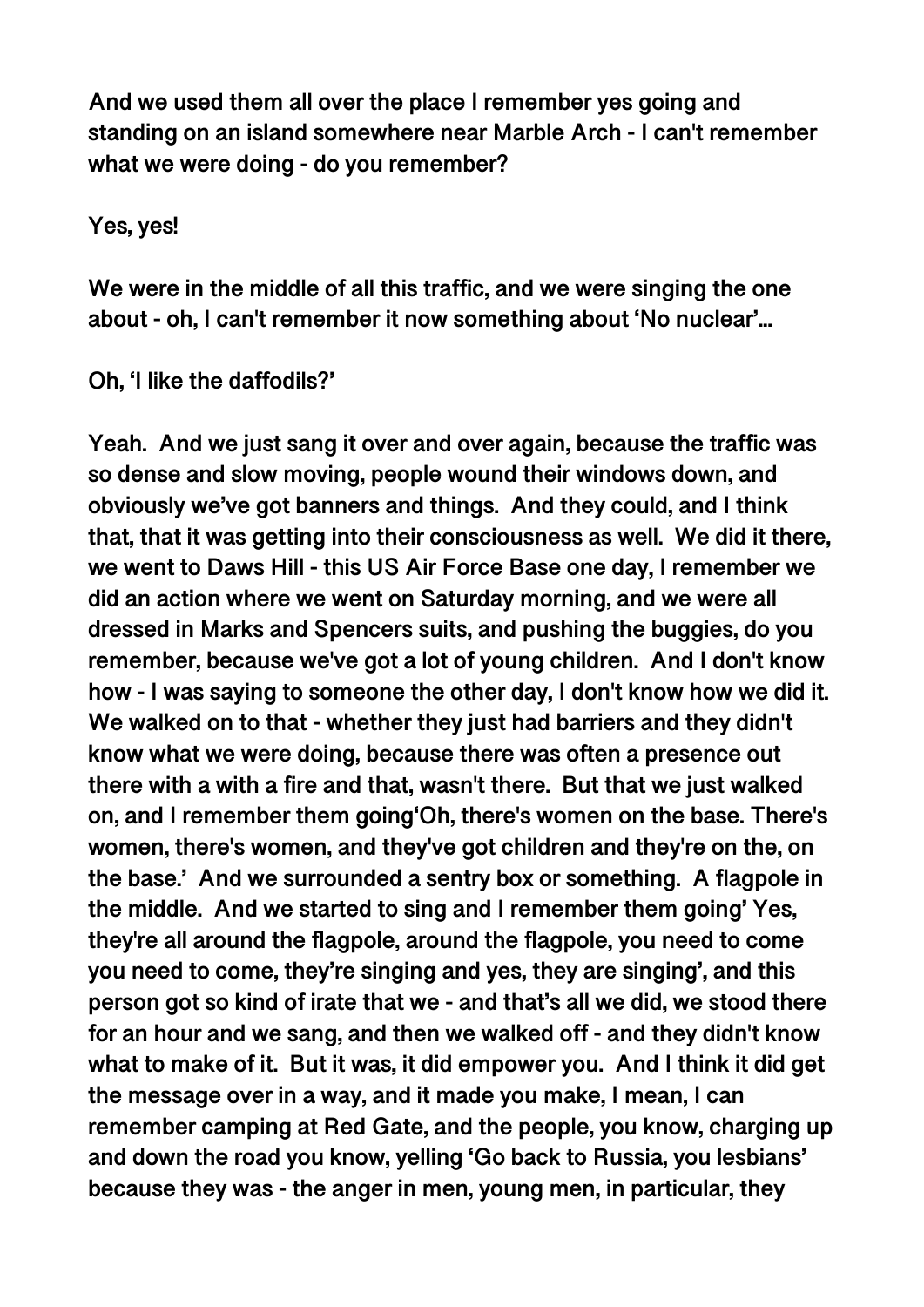**hurled these terrible insults at us - like we were Russian and that we were all lesbians - they thought they were insults. It was ridiculous. And they they couldn't handle the fact that we sang. We camped. We had a lot of fun. We laughed a lot. We laughed all the time.** 

What did the local residents - how did they react to you?

**I can't honestly say that I know.** 

**Some were very supportive, and some were very anti. By - purely by coincidence, I ended up living in Newbury for two and a half years. And so I asked - I got to know one woman in particular very well, and I asked her what she think - she said they just didn't know what to make of you. Just didn't know what to make of you. But she, I mean, she's a smallholder, and she thought it was a good idea, because she didn't want the missiles in her town.** 

**Well no.** 

**And I used to walk my dog on Greenham common afterwards.** 

**Yeah.** 

**First time I did it, I was terrified because I thought I was going to get arrested!** 

**And you talked about camping overnight, that that was really important as well, because the women would sometimes go off on cruise watch following the cruise missile maneuvers. And so they wanted somebody there, in case the bailiffs came, because particularly at the beginning there was a lot of violence against the women when they bailiffs came. And they honestly thought, I think I think they thought that if they were rough, and they cleared that, everybody would pack up and go home, they had no idea of the depth of feeling that there was amongst the women. And I take my hat off to them. I didn't camp like that - you**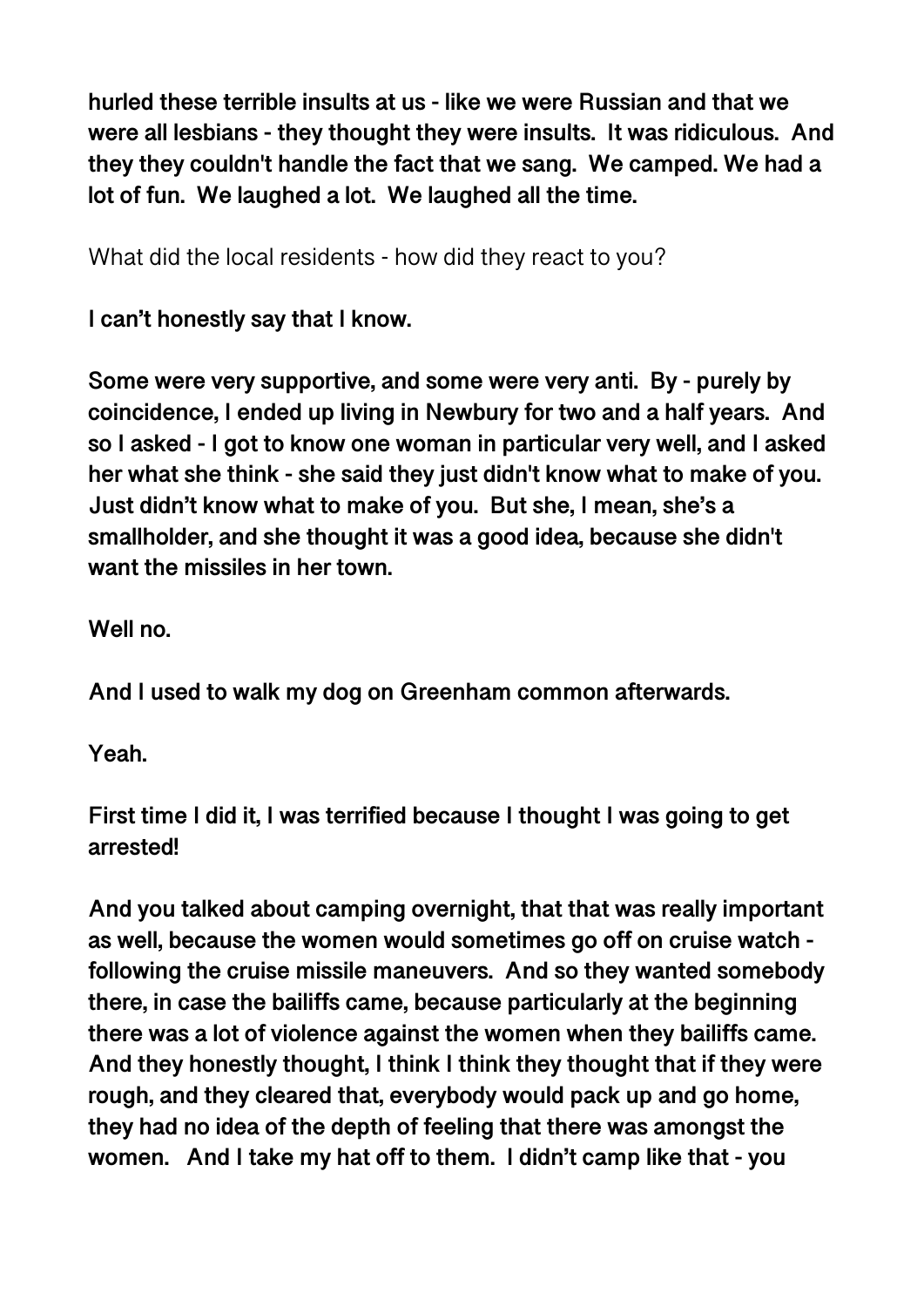**know, week after week, month after month, and what they had to put up with was pretty awful at the time.** 

## **Yeah.**

Did you think there was any particular people in charge of what was going on, or any decisions...

**No, no, no one person in charge, that's why they had all the arguments. Constant arguments about the way to do things and, you know, I think I couldn't have hacked being there that long, to be honest, because I'm not the sort of person that can constantly you know, I have to have a bit of structure in the way decisions are making, and there was falling out, and coming together and all the rest of it, but no, there were some people who obviously spoke better than others, and therefore got into - 'cause who did we had come to Wycombe Peace Council? Because was it Rebecca Johnson?** 

**I can't remember.** 

**We had, we had speakers that we arranged - women to come and speak in Wycombe, and held public meetings that we organised. I mean, we had Oliver Postgate come one time, you know, we were quite instrumental by then, in trying to - um, Wycombe Peace Council doing other stuff than what it done before.** 

Do you think this collective decision making worked in the end?

**It did for...** 

**I mean it lasted long enough, something worked.** 

**If you think about it, I mean we didn't have any structure with Women's Aid, so we'd come from a background of getting things done without any structure. So it felt absolutely natural.**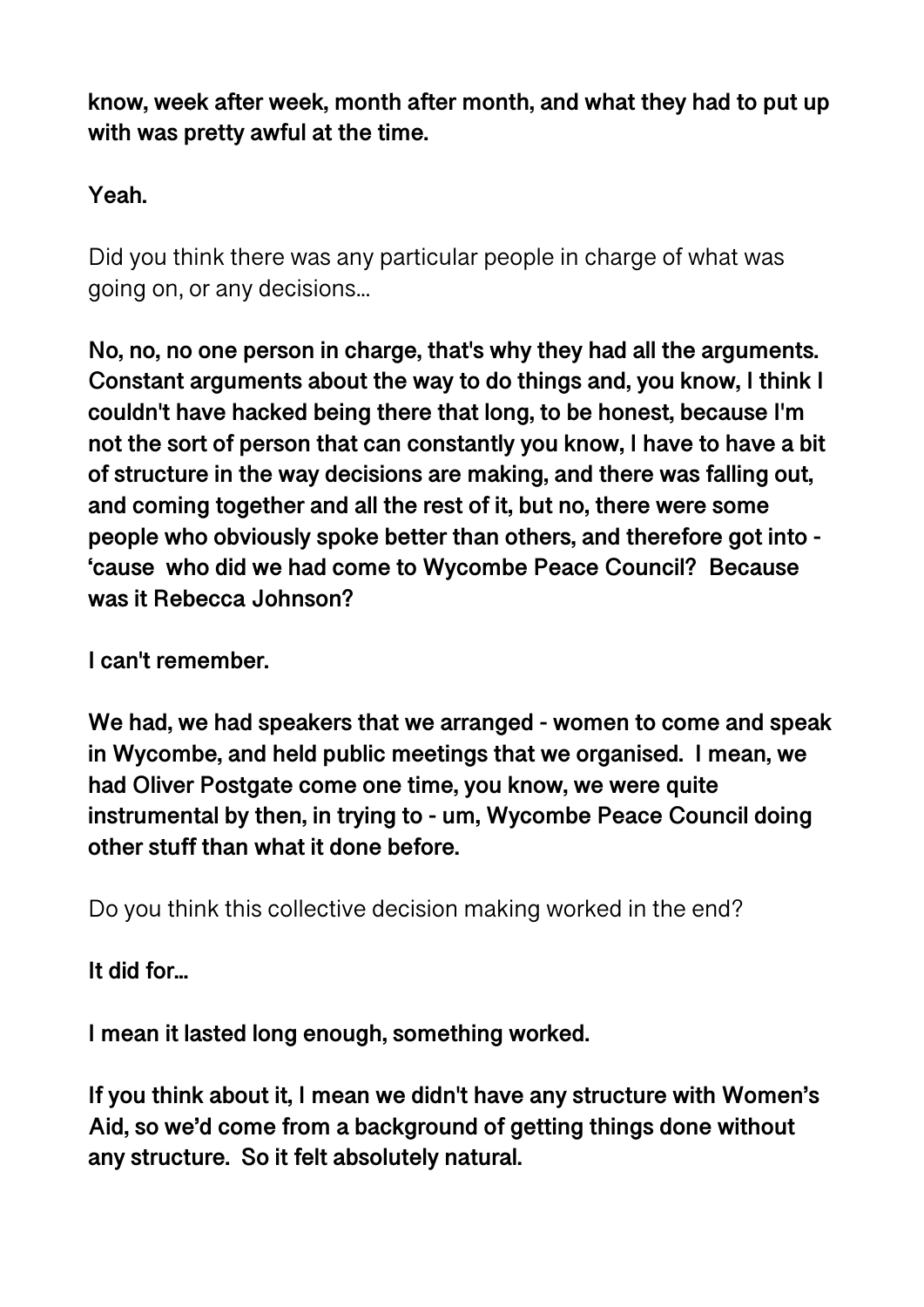**We'd do things like if, when we got to Red Gate, somebody would wander round to Yellow Gate and say, you know, we're here, what's going on, you know? Is there anything planned? Just checking it out kind of courtesy in a way, because that was the woman's home, so we were just coming...** 

So there was no special reason anybody was at a particular gate?

**No, no.** 

**There was one gate there was a sanctuary, which gate was that?** 

**Oh, yeah, that's right - where you went if you wanted a bit of time out. That should have been Green Gate, but I might be making that up.** 

**Is that Blue Gate?** 

**I can't remember.** 

**I think you're right actually.** 

**That was quite important, they were quite important about what went on in the sanctuary area. So you had to respect that..** 

So it was for contemplating, rest, rather than....

**Yeah, I'm not quite sure.** 

**I think it was part protection as well, because some women actually ran away either from abusive relationships or whatever.** 

### **On the run!**

Do you think there was quite a lot of people escaping that sexual abuse elsewhere, or do you think it was just a few of them?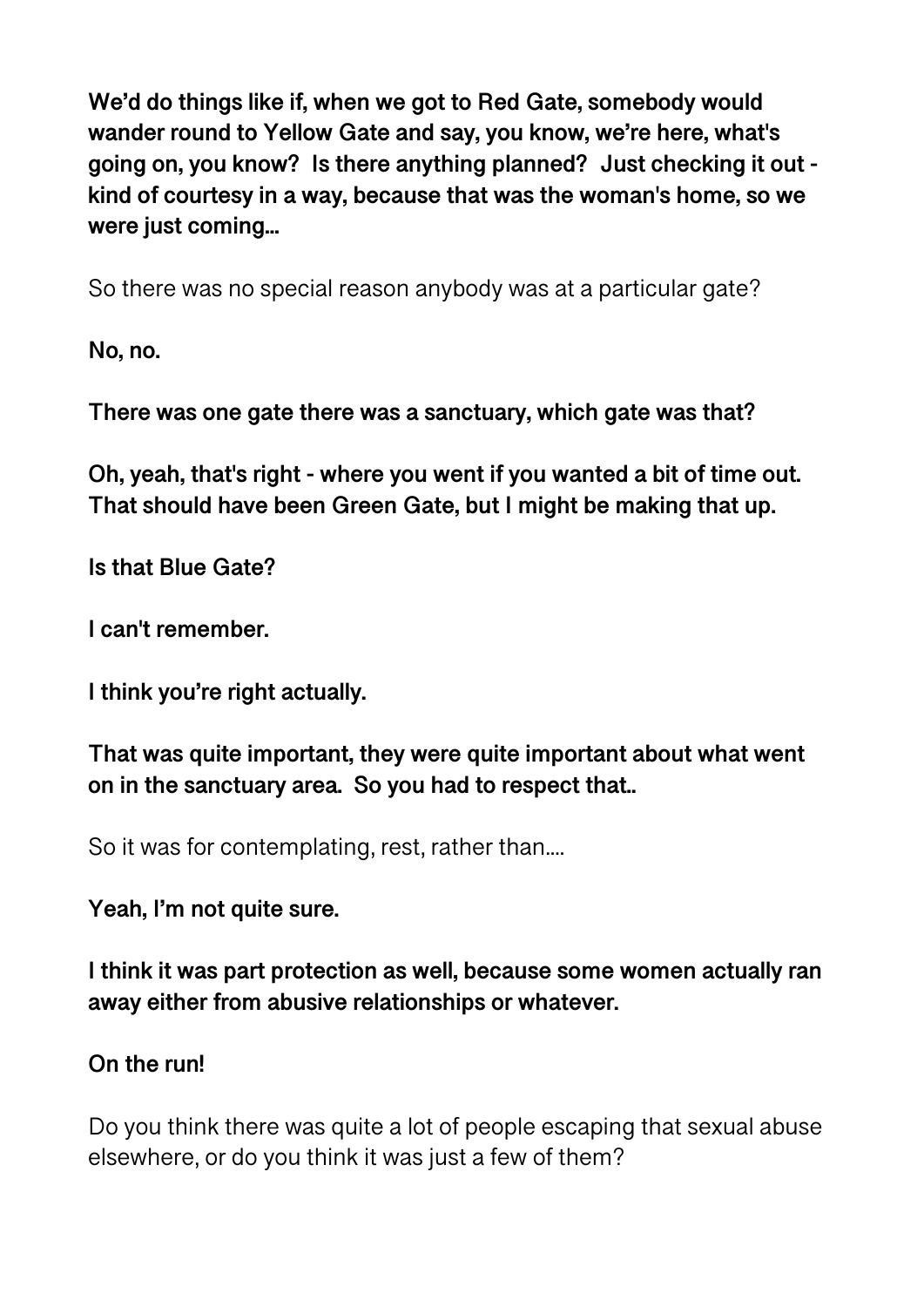**I don't think, well it certainly wasn't part of any conversation I had with anybody in particular.** 

**Others used to come and join us at Red Gate, on quite a regular basis, there was somewhere from the Midlands - was it Redditch, springs to mind.** 

**Yeah, they did think.** 

**I don't know why I think that.** 

**So you got to know other women.** 

**Because yeah, 'cause there was a constant sense of discussion and debate, and something, I mean, we did have fun - like we've just said, and it was - but you did you talk about stuff, didn't you? And you know, be challenged in your thinking.** 

**I think one of the big challenges actually links back to what you were saying was the, the sex workers, particularly on Yellow Gate could be very challenging about it, because let's face it, we're pretty middle class, we were - our group was. And we could get challenged on our attitudes. So, I mean, that was, that was a good thing it was like, 'Okay, sorry, I didn't mean to make any assumption.' So in some ways, they certainly were going there for, for more reasons than just the fact that they were anti nuclear.** 

Right. So when you say there were sex workers, what was...

#### **There was a sex workers collective that were camping at Yellow Gate.**

Were they've where they active when they were there, or were they escaping something? Or were they just...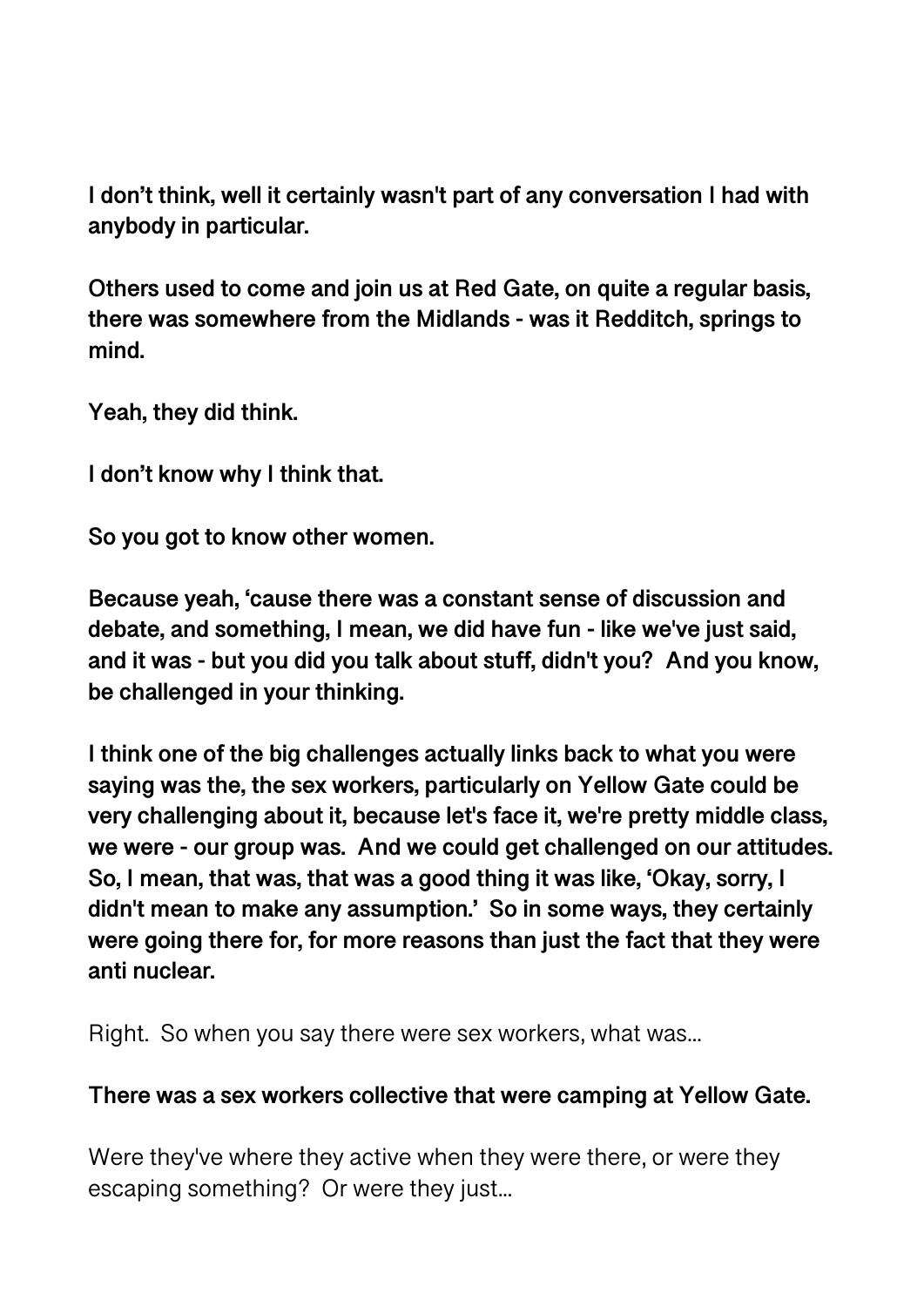### **When you say when were they active, do you mean politically?**

No. I meant sexually active.

#### **Oh, sexually.**

When you say they were sex workers.

#### **I actually don't know.**

They just congregated together? They were known sex workers?

### **Yes, they advertised themselves as such.**

Oh right.

## **They actually had a banner. (Laughs). Don't think they were touting for business.**

They were protesting in general rather than...

**No, they I think they genuinely came because they really believed that there shouldn't be nuclear weapons. They were definite. They were very clear about that. But they came with some other issues about their lives, and how men dealt with them. Um, and to be honest, I mean, I think it formed a lot of our conversations about how we operated as women.** 

**Absolutely. I think, you know, I wasn't you know, it made me think about sexuality, and body image, and all those kind of things that I hadn't really had time, or need, or want or anything to think about. So it was very good in terms of challenging me - being my stereotypes.** 

**I just remembered they had the Kings Cross collective.**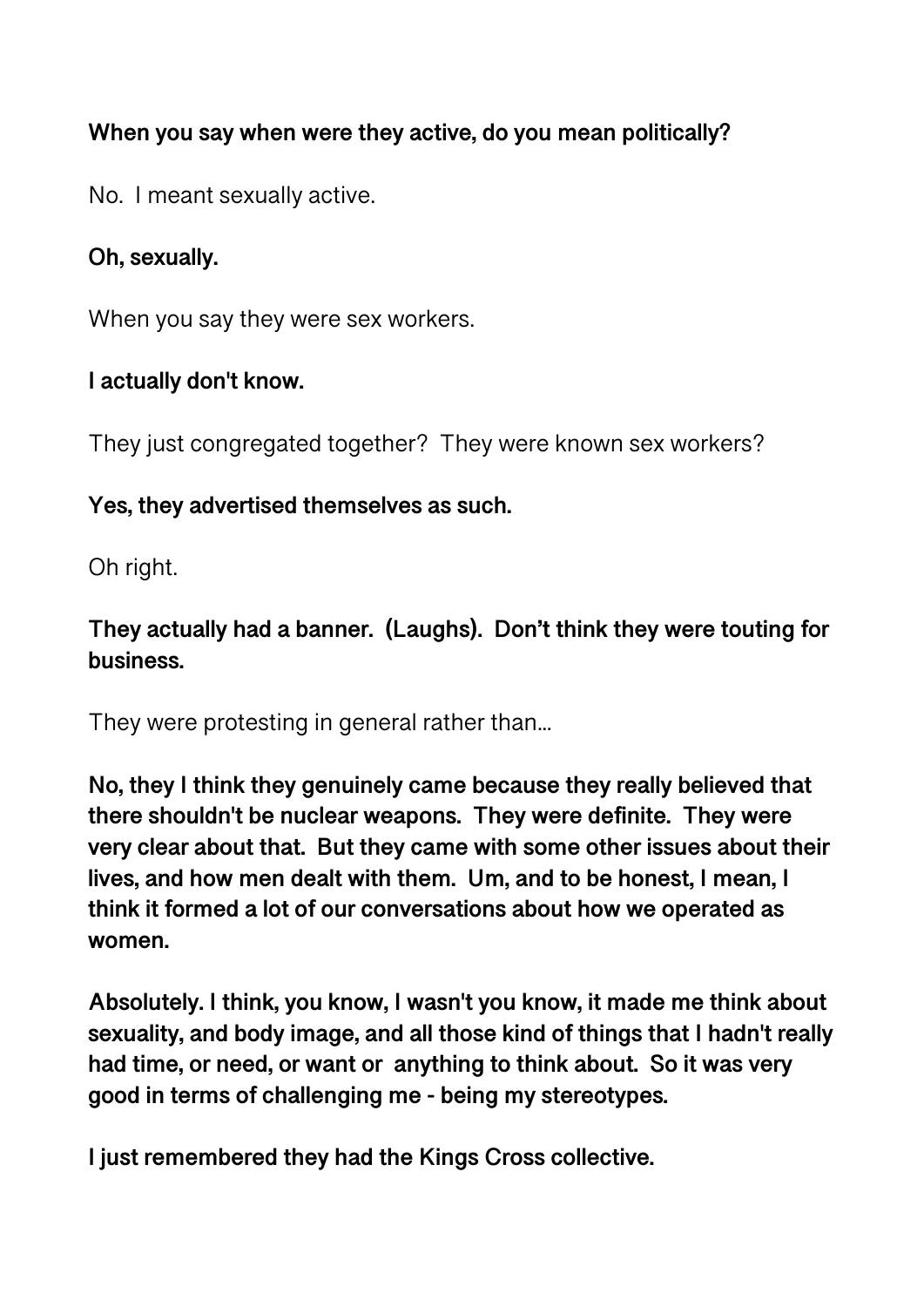Right?

**Yeah.** 

**Yeah, that's right.** 

**Yeah, I know, 'cause I can remember when I first told my husband I want to do the 10 days. He was like (makes grumpy noise) '...look after the kids'. I didn't stay with him, actually. But I remember saying to him, and if there was a war, like the last two world wars, you'd just march off and expect me to do everything. So this is just the equivalent alright. He was like (makes grumble noise). He accepted that.** 

How did the children who were there long term - were they educated? Did somebody...

**I don't know.** 

**There weren't many kids there. Very tiny number.** 

**Somebody had a baby there, didn't they?** 

**Yeah.** 

**But I think most parents had a support structure. So they wouldn't...** 

They didn't necessarily bring the children all the time?

**Not for a long time, you know, not for months and months on end. I mean, we, as Children for Peace we got into the supporting role in the van. And I don't remember seeing children when I went around in - that was nights.** 

**We delivered the food.** 

**I don't remember seeing loads of kids there.**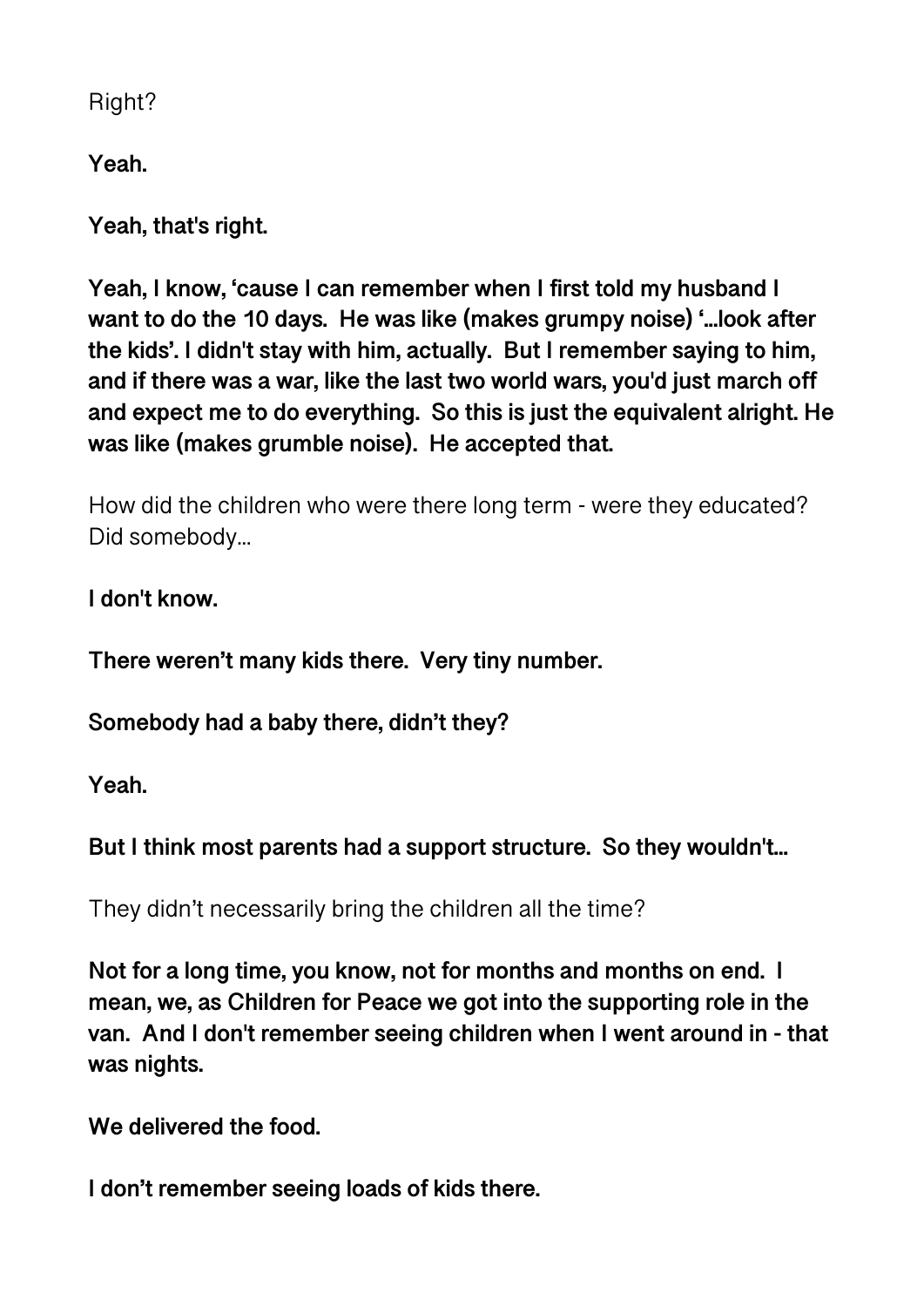**We had this wonderful woman called Phyllida who was as rich as Croesus. And she bought this van and converted it into a kitchen...** 

**She lived at Ascot, didn't she?** 

**Jordans.** 

**Jordans.** 

**She was brilliant. She turned up to the miners march with her chauffeur and a Bentley. And I turned up with my 2CV, put my miners in the back and the other ones who got back in the Bentley were going - look at you look who you've got! It was like...okay! But she bought this van so we could, loads of people sort of cooked on rota, and we'd go down there and just take down hot food. Particularly when it was difficult to keep fires going in the bad weather, through the winter and, and it was just too much in some ways for them to have to constantly be thinking about where to get food from, how do we heat it, all the rest of it.** 

**And we had blankets and bedding, didn't we?** 

**Yeah.** 

**Sanitary towels and soap - that kind of thing.** 

So were a quite a few people doing this?

**Well yeah, because Children for Peace covered various groups. And somebody just - I don't know who - coordinated it, so you knew what which weeks it was coming to Wycombe and then you sorted out who was cooking on which night, and the van would parked in our road for a bit, and people would - if I wasn't travelling, somebody would come to my house, pick the van up and go - whatever. And it all worked incredibly well my god...**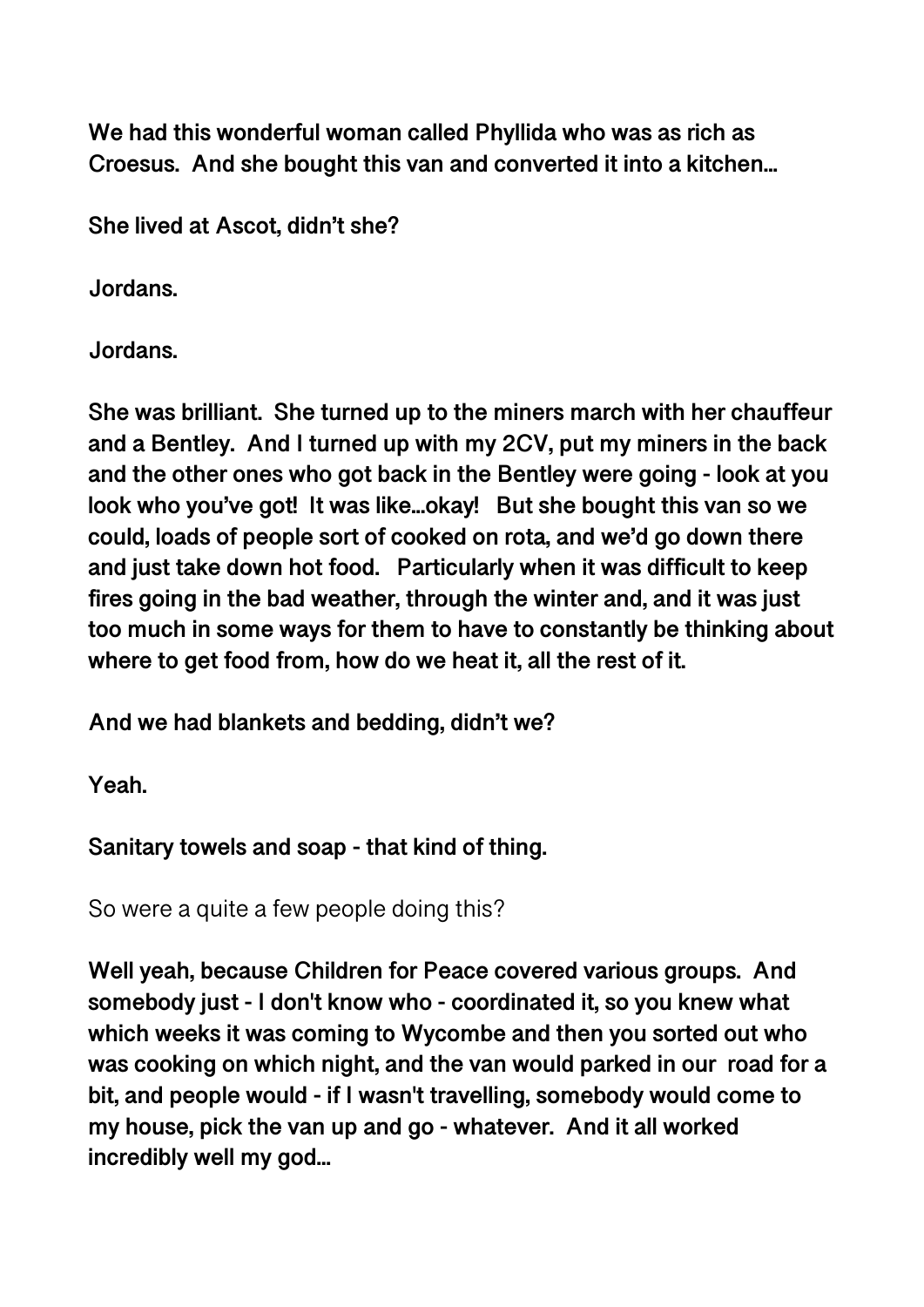**Chiltern Women for Peace.** 

**Fantastic!** 

**Got all the addresses and telephone numbers.** 

**Hysterical!** 

What if there were any medical problems - how did they deal with that?

**I suppose they went into Newbury, and found a doctor. I don't know, to be honest.** 

**No, I don't know.** 

**No idea. But the van was very well received, wasn't it?** 

**Yes.** 

**And we would drive right around the presenter just to make sure, you know, and I remember just arriving and shouting to more of the remote gates, you know, 'Any women in there? Any women? We've got the van'. And one day we broke down. I was heartbroken. We were outside the common, couldn't actually - obviously before mobile phones and everything. I had to walk bloody miles to find some where to ring up the breakdown people. And we had to be carted back. I think that van died and she got another one. We had to be carted back from the back of the breakdown lorry. So we never got to Greenham that night, and we couldn't even let them know, you know. It was such a shame. But you know that that was it.** 

So there's quite a lot of support mechanisms on the outside then, weren't there?

**Yeah, absolutely. People did fund raising and the stuff...**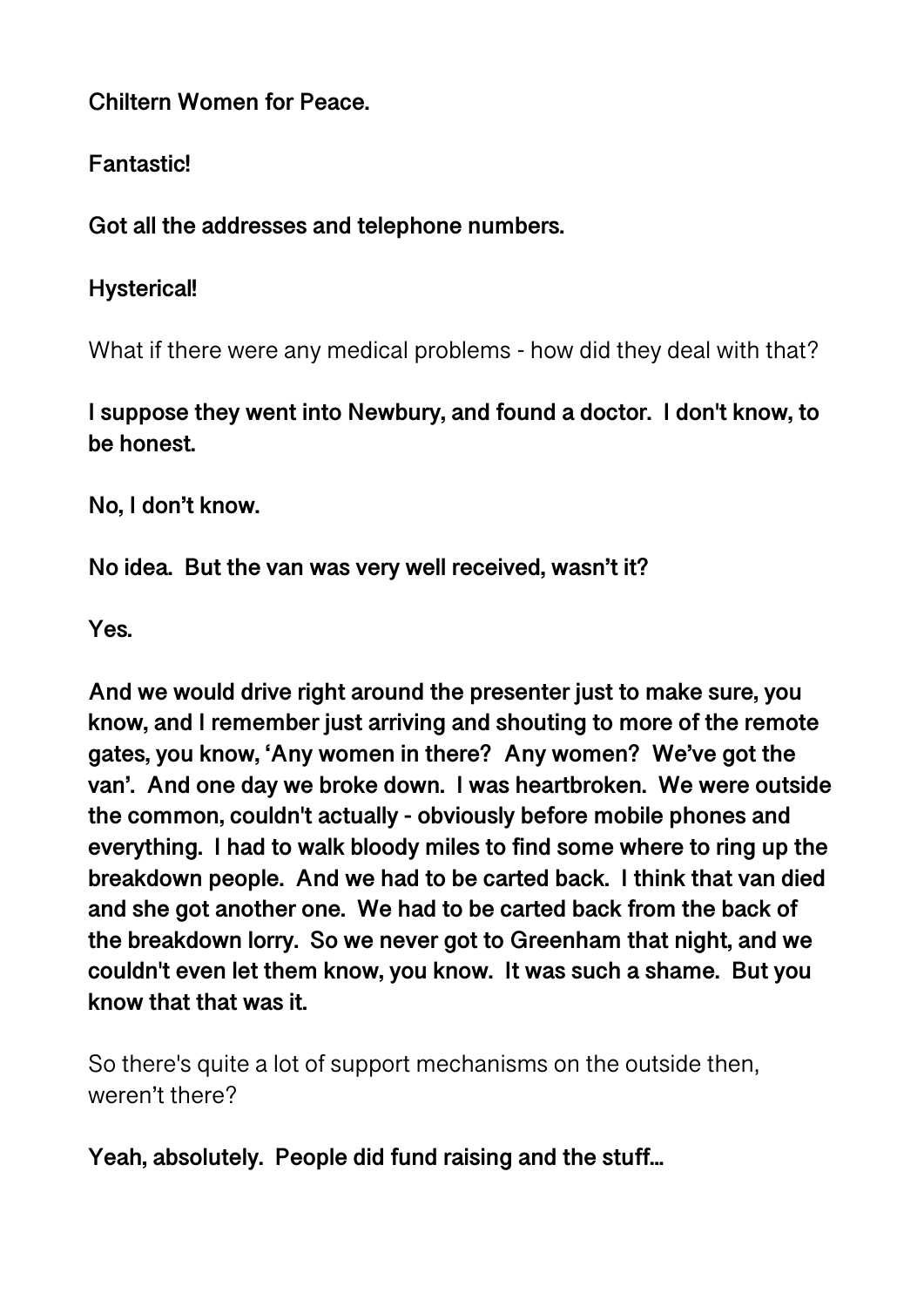**It felt like we were trying, well it felt like we were part of what was going on when we felt we couldn't leave our lives at home, and we couldn't be camping there. It felt like a good way of supporting.** 

**Yeah, yes.** 

**The spinoffs from that camp were phenomenal. We started a woodcraft folk for young, like minded women. So that we had a generation growing up, not only coming to Greenham, but also learning about, you know, the cooperative in the peace movement, through the woodcraft folk and, you know, it kind of moved us in a new way of kind of planning allies for - yeah, I think there were a lot of spinoffs from it really. I've got photos of the Children for Peace banner in Brussels. So Cameron and Lynette and I went to Brussels for a big, you know, European antinuclear demonstration and took the Children for Peace banner.** 

**Well this banner - the second banner went on the only anti Iraq war, as well.** 

**Yeah, it did, you're right. Yeah.** 

So you've campaigned all your lives, really then?

**Yes, never stopped.** 

**We went to Chequers last year when Trump came over. No - did we take the banner?** 

**No.** 

### **We should have taken the banner. Yeah. What were we thinking!**

Did you stay right until the very end when the camp closed all together?

**No, I went, I've got photos in the '90s, but I didn't stay to the end.**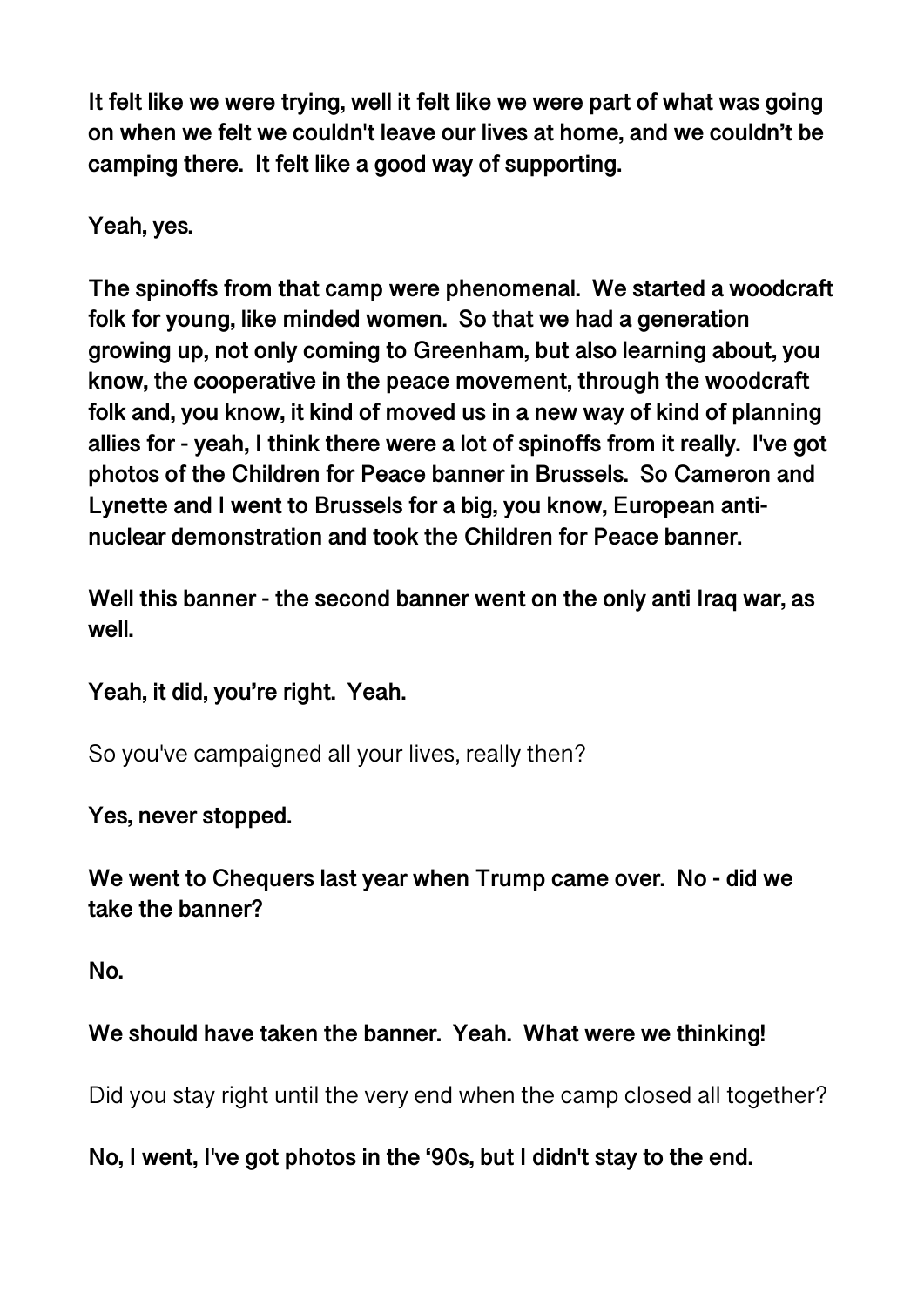**No.** 

**I'd moved up here, not that that's any reason, not that far away, but...** 

**I went to Germany.** 

**You went to Germany.** 

**I kept sort of visiting periodically. It felt - there was a loss of momentum...** 

**Towards the end.** 

**Towards the end. And then there were a lot of court cases going on weren't there? But I genuinely can't really remember. Um, but it felt like I don't know. I mean, in some ways, as you say, is it quite a catalyst for us all moving on in our lives, and doing other things.** 

**And I think that's what women are good at doing. It's not like saying, right, we've got this model or this, this focus, and we'll all sit here - it's about you growing as an individual, and deciding for yourself where you feel you can have most effect. So, you know, you would never get blamed by a Greenham woman, for example, that you didn't go back enough times, or carry on, or whatever, because it wasn't about that. It's about your personal journey. And what they did was they said, yeah, like you say it was a stimulus to actually, you were provoked to go on and do other things.** 

**You did a Reclaim the Night just after I went, didn't you? You sent me photos of it.** 

**Yeah.** 

**We did do a Reclaim the Night. That's right. Yeah. Yeah. I think I've got a couple of photos or something - that was in that was reported in the paper and so it's about, you know, kind of how you continue to do**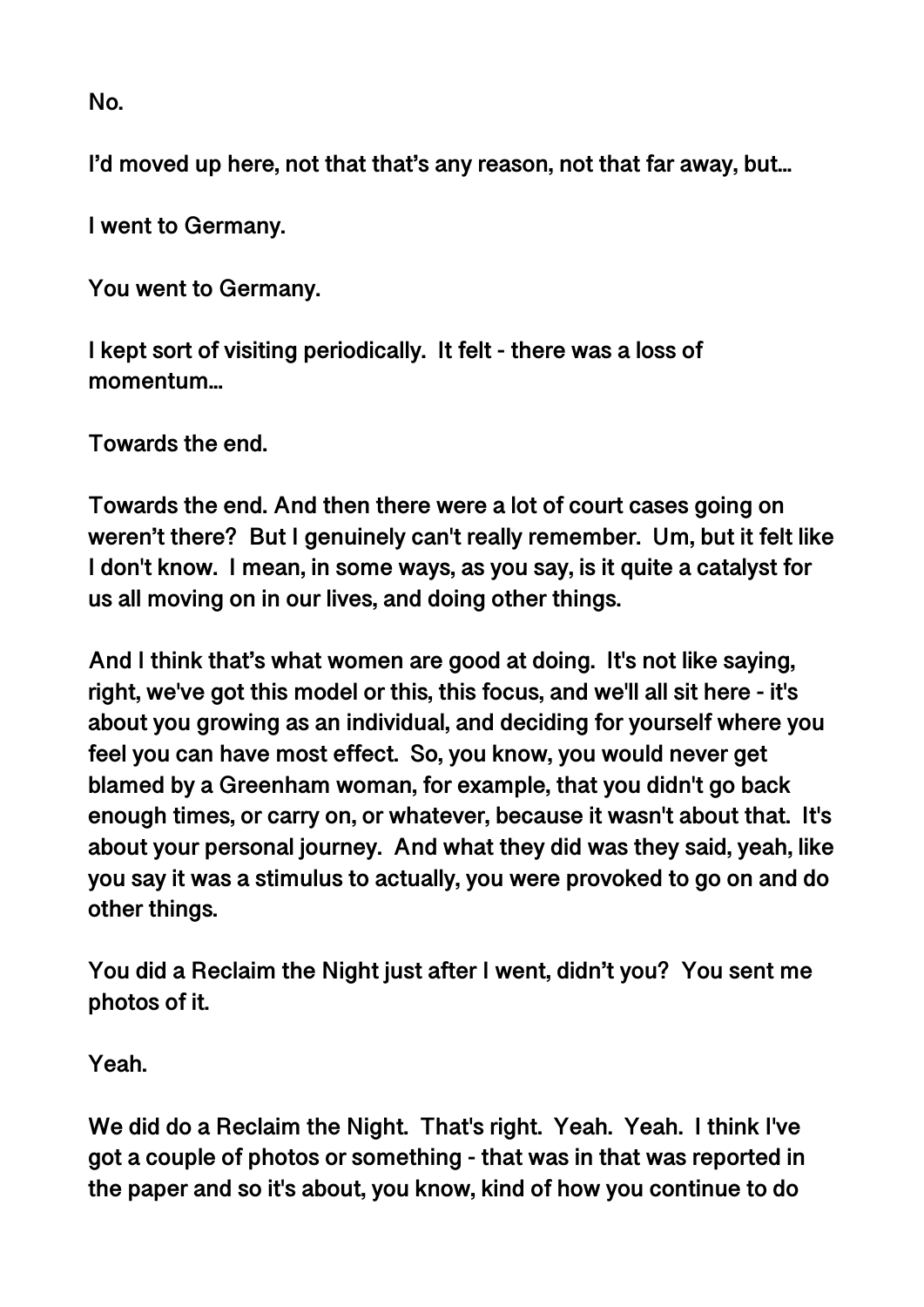**things that that raise these issues in people's minds and stuff. And we went back for the commemoration, official commemoration of the Peace Garden.** 

**When was that - in the '90s?** 

**In 2002.** 

**Oh, 2002!** 

**I used to take my children to the peace garden, when I was living nearby - we used to go quite regularly.** 

Do you think Greenham is is remembered as well as it should be really, because there's a lot of talk about the Suffragettes?

**No, no, it's not.** 

**Do you think so? Everybody I speak to knows what Greenham is.** 

**Well, they have a view of what they think it was. I now live in a village that is tiny and it's Ambridge, but it's not Ambridge! (Laughs). And some of the people that live there, I remember once we were in Book Club and I said something about 'Oh and the Greenham women' (gasps), and they said 'You weren't there?' And that was kind of woah! You know, you can't be a normal human being and have been at Greenham kind of thing, so I think we need to keep bringing it back. I mean, our children remember it, but that's because because they were there.** 

**...and Rosie, she wrote to the Guardian...** 

**I've got that electronically somewhere.** 

**I never saw that.**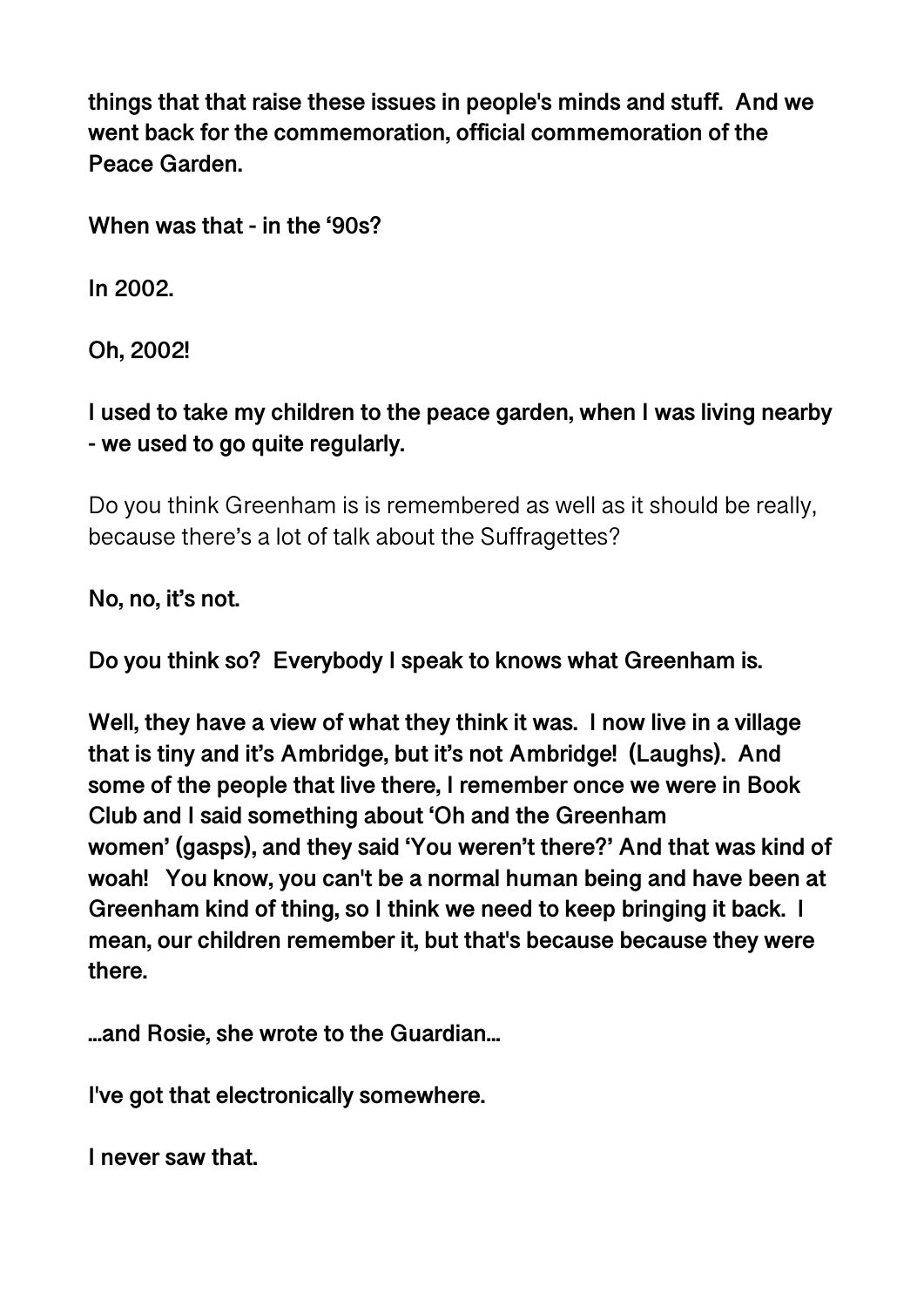#### **Didn't you? It's brilliant.**

**But I don't I don't think it is remembered for all the things it sparked in not only the women that were living there, but women that visited and things like, and the changes it made for them in their personal relationships, in their working relationships. You know, I think it was more powerful, as you said in sort of kind of triggering.** 

#### **Yeah.**

#### You all felt you changed from the experience?

**Oh yeah. So I was up in, near Preston, just over a year ago, for a week of women's art stuff that we were doing up there. And the organisation that ran it - one of the trustees was the first to arrive - we were based in an outdoor education centre. And she came to the door and she said something, and I said something and I said, 'You been at Greenham? She said 'Yeah, I was at Greenham for months and months'. Her name was Ray. Now she was an interesting woman. She lived in the forest. She lives in the Forest of Dean now, and she has always driven what she calls a truck, because when she finally stopped living at Greenham she just couldn't settle. So she lived her life - I think she means in like a camper van type thing - she called it her truck. And even now, she's a bit older than me, so even now she's, you know, she's like, well on and getting in her 70s and that, she still has a truck. And she's got a little house in the Forest of Dean, but she has to go trucking every now and again because she just can't, you know, and what she's done with her life is constantly support women's organisations that through art and creativity, support the most vulnerable women - they do a lot of work with victims of domestic violence and, and with those that have been, because of their immigration status or whatever - have suffered, you know. So. women that have been at Greenham are everywhere, and they are still do doing things. But even then, I think, was it Helen Johns or somebody who died just over a year ago? While we were there. And so Ray said, you know, got we got a fire, you know, we were at Greenham, so we just had to have a fire outside. We had a fire outside**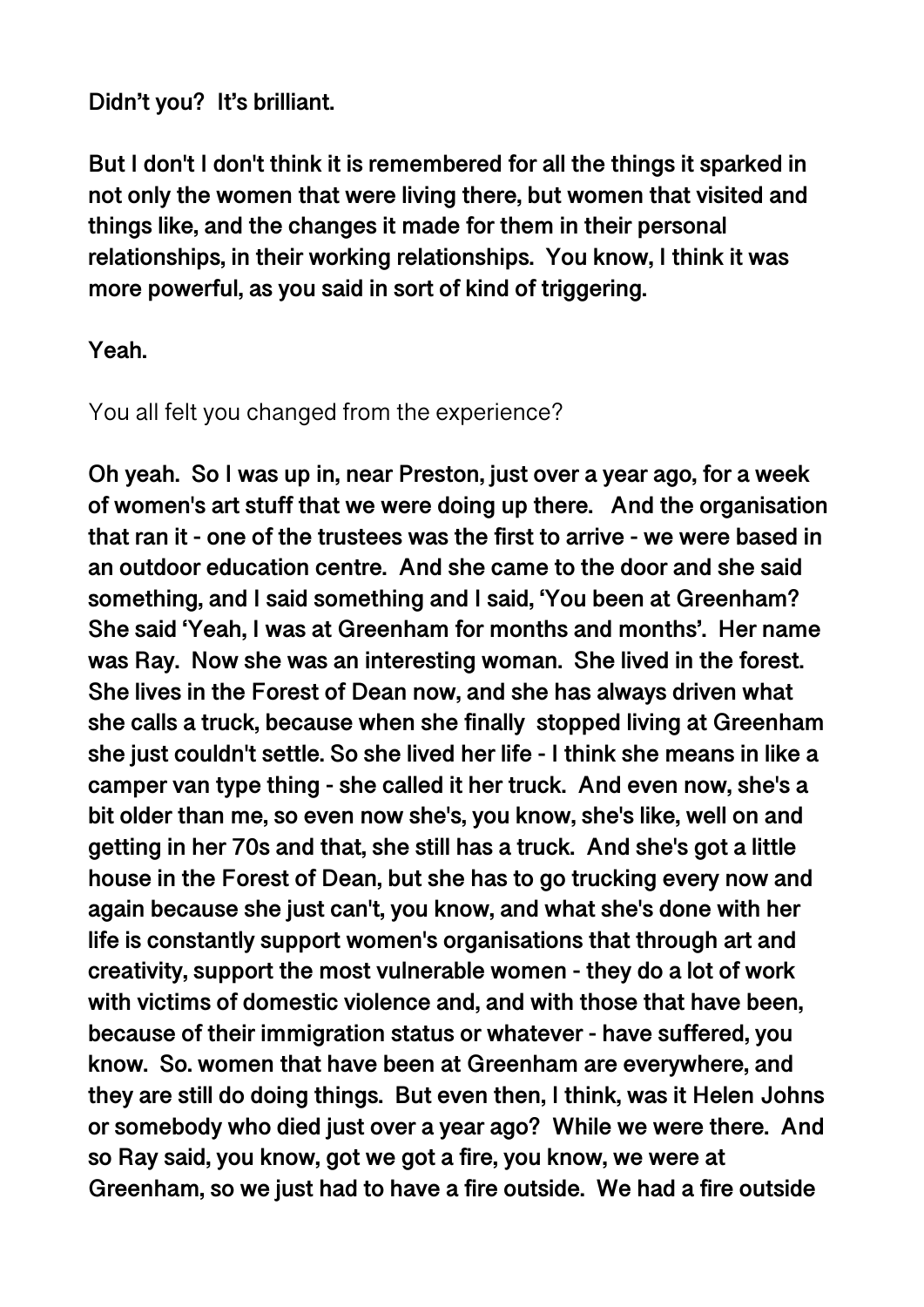**every night, and we heard about this, and she said we need to commemorate the fact she's gone. We had to explain to quite a lot of the women who were there - were all different ages, you see some of them knew nothing about Greenham and her. So I think you know, I do think there's quite a need to keep it alive in some way.** 

**There's certainly a need to keep reminding women that they should be if they're, if they find something as threatening as that going on, there are things that you can do. You don't have to go out and fight, but there are ways of doing things. I know my, my older sister basically had a breakdown, but she was so terrified what was going on, and I kept saying to get out and do something - come to Greenham with me, because she just, she was.. and she became agoraphobic. She was so terrified that some bomb was going to go off close to her. So it's a it's a perhaps the more important thing is is about are there things you can do instead of being passive about it? Yes, there's always something you can do. It may not seem as grandiose as some big groups do, and it may seem unstructured. But nevertheless, it's a very powerful thing that goes on.**

**I remember reading that some scientists had done some research they'd interviewed children during all of that, and there was a lot of fear around.** 

#### **A lot of fear.**

**You know, the advice from government about what to do in case of a nuclear attack would put the wind up - it was so pathetic and stupid. So they interviewed these, these kids in school about, you know, basically how frightened they were, or what they worried them and that kind of thing. And kids that have been on demonstrations and at Greenham and things like that were more - they weren't sanguine, but they were more level headed, and they felt more powerful. They felt a sense of power. They weren't in this complete freakout kind of condition that some of the other children were. It's absolutely - it's really key that children understand, and young people understand there are things that**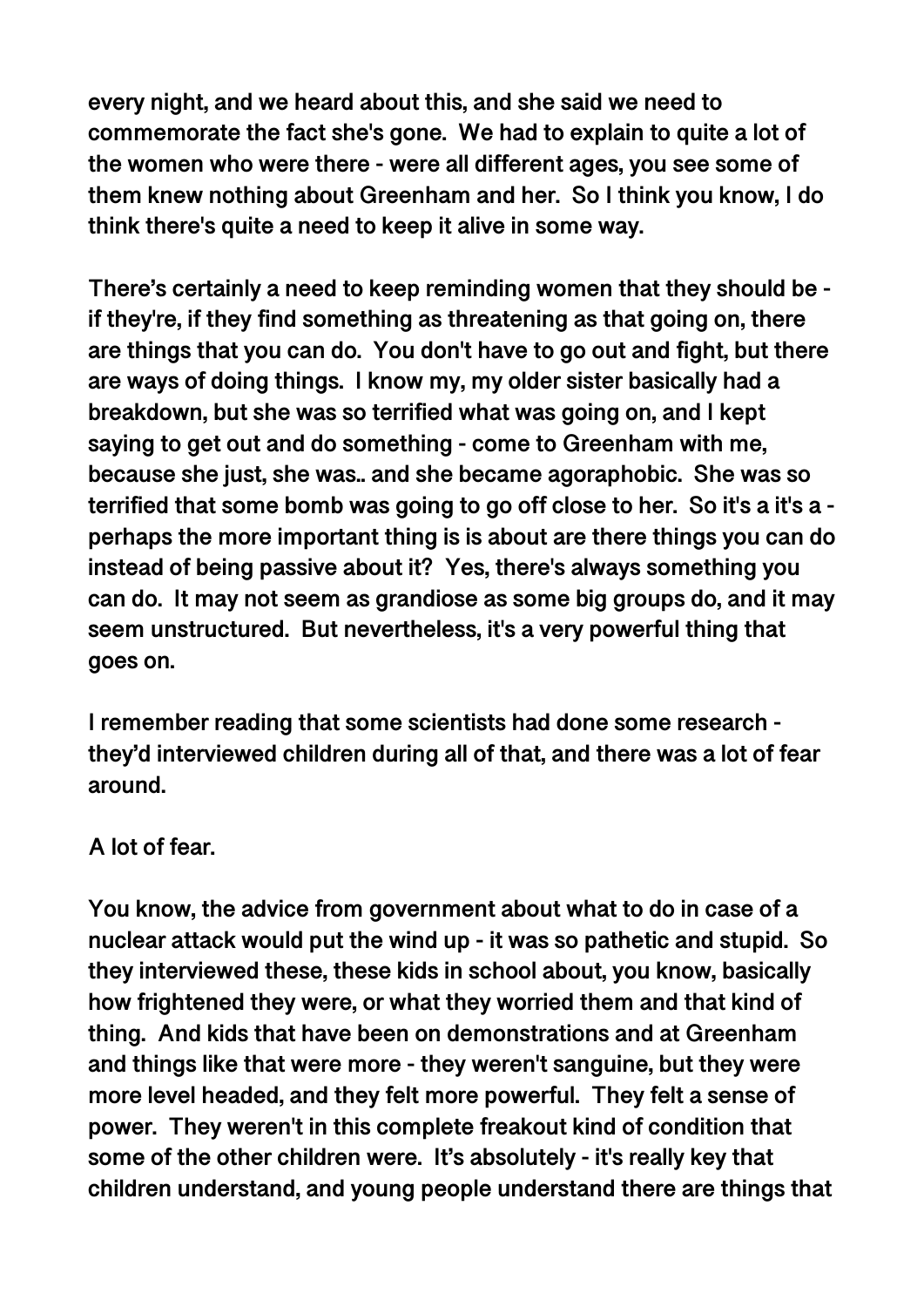**they can do. And you might not think you're making a difference at the time, but if nothing else you're making a difference to your mental health.** 

**Yeah.** 

**Making a difference to yourself.** 

**Yeah. So yeah, that's a good point, absolutely. And I think the circle's turning now - that young people are beginning to feel that they can be it's okay to be active....** 

**I hope s... and that that's their role, if you like. Because I think it kind of bottomed out**. **I mean, I really hope, you know, there's thousands of schools are shut on Friday when they all come out on strike.** 

**Well those wonderful young people in America who are speaking out against - about gun control. And they are just - one particular woman, I just, she's just wonderful.** 

**Absolutely, yeah, so it's really important that this kind of stuff happens, and continues to happen in all sorts of ways. Yeah.** 

**I've got a very close friend who lives in Minnesota - I know that doesn't sound as if it makes sense. But she comes from an incredibly straight kind of background, you know, Lutheran Church, etc, etc. And she's got the knitting circle, and while I was there somehow, something about Greenham came up. And none of those American women knew about it. They all said (gasps) 'We're all going to go home and research this!'** 

Do you think it deliberately wasn't reported because it was against the American missiles?

**Well, they thought that's what it was - against America, where it was against America, it was against the cruise missiles. And, you know, it was our government that gave permission for them to be here. So, but I**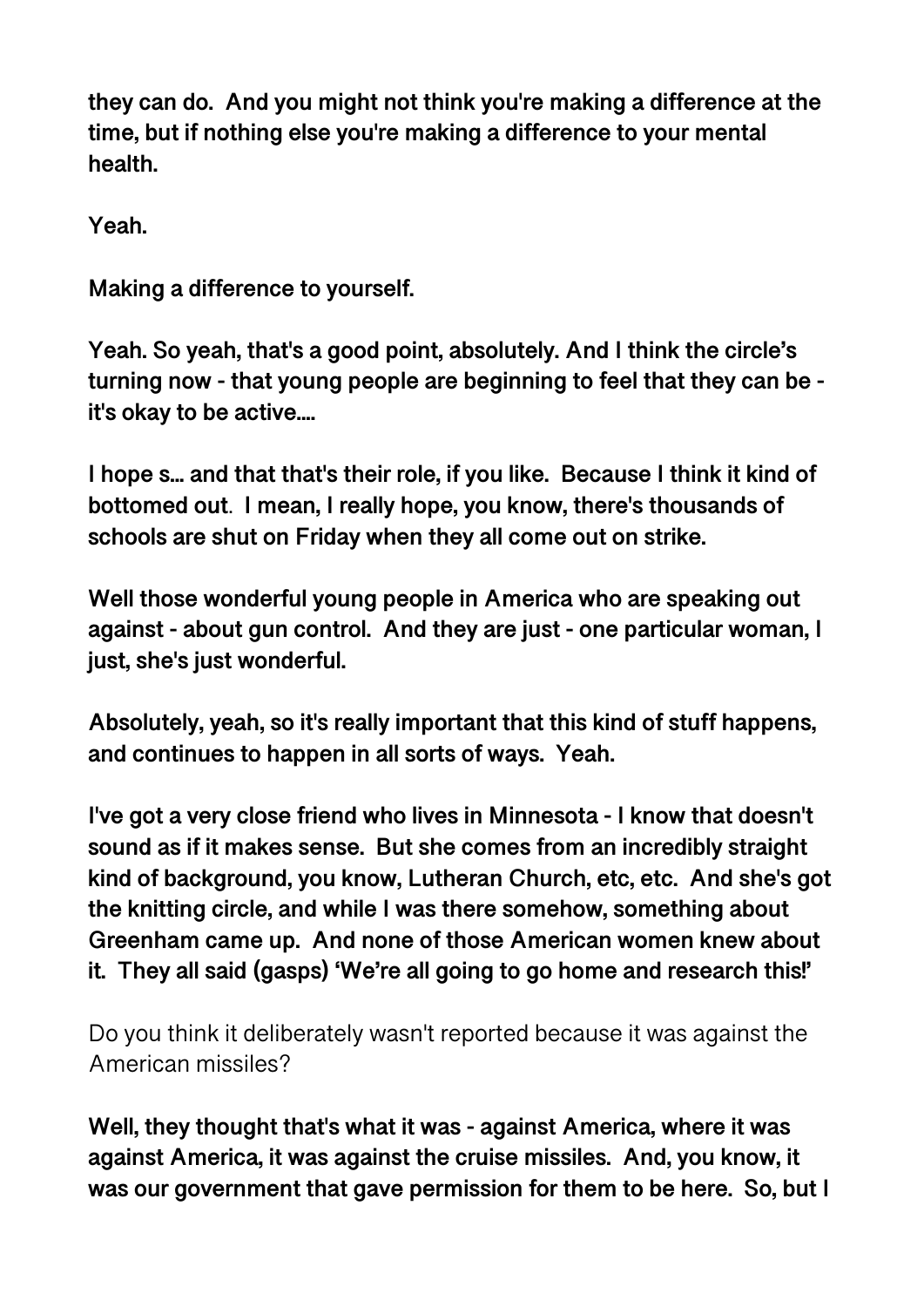**was just stunned because they're all women of my age - that none of them have heard of it. Bizarre, but not bizarre, because as you said it was reported.** 

Do you think the fact that it was a peace movement has had any influence on how it's remembered, or whether it's remembered?

## **Possibly. Yes, yeah. Because it's, it's not - peace is quite wide, isn't it? You can't - I don't know. When you say peace movement...**

I mean, it was a peace protest, really? Do you think the fact it was a peaceful protest...

**Oh, a peaceful protest...yeah, because perhaps nobody was killed or...** 

**Well, one woman was killed.** 

#### **By traffic. Yeah. Not that I'm taking away from it.**

But, do you think that fact that it was a peaceful protest has influenced whether it's still in people's minds now?

### **Well, the media don't like nonviolent direct action, they'd much rather it was violent direct action.**

### **(Laughs).**

So you didn't think it was reported as well as it could have been?

**They always underestimated the numbers, but they do that for any demo, don't they? I mean if you think of all that stuff when they had those demos in London, where they kettled them or whatever it was called. There probably weren't as many people on those demos as they have been on lots of CND, demos, and other demos and they don't get a mention. I mean, I've been on we've been on demos where they've been thousands and thousands of people, and it doesn't even make the news.**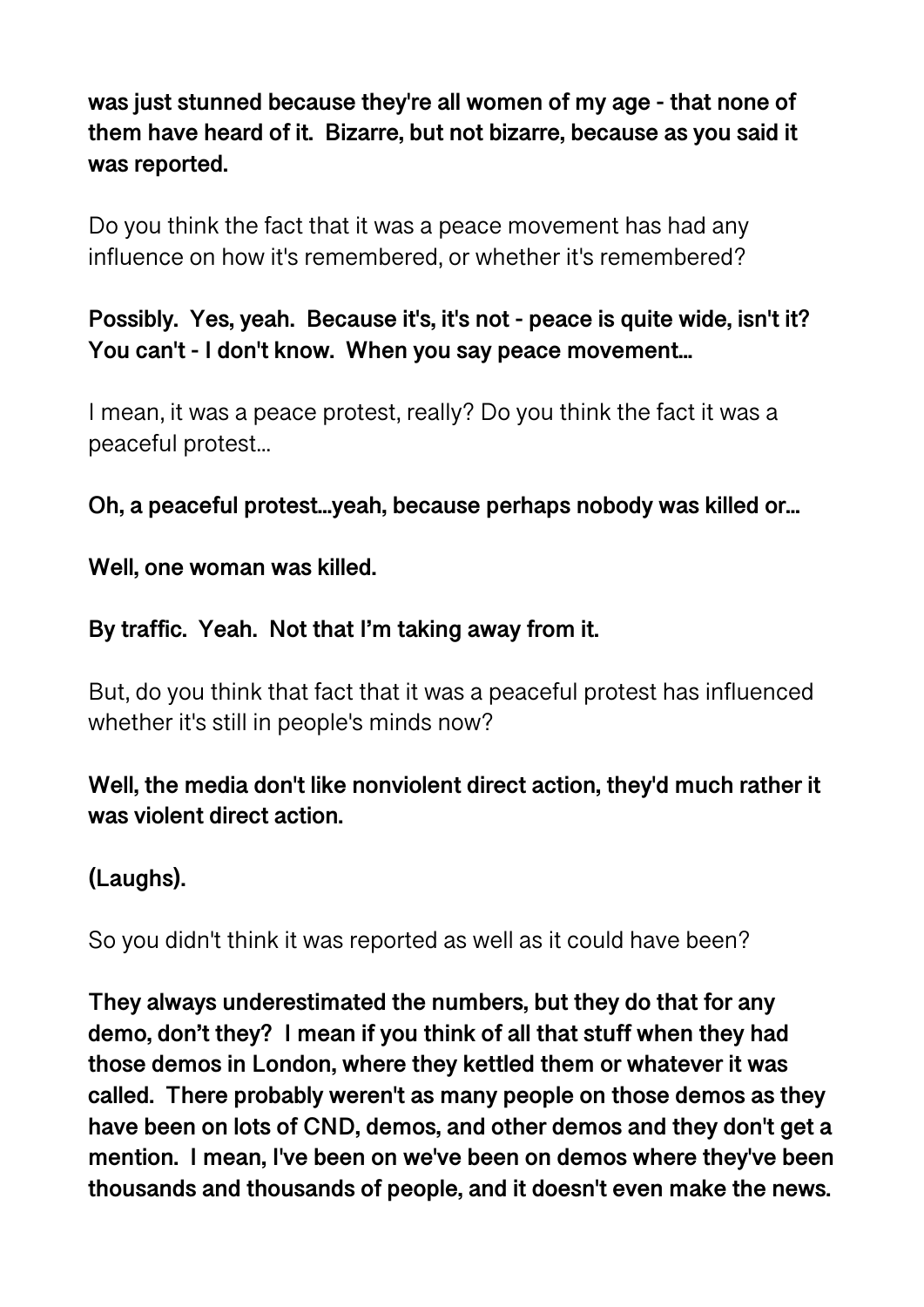**The anti Iraq one, and you know, so you can understand to some extent people say, 'Well, what's the point?' When you think what Blair did after that one.** 

**But I think actually seeings as the media can devote an awful lot of attention to Brexit every single bloody day (laughs), they could easily report on a huge march or, or things like Greenham where - I suppose the thing is that it was a very consistent thing. So being the news...** 

It was there a long time?

**Yes, it had lost its newsworthy appeal.** 

**And it is also bound up with the fact, let's face it, anything that women do, you know, in any aspect of the media is not reported as much, as well, as fairly as it is, you know, when men get involved in things. So you know, that's part of how... yeah.** 

Thinking about - there was a lot of music - you've got the music, but was there a lot of art in the camp as well?

**Well, that was when - I well, our banner. Let's face it we all made, I mean, the first, banner....** 

**I have to own up. What surprised me about Greenham, because I'm not a particularly creative person - that when you went and you saw what was on, for example, the fence and the way women came and represented them and their families, mind your tea cup, don't spill it.** 

**So we did do lots of creative things. I mean, I must admit, I always took my paints and things down there. But I'm a designer artist, so I would do that sort of thing. Yeah, I think there was a lot of creativity with a lot of the banners. Oh, is that this one? That is this one, isn't it?** 

**Yeah.**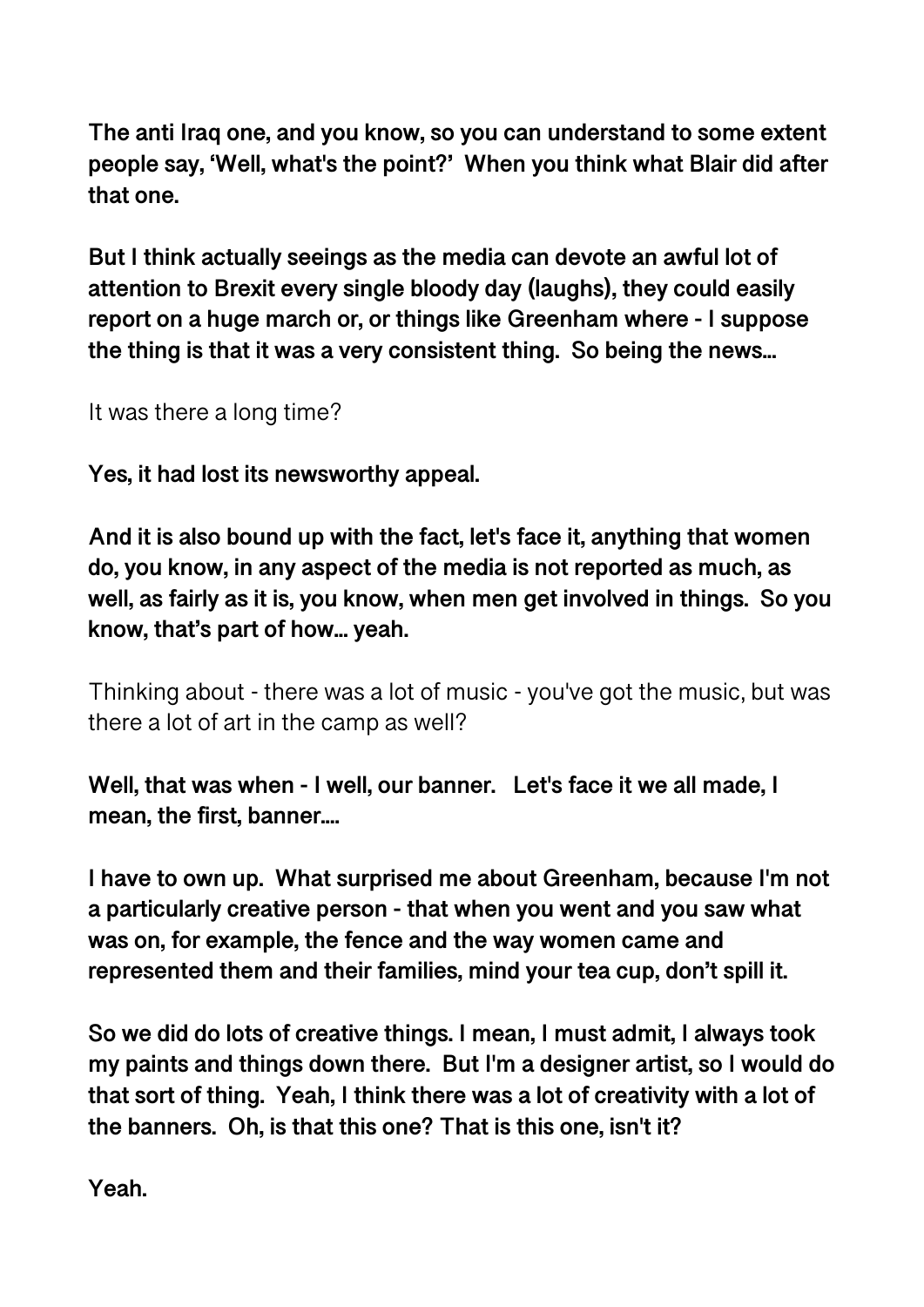**But there's one of the original one, which was even like...** 

**That's lovely.** 

**It's just such a shame, but each woman, or group of women, or women and children...** 

Made their own banner?

**Made their own square and then put it all together.** 

**Yeah.** 

**I remember doing the...** 

**Mum must have donated the curtain lining.** 

**Yeah.** 

**Oh that was you?** 

**Put it together.** 

**Had lots of the...** 

**Where's that one of the original one? The original one - we put so much time and effort into that.** 

**Yeah.** 

**And then some louts drove past and stole it. Oh, look, there's the dragon one.** 

**Yeah, so we did you know that one 'cause that was a whole weekend about dragons at Greenham. So yeah.**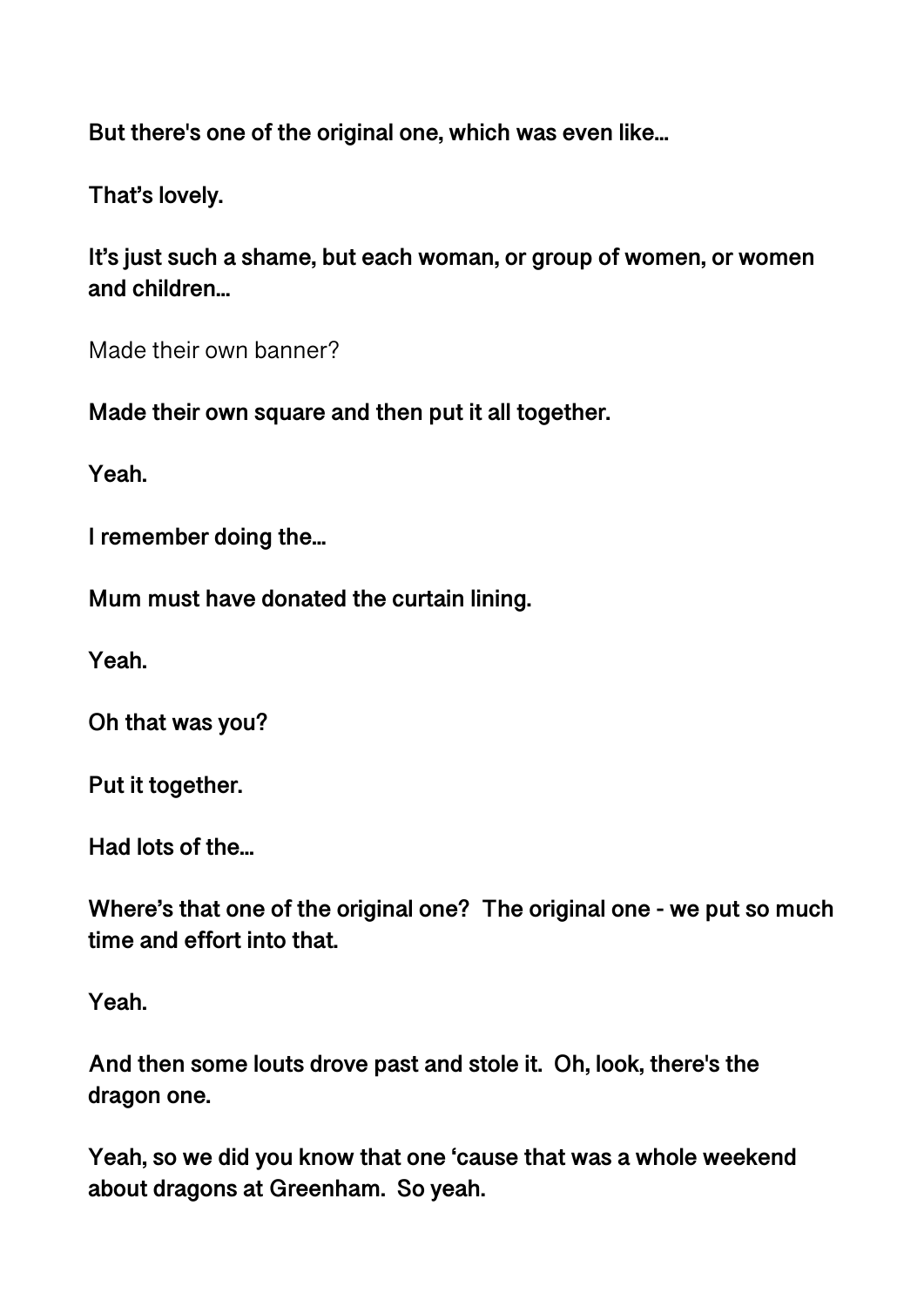**We'll have to take a photo.** 

**Oh yeah.** 

**Where's the original banner? Its here somewhere.** 

**This is the 10 days.** 

**So why did you choose dragon?** 

**Why the dragons? Why dragons I think because...** 

**I'm trying to remember...** 

**Fire and standing, you know...** 

**There it is, oh god it was lovely. It was beautiful.** 

Somebody stole that, did you say?

**Yeah, we just camped on at Red Gate, and we were all on the other side of the road. We hung it up on the fence on the other side of the road. And this car just came screeching to a halt. They hurled a load of abuse, dragged the banner off the fence and drove off. We all went 'bastards!'** 

**We did I mean, as always you use banners. So, I mean, with the woodcraft, we started up the Downley peace group, do you remember? Which is just an area of Wycombe. So we would go into the carnivals and, you know, all that kind of thing was our Downley peace group.** 

**We did so many different, we had a day on the ride, didn't we? Which was the peace fair.** 

**Oh yes!**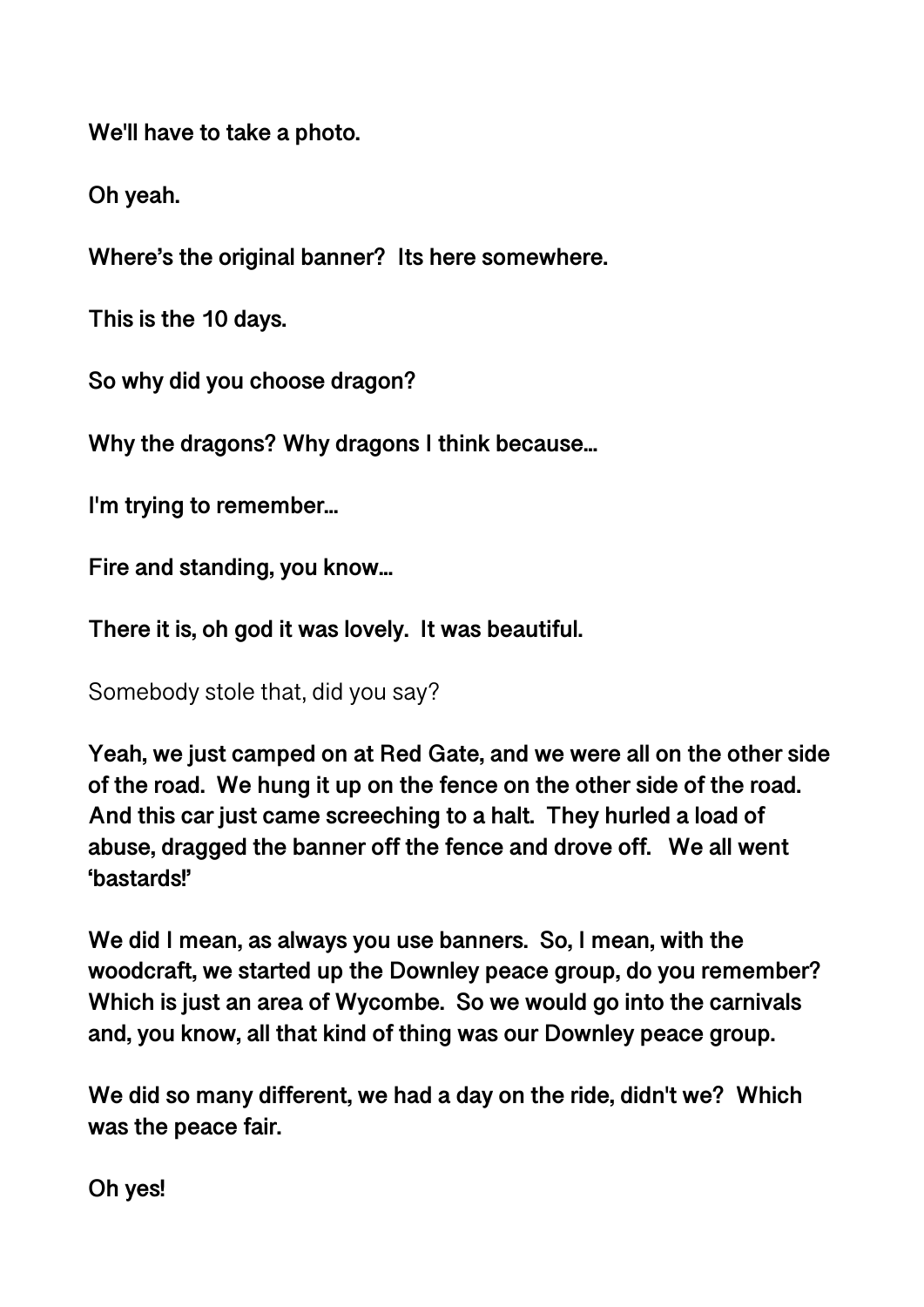**And we had the CND balloon, do you remember?** 

**Yeah.** 

**Yeah.** 

**And did a tug of peace and things like that. You know, we did a hell of a lot...** 

**We did do.** 

**... for CND, for Greenham, for the wider peace movement.** 

**Yeah.** 

**Right in the heart...** 

**I think we were just trying to get the message out, just trying to get people to think. And do you remember on Frogmore when we actually, we had the book about how to keep yourself safe in the case of a nuclear attack, and we reenacted that and showed people how to you know...** 

**Get a table.** 

**...get a table how to make a coffin out of a cardboard box should Aunty May snuff it. (Laughs). It's like 'Now this is the kind of protection that will will keep you safe'. And people will just go are you having a laugh? We are actually! (Laughs). But this government guidance on what you should do.** 

So thinking about the banners, if you could think of one representation of Greenham - artistically, what do you think it would be?

**Fire, it'd have to be fire.**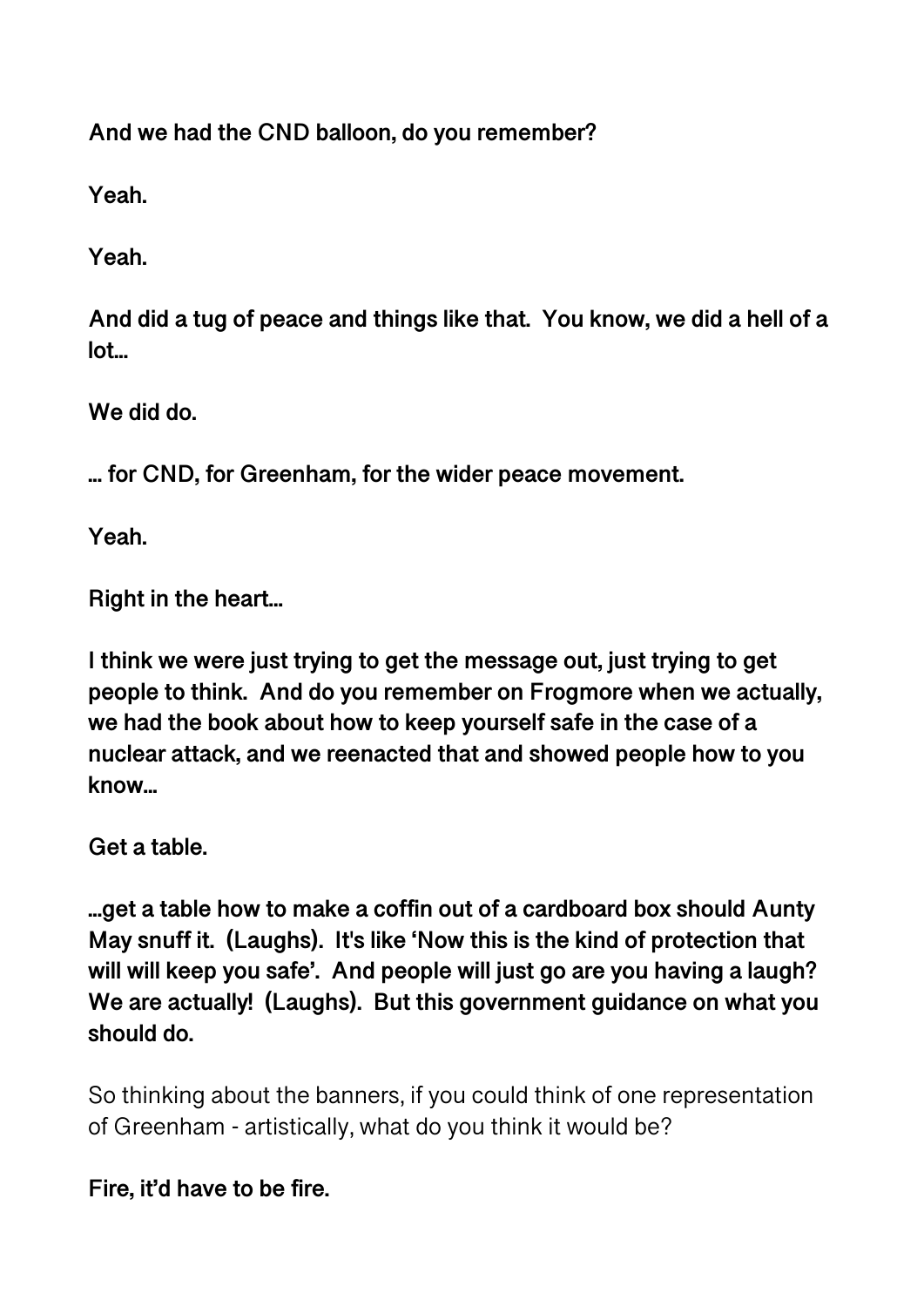**Spider's web?** 

**Do you think the spider web?** 

**Spider web appeared everywhere.** 

**I suppose it did. Yeah.** 

**That symbol.** 

**'Cause that was the whole thing about Greenham women are everywhere, wasn't it?** 

**Yeah.** 

**The web.** 

**Yeah.** 

**Because there were the women that were at the centre actually living there. And then here is this web of women supporting them, spreading out and spreading their ideas.** 

**Yeah, that's true.** 

**There's one image that keeps coming back to me. But, and it was this woman that I met. I can't remember which gates used to go to, but she was in her 70s then - I couldn't believe that she was camping there. She had arthritis and all sorts, but she had a blackout curtain from the Second World War, and she'd embroidered a rose on it, and said 'Never again, not in my name' embroidered around it. And that always struck me as very - i's just the image that stayed in my mind, but I think I agree. I think that the cobweb was the thing that was good.** 

**Oh dear, we've lost our letters!**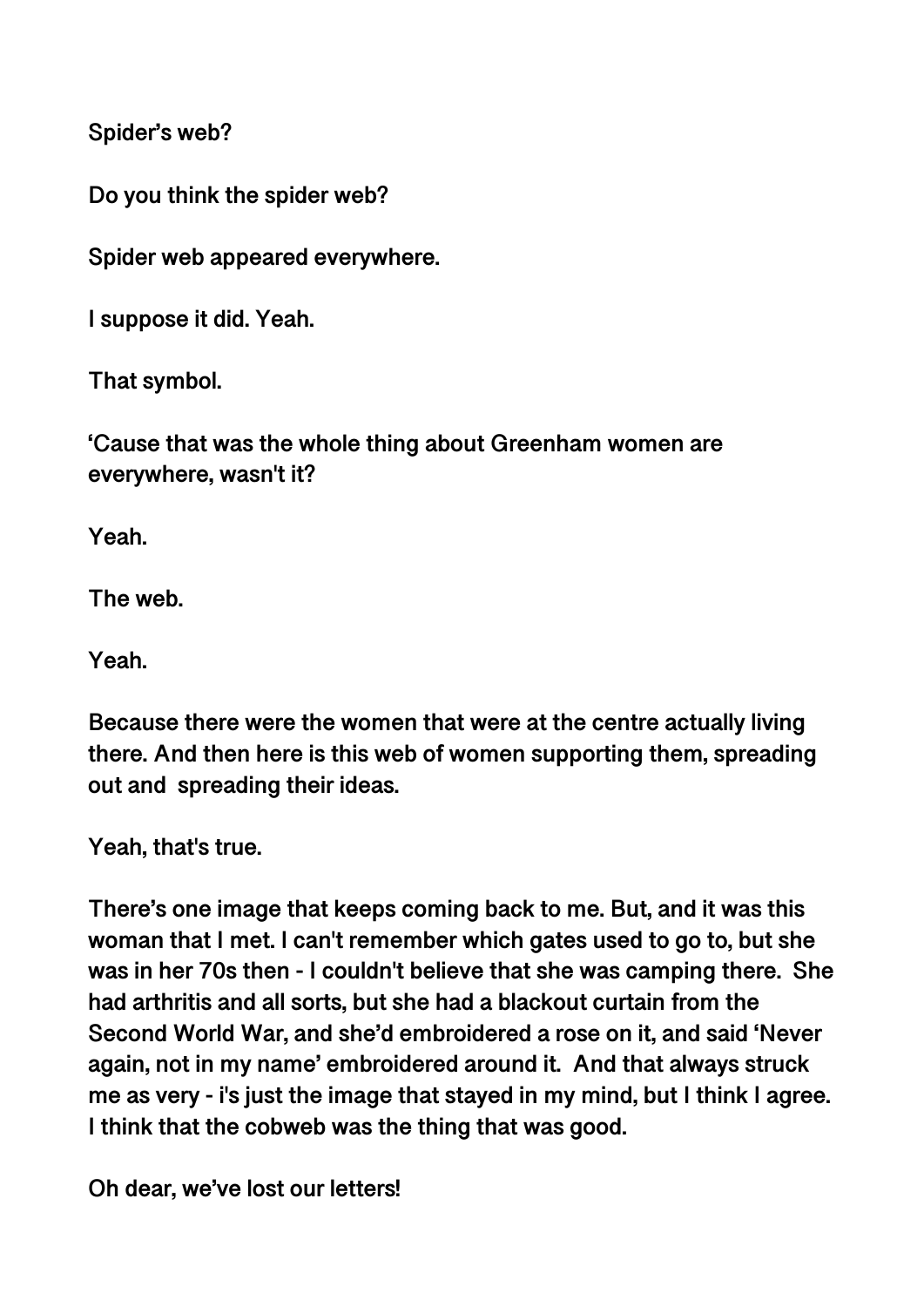What's missing?

**The N in nuclear!** 

**Except it's lost an A.** 

**Oh the A has gone!** 

**When do you want to take the photograph?** 

**Yeah.** 

Whenever you're finished.

## **Do you want to take the photo? Have you got any other questions you particularly wanted to ask us?**

Probably - think about, we talked about the education didn't we? And we did talk about being portrayed by the media, but you didn't think you were portrayed too well, did you? At the time by the media? Did you feel it was...

**Now I don't think we were portrayed very well. There was...** 

**I think they were scared.** 

**There was often a weird thing about the way Greenham women smelt! (Laughs). That always seemed to make the papers, didn't it?** 

**You did smell after you've been there a while. I remember once going, and you'd been there longer than me, and I went up and put my arms around you - gave you a hug and thought 'Oh, my God'! And then because within a day I smelt the same.**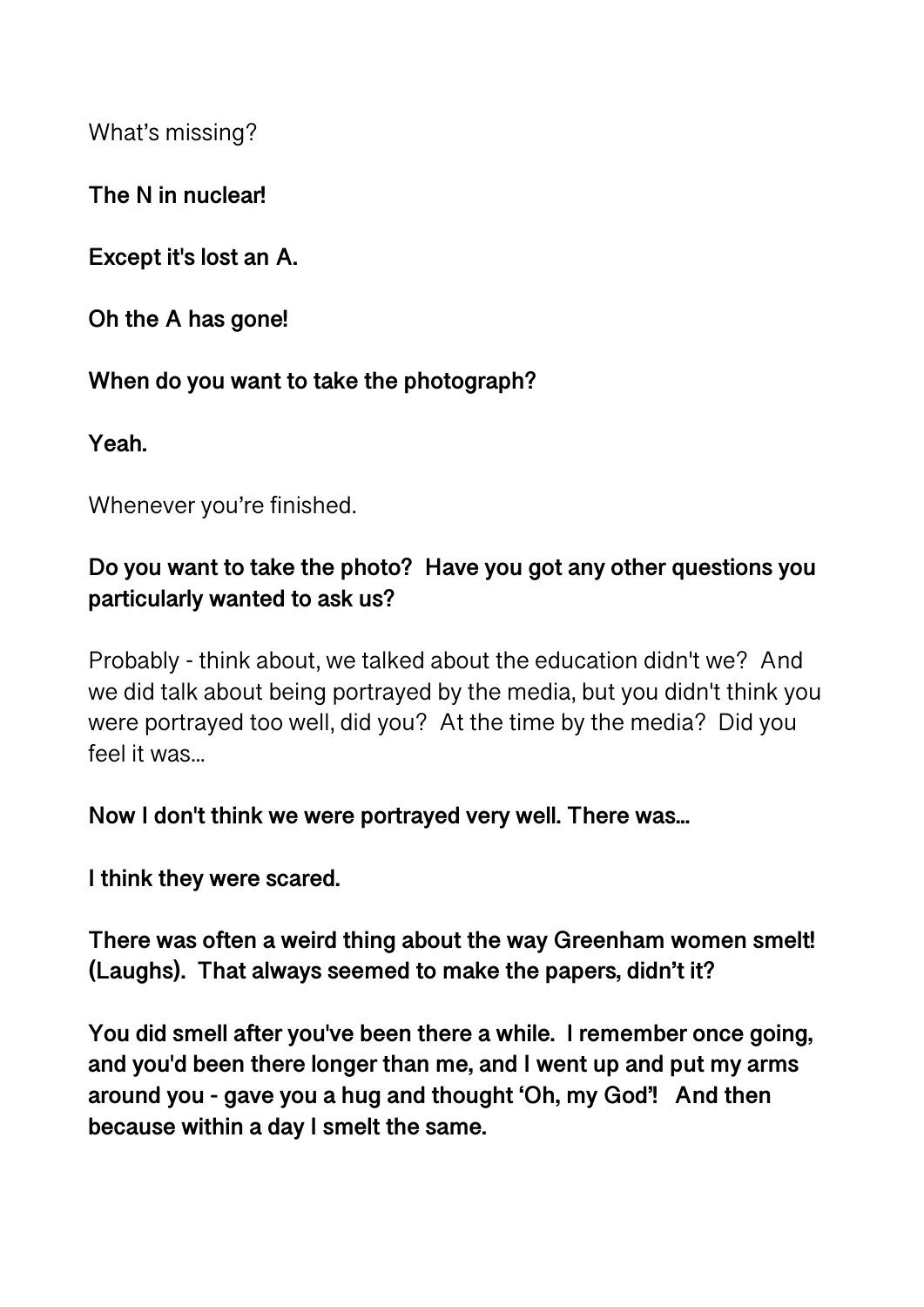**Because you're right next to fire all time, and it really it's quite a - it can get a bit rancid, can't it?** 

**Especially when you're not having a shower and your hair's not getting washed (laughs). So yes, there's quite portrayal of us being smelly, like smelly tramps. Well, of course, a lot of women you know, because you have to go and get, um fill up the water containers, and go to get food. So there was, and of-course, you always had all your badges on and everything else. And yeah, and you did smell like you lived outdoors next to a bonfire all the time.** 

Not, not dreadfully then, just really outdoor-y smell rather than... were they just picking on that as a criticism, did you feel?

## **Sorry?**

Were they just picking on that as a criticism of you rather than it was actually a problem?

**Yes.** 

**We should have been at home in Laura Ashley.** 

**Yeah, we were just not doing what was expected of us.** 

**And when they went to court, the, you know, the women just challenged everything about you know, and they hate, there was no, yeah, they didn't necessarily break the law at the court, you know, but they, they did just challenge everything. They weren't subservient. They weren't. And they hated that. I mean, if you've been to Newbury - have you been to Newbury? You know, it's, it's quite funny, really, that that was the kind of place near where it all happened, because you can't imagine anywhere where they, you know, generally speaking, the population would have been more shocked by it all. I remember going up to the CND conference in Sheffield about that time, and thinking that Sheffield was the most fantastic place I wanted to move there**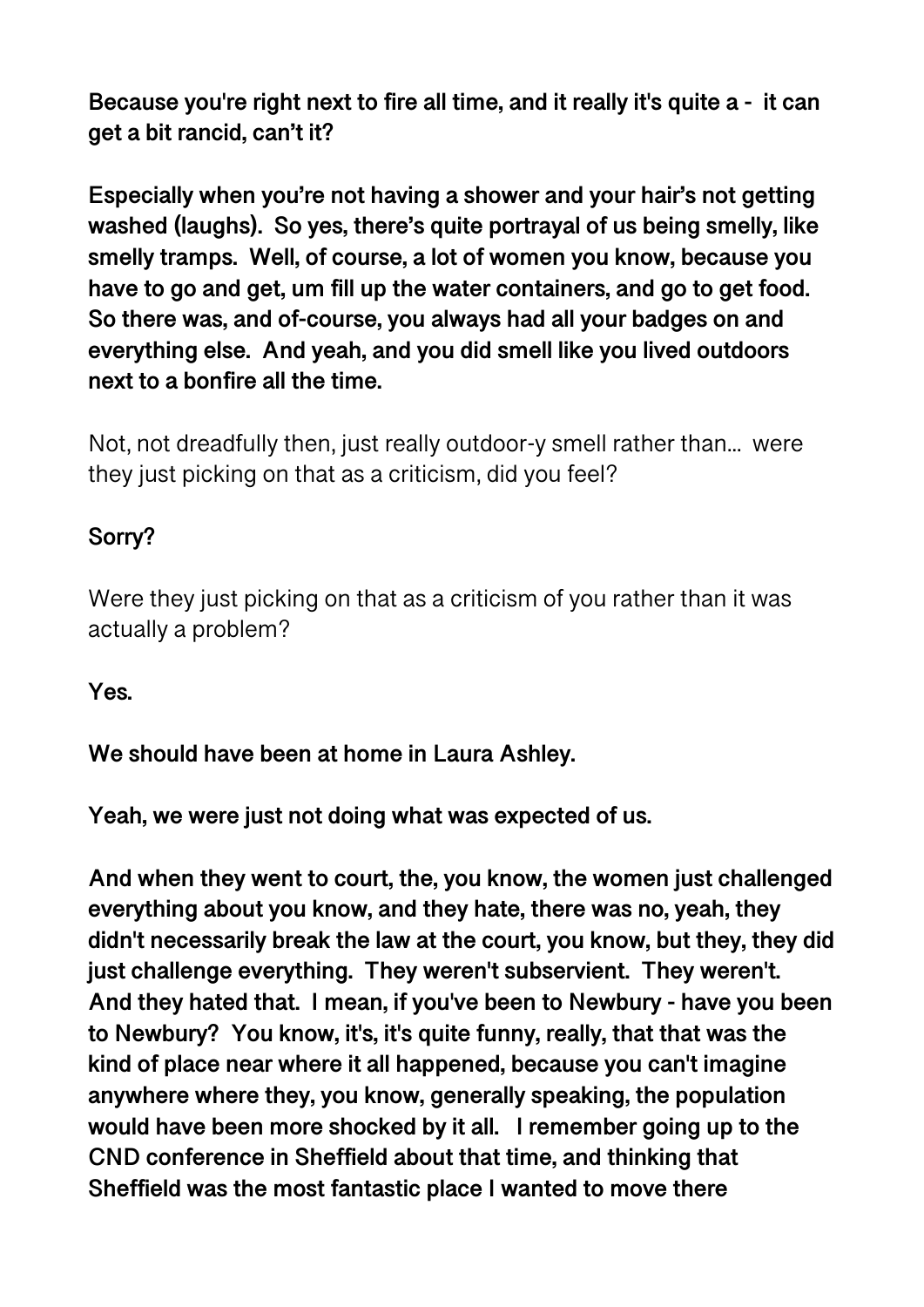**tomorrow, because nobody looked at you peculiarly because you had a CND badge on, and you know everybody was kind of a bit right on, and it was kind of like yeah. But poor old Newbury.** 

**Newbury is a typical market town - although in later years I worked for probation and covered Berkshire, Buckinghamshire and Oxfordshire, and discovered that the Newbury of the surface - like any time, like Oxford or whatever it has real areas of deprivation and poverty and...** 

**And yeah, and over time all towns have become less monolithic or whatever than they were.** 

**But it was a very small market tow, a lovely little town...in Newbury.** 

How did you feel when the camp closed? Did it make you feel sad, or feel that you'd won?

**A mixture. I think it was a mixture, I think because as you said before about how so many women got so many things out of it, and their lives changed so much - you felt like you've moved on. So because it was coming in such dribs and drabs, there were various court cases about whether the common should revert to being a common, and all sorts of things. And there was a stop, start, stop start thing about where cruise was going to remain or not. It sort of in some ways petered out, and you almost felt like it had shut from what it was, anyway.** 

Because they tried to say the decision to remove them wasn't because of the women didn't they? How did you feel about that?

**I didn't care as long as they were gone. I didn't care! (Laughs).** 

**What else would you have expected them to say? I mean we didn't get rid of nuclear weapons, they moved them - well, I think they're still trundling up and down the mainland on on the back of bloody trains, but then there aren't the, they're not moving them on the road like they were then. They stuck them up in Faslane, you know, so**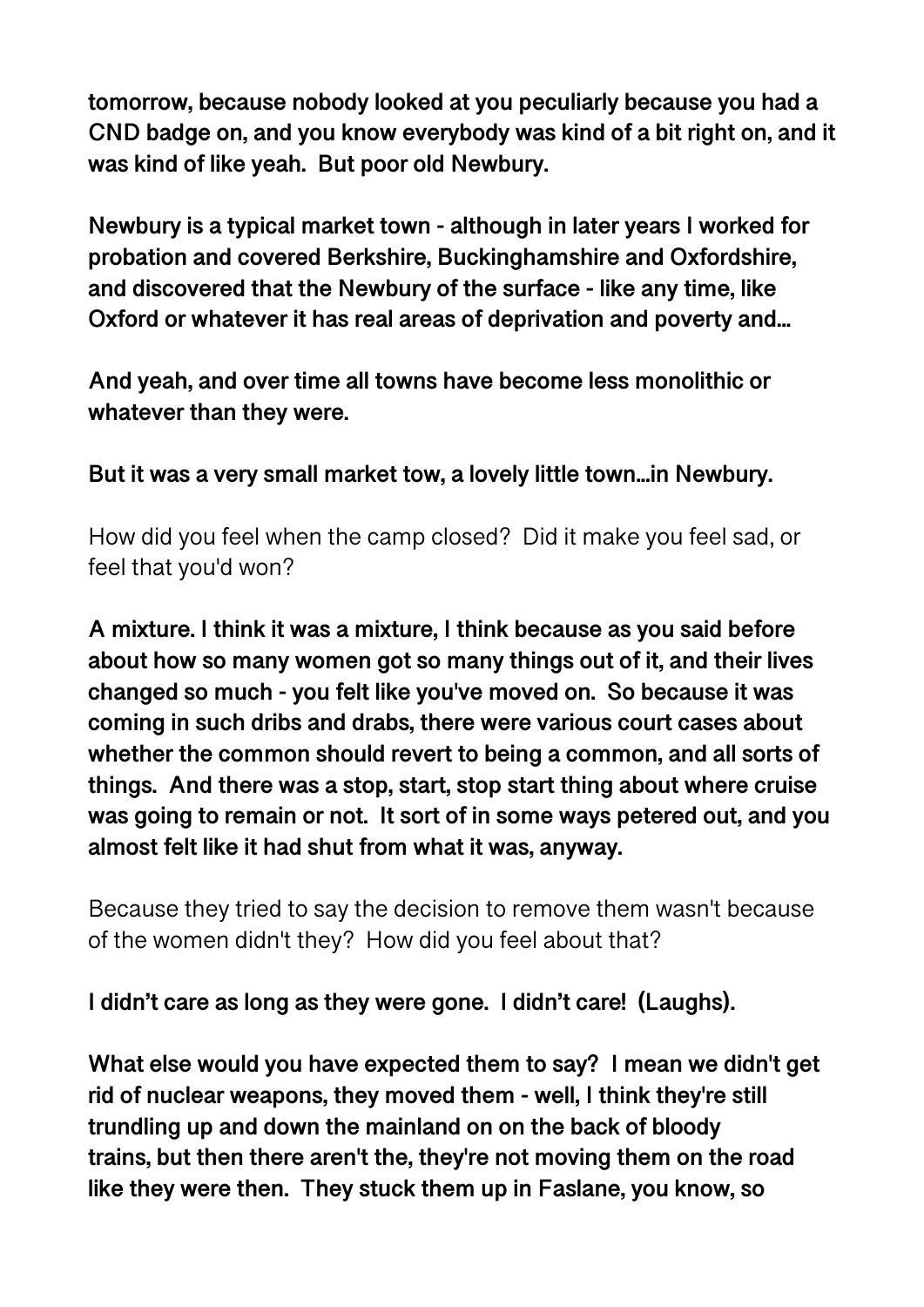**something scared them where they are to stick them up where they were completely kind of out of reach. And they've got no imagination, in terms of the fact that they not only do they still cling to the idea that we need these nuclear weapons, but they also propagate that the, the nonsense that we need to make them Sellafield, and all these, whatever they call it these days, and all these stupid places, and how - because they've got no imagination that all those skills and those resources can be used to a different end. You know, they didn't hold on to Molesworth for long, because we did actions at Molesworth, which is Cambridgeshire / Huntingdonshire, where people have gone and literally ploughed up the land where they were going to put a new site on there, and grew things and then they got rid of all that, didn't they? But they that didn't last very long. So I think actually, it might not be the women as such, but the continual unrest, if you like, and refusing to accept that just because the government makes a policy, you have to go along with it. Actually, it niggled them, and I think the Americans did decide in the end that they didn't want the hassle. And they still, you know, they still hold sway in terms of the communications, don't they? What's that place on the way to Oxford, where the great big golf ball is and all the rest of it, you know, we still do all their dirty work for them in terms of telecommunications and that, but we have fewer, and I think it possibly helped to move to the point where there was some agreement about getting rid of some of the nuclear weapons totally - reducing the arsenal, you know, because, because it was a needle in the side, they just - the peace movement as such, and never, never gave up. But it yeah, it was sad in some respects, but it had done its work. And it's so much lovelier to think that people are using that space now, and growing things there. And I see through the Wildlife Trust news, there's so many walks and they're sighting all these birds and you know, it's fantastic, that what a much better use of a piece of land that what they stupidly used it for.** 

And at Greenham some buildings turned into a sort of social enterprise?

**Yeah, really sensible use of stuff, yeah absolutely yeah but we still have Daws Hill, don't we? Strike Command is still there.**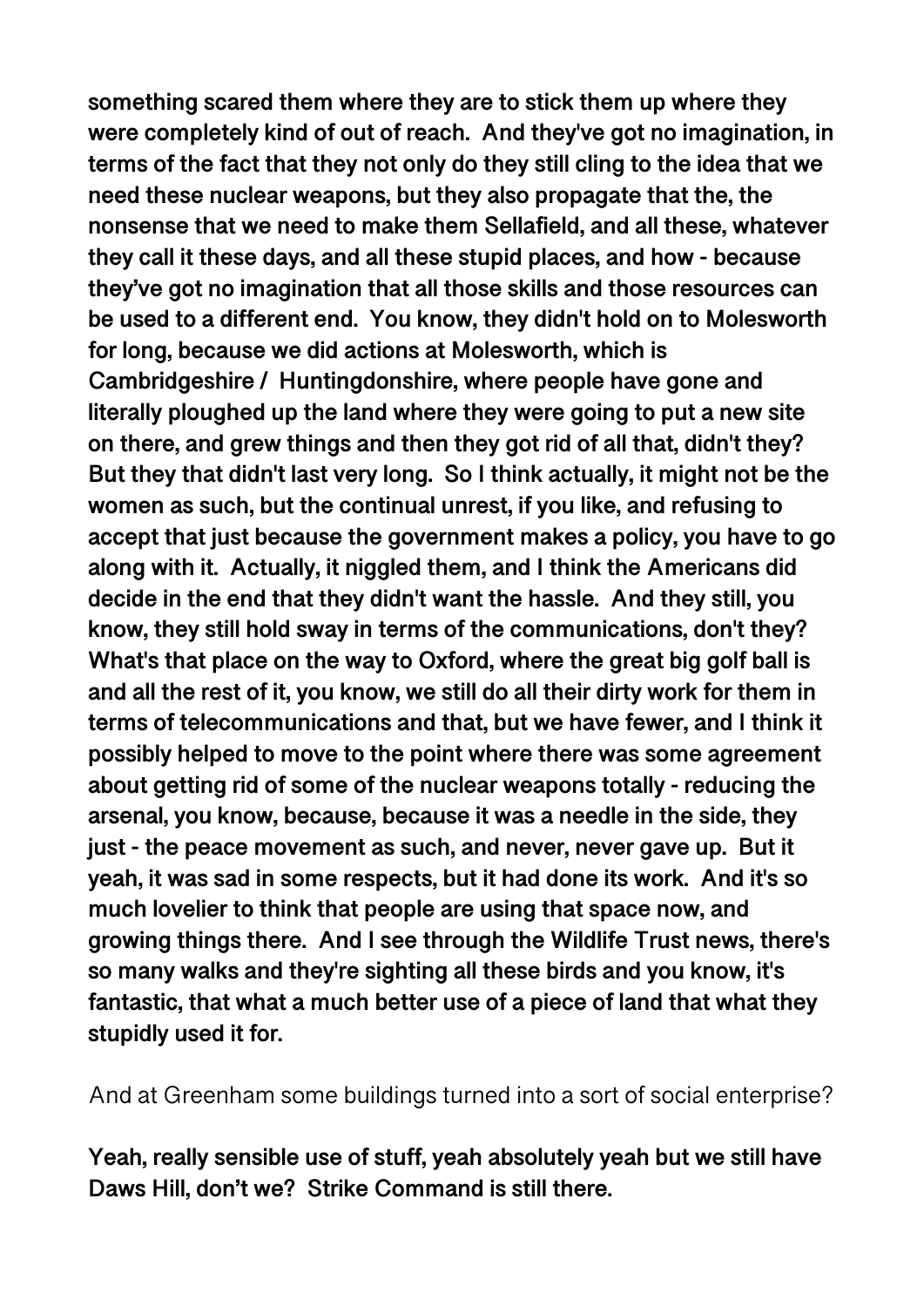**Strike Command is still there.** 

**Because they built that new bunker there didn't they?** 

**What at Strike Command?** 

**Yeah.** 

**Well it's not new, they built it when Oliver was born. I remember taking him as a baby, because somebody camped up the top of the crane, didn't they?** 

**Yeah, yeah.** 

**Strike Command expanded.** 

**And Daws Hill had some work done, because we had all those kids come and stay with us - young men and women that stayed with us the night before because they were all going up to do an action at Daws Hill, and they had to get up there to try and disrupt the building people - the contractors before they came on site. Well you see some of that kind of spirit is now being used against fracking, isn't it? Yeah, you know...** 

**Environmental issues.** 

**It's, it's the environmental stuff, you know, and it's all, it's all born out of the same kind of refusing to accept that people have got MP behind their name and know what the hell they are doin.** 

**It's, it was more than, that I think that a lot of those movements were about empowering you to be able to take action when you disagreed with policies that were just being imposed on you, as they still are. You feel like you can do something about this. You don't just have to sit back and think, 'Oh, well, my MP doesn't listen to me'.**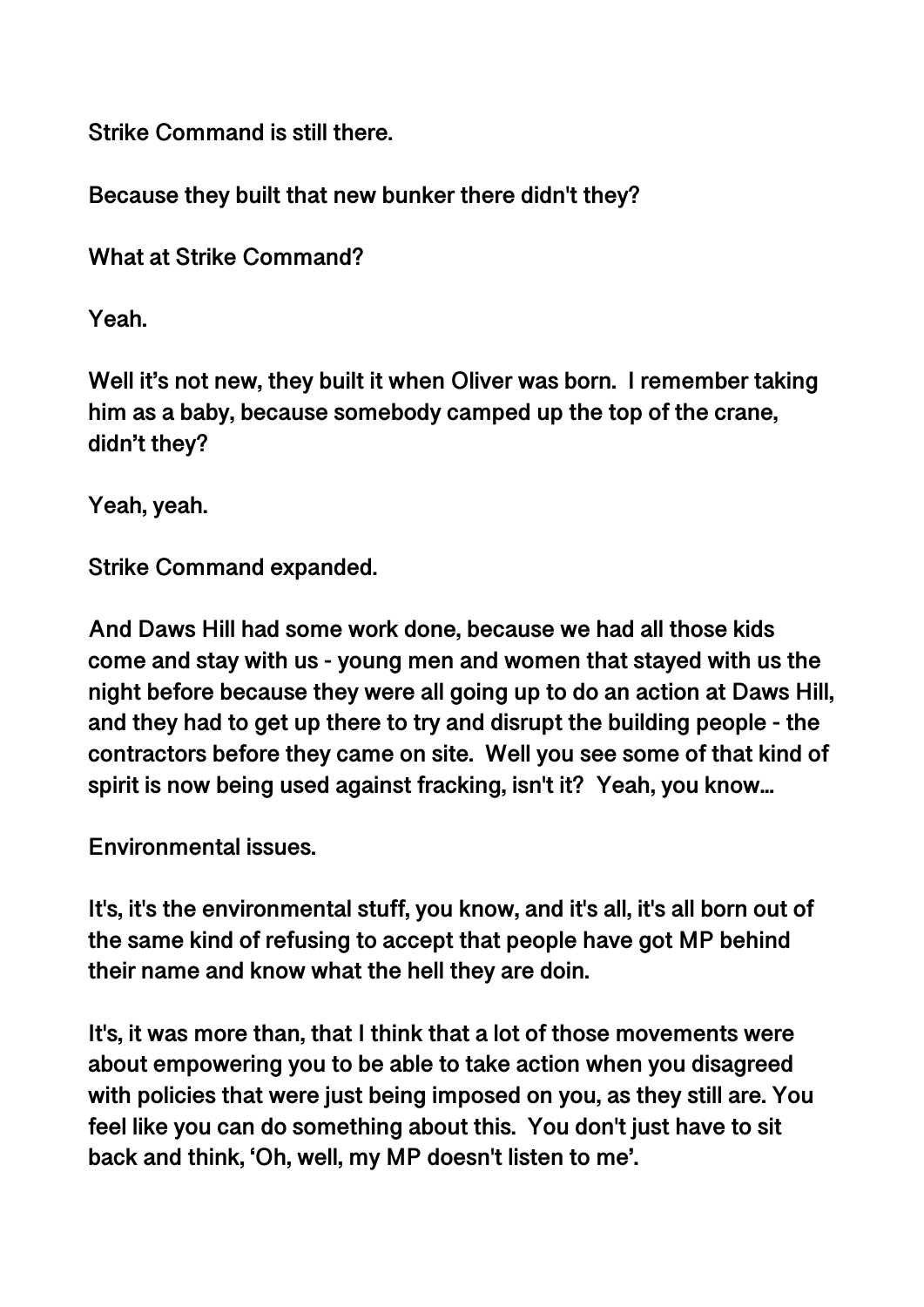Do you think any of the court actions upset the camp, or do you think they just united them more?

**I didn't get the impression that they were upset about it. I got the impression that it was a way of getting a bit more news about it. I mean, obviously women did not want to go to jail. But it was almost an acceptance - well, if that has to happen, if that has to be part of the action we're taking then so be it. I didn't get the impression ever anybody thought this was outrageous or anything that...** 

It was just part of the campaign?

**Yeah, I think there was some talk, certainly, and seeing it in the same light as Suffragettes taking action, and having to take the consequences.** 

### **Yeah.**

Do you think in any, any political people opposed to your - to Greenham, tried to infiltrate the camp at all? Did you get any of that? Try and influence the people in the camp?

#### **No idea if there were any undercover cops, no idea.**

Not so much undercover, but just generally trying to change your mind?

**No. They would have been their doctor been undercover would make like being open and come in and said 'I don't agree what you said', 'Okay sit down have a cup of tea let's..'** 

**Yeah. Oh it works Yeah.** 

**My son shut the car keys in the car when we went down once and we were camping at Red Gate, and because you could do that in those days with cars, and there was nothing for it - I had to go and call somebody out. We tried everything - could not break into this car. So**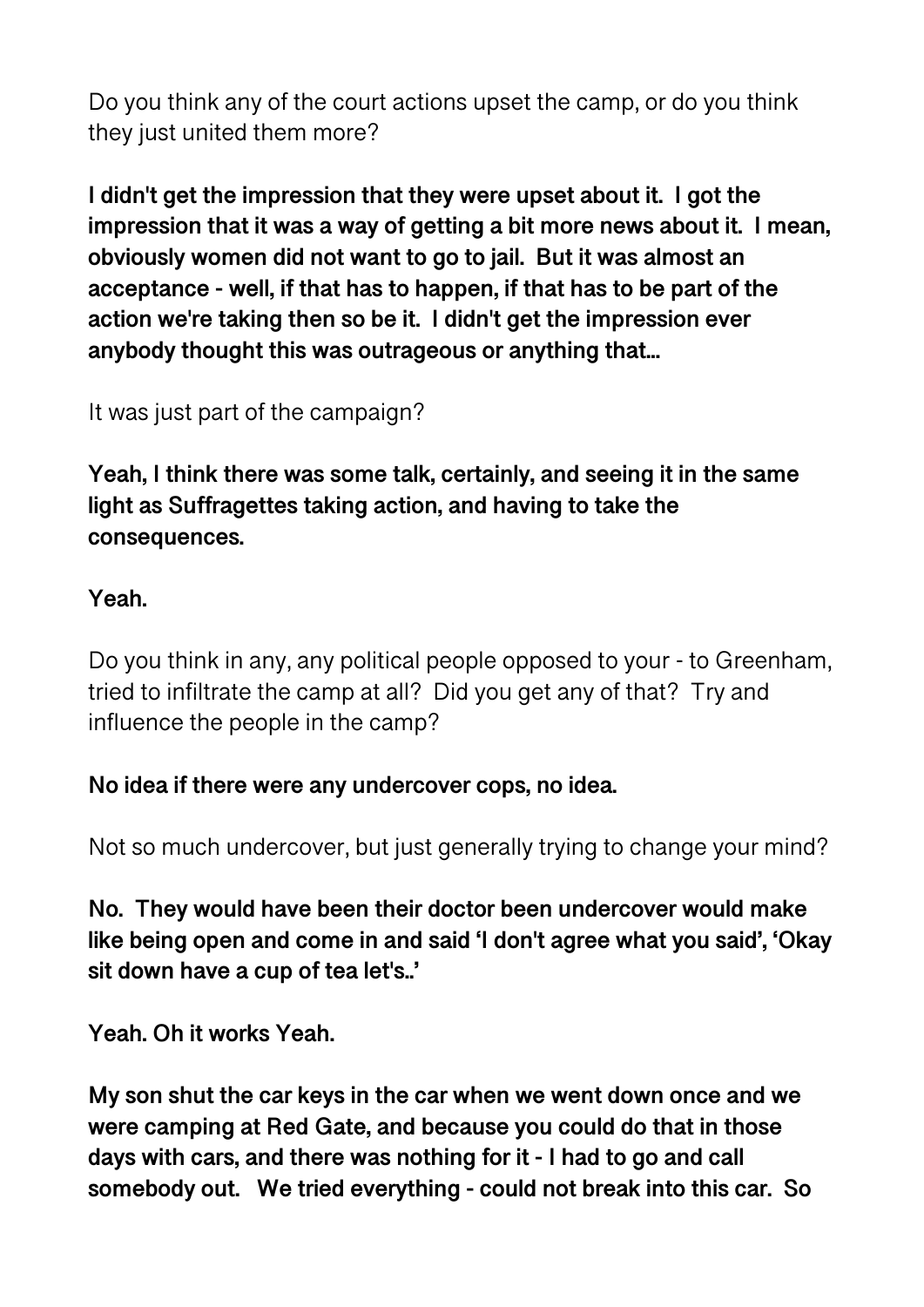**we had to go and call the RAC out. And we said you know we'll stand on the road and wave you down, because we have to take him into the woodland to find out where the car was parked and everything, and this little young man got out - do you remember he was freaked to death!** 

**Absolutely terrified.** 

**He'd come to (adopts spooky voice) Greenham common! And you know, in no time at all he got a thing like a ruler and he opened up the car, and we said 'Do you want a cup of tea? Come sit down'. He said, 'Am I allowed?' (Laughs). We said 'Of-course you are, come and have a cup of tea, but you can't stay the night.' Because you know. So there was, you know, it's all, it's really interesting, it's all to do with sort of sexual politics and power politics.** 

**And I think it's to do with a lot of assumptions as well.** 

**Of-course.** 

**Because, you know, because remember when we went - it was, it was you wasn't it who was in the car with me when we did a cruise convoy?** 

**I remember doing a cruise convoy.** 

**In the Jag.** 

**In the Jag.** 

**So it, my ex husband was earning loads of money, and I don't know, he liked Jaguars. So we decided to go on this cruise convoy in the Jag, and of-course every police checkpoint you get to, 'Is a problem, officer?' 'Oh no, madam'. Just assumed we were locals you know, 'Go on, carry on through.' I mean we had dressed up a little bit to sort of look the part.** 

**(Laughs).**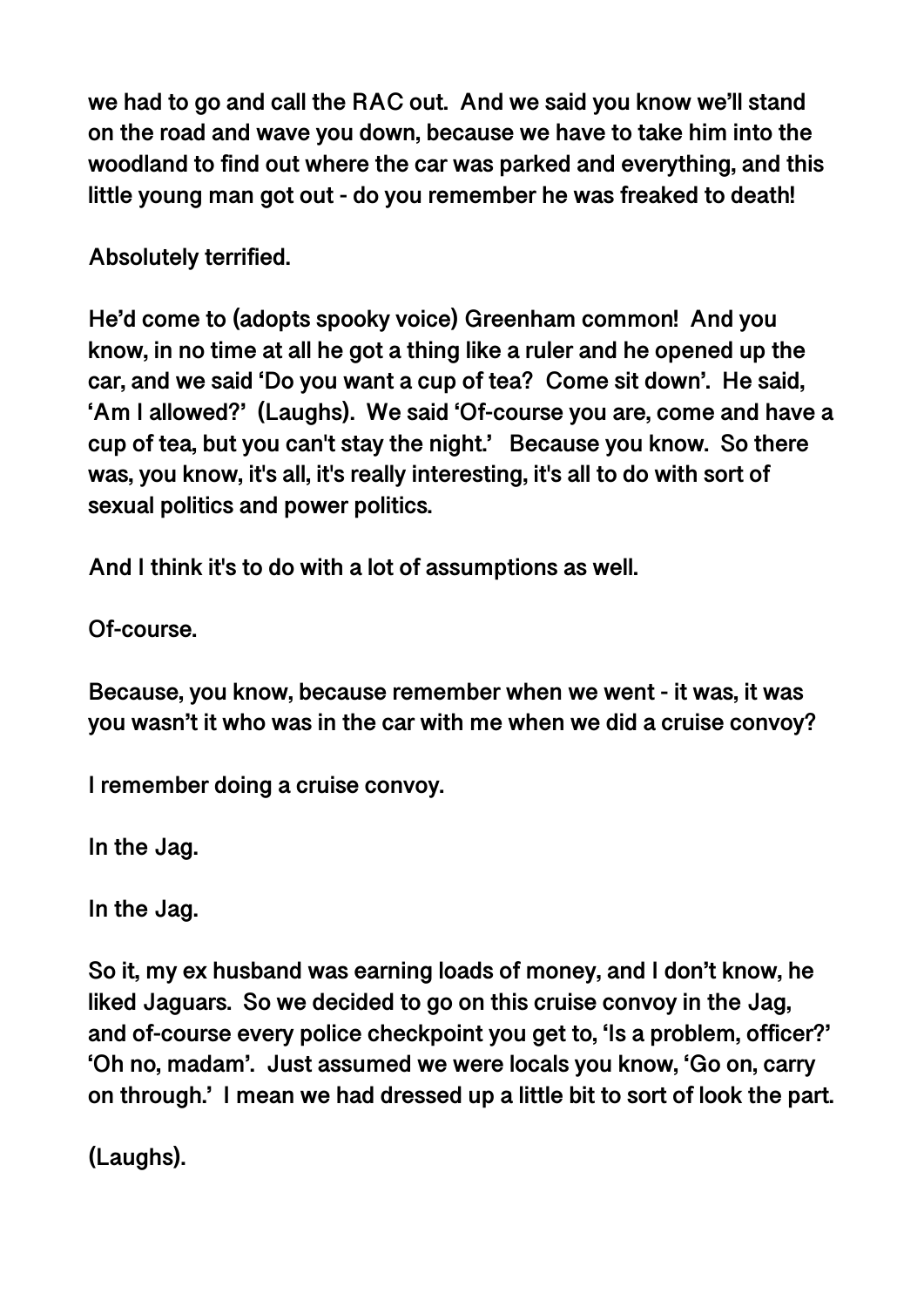**But we got places nobody else did because of the car.** 

**Oh yeah, well I mean there's a huge amount of assumptions of all kinds by RAC men and police men.** 

**Absolutely.** 

**If you if you look as they expect, or don't expect, whatever you get treated differently.** 

(Edit in recording).

**Great - I've got a green one at home.** 

**Oh yes, I remember the big one a bigger one, wasn't it.** 

**Yes, of-course because it was also...** 

**This one - A Little Help From Our Friends. 'What would you do if I close down your base? Would you fire silver bullets at me?'** 

**What was the 'Do Ron Ron one'? There was one about Ronald Reagan, wasn't there?** 

**Oh yeah, hold on.** 

**(The women start humming the tune of 'Da Doo Ron Ron Ron')** 

**(All singing) 'You do Ron, Ron, Ron, you do Ron Ron'.** 

**Can't for the life of me remember what else it was!** 

**There's a whole in your fence?** 

**Yes!**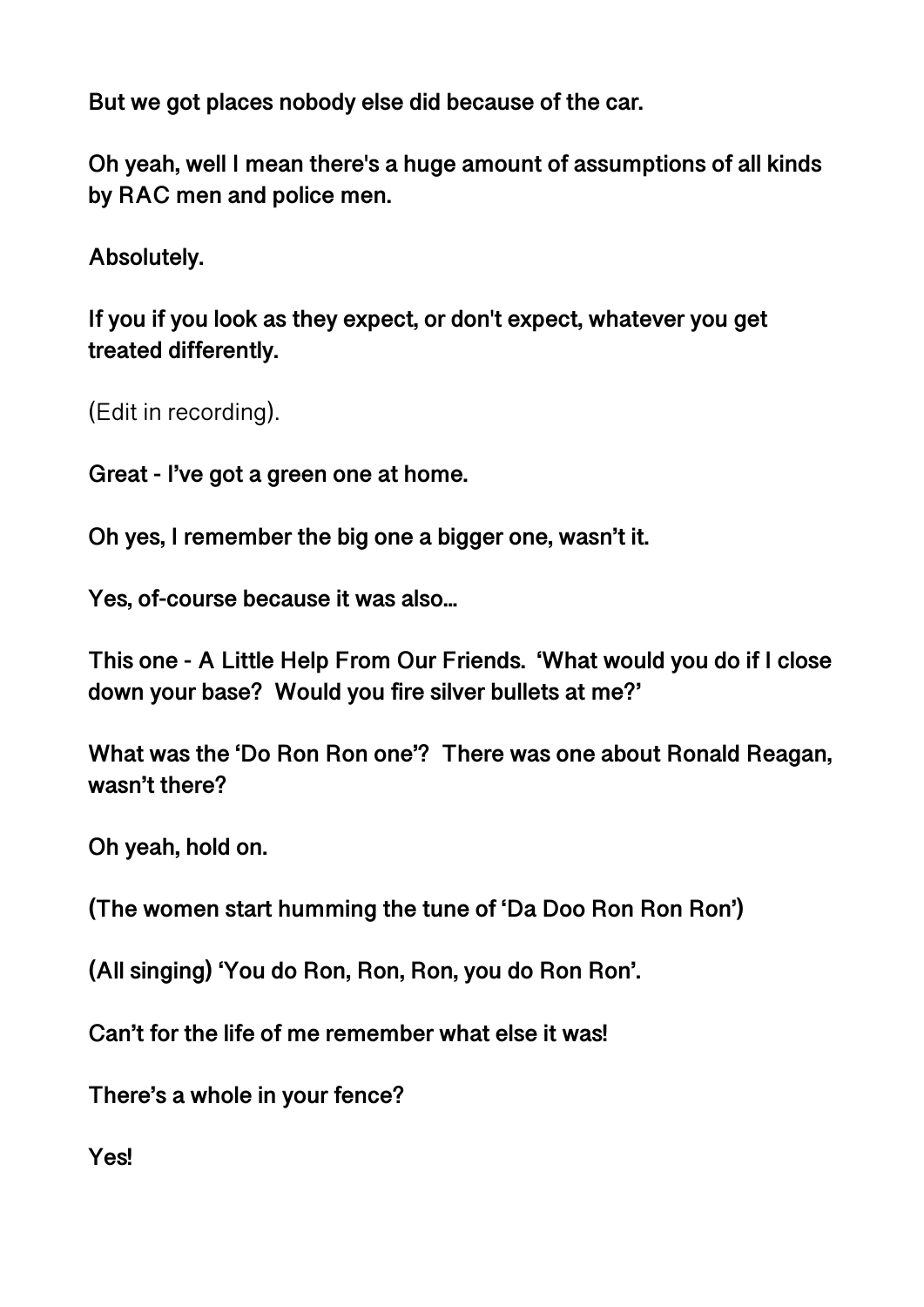**(Singing) 'There's a hole in your fence, dear Ronnie, dear Ronnie, There's a hole in your fence, dear Ronnie,'.** 

**There we go!** 

**(All singing) 'There's a hole in your fence...,' oh yes! '...dear major, dear major, there's a hole in your fence, dear major, a hole. Then fix it dear private, dear private, dear private, then fix it dear private, that hole in the fence. But the women are cutting it, dear major, dear major, but the women are cutting it the fence. Then arrest them dear private, dear private, dear private, then arrest them dear private for breaching defense. But that doesn't stop them, dear major, dear major, these women keep cutting, keep cutting that fence. Then shoot them dear private, dear private, dear private, then shoot them dear private for breaching the peace. But the women are singing, dear major, dear major, but the women are singing, these women for peace.'** 

**(All singing) 'I met him in the white house with a spencer on, doo doo ron ron ron ron ron. And then he took me to the Pentagon, doo doo ron ron ron ron ron. Yeah, he looked so nice, we're the sacrifice, that's how he set us up, doo doo ron ron ron ron ron. Finger on the trigger and persuasive voices, doo doo ron ron ron ron ron. And then he told us that we had no choice. Doo doo ron ron ron ron ron.'** 

**(Laughs)** 

**That's it.** 

**That's it.** 

**(Laughs).** 

**I liked that one.** 

**I remembered that one.**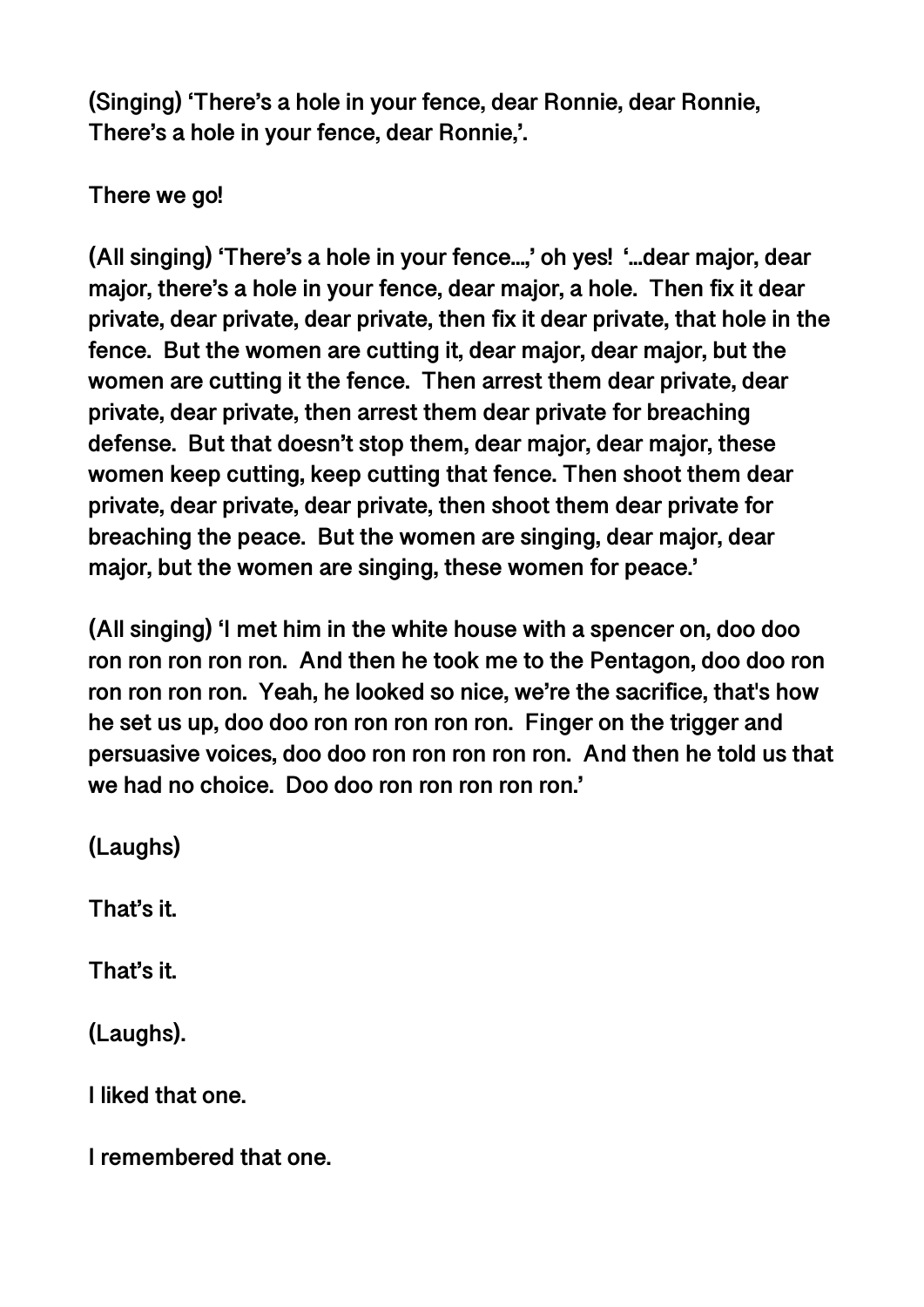**Wait a minute. Where's the witches one for heaven's sake?** 

**(Singing) 'We are the witches. Where do we e come from? Maybe your great great grandmother was one. Witches are wise wise women they say, there's a lot of witch in every woman today.'** 

**(Laughs)** 

**I sing that with my granddaughter!** 

**Absolutely.** 

**I think I do as well, it's very important that they know witches are wise, wise women.** 

```
(Edit in recording).
```
**So there were quite a few of us who would come up and when I mean do you remember dear old Dot?** 

**Oh, Dot! Do you know I had a photo - I couldn't remember her name of-course it was Dot!** 

**And Maggie who lived down the road from me, and brought some of the woodcraft folk up with us. And I saw Alexis...** 

**Heather.** 

**Heather Jackson - had lunch with her the other day. So everybody kind of just goes on doing stuff, and you know being active in different ways and things, you know.** 

**Thank you.** 

Can you explain the Save the Night?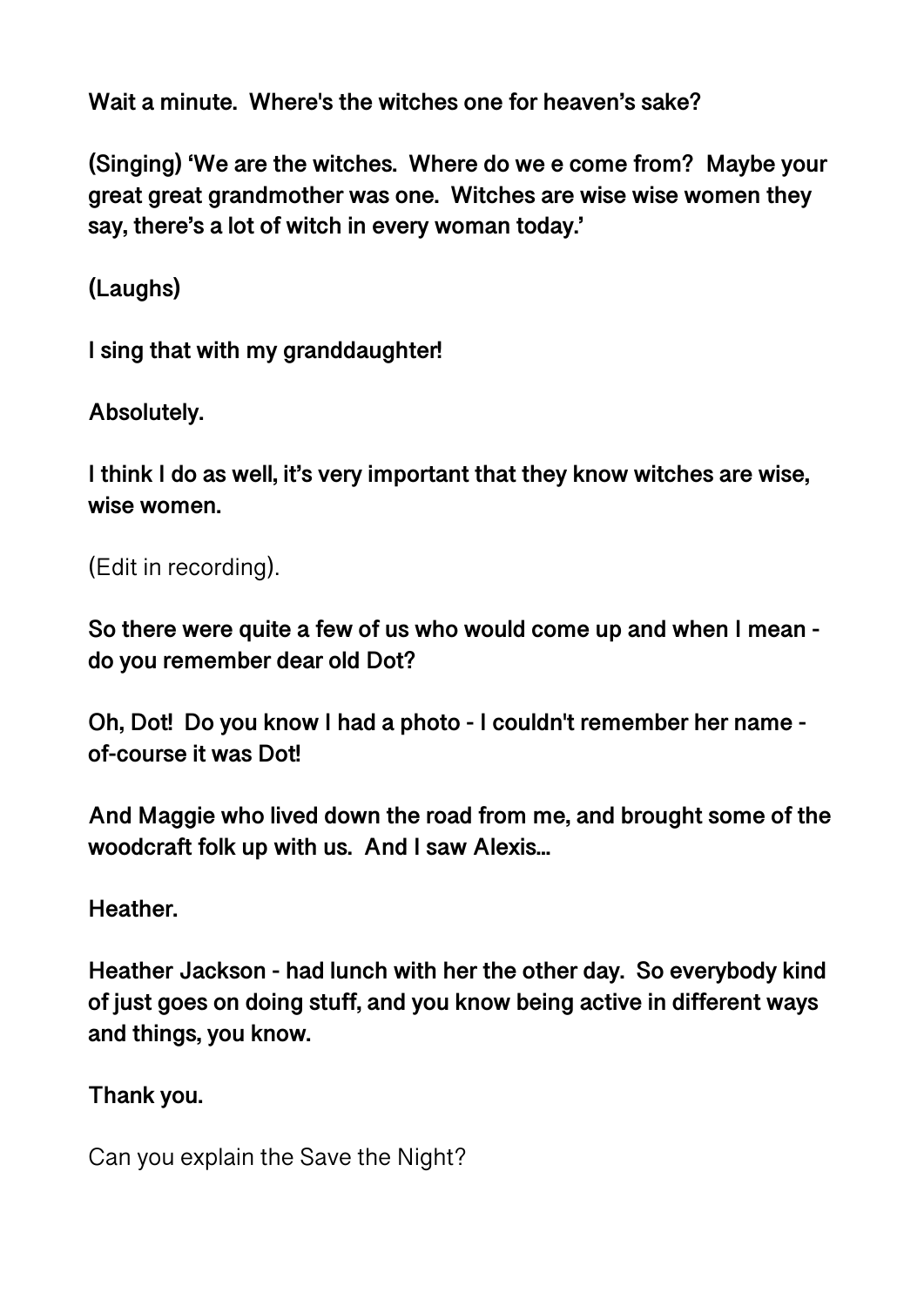**Reclaim the Night.** 

**I did find that night that song, but I can't remember the tune!** 

**What it was about - it was basically that there was a rise in the number of attacks on women in Wycombe, and so a group of women walked around the streets at night singing and chanting, to just reclaim - to say, you know because the reaction is always - if there is violence against women, don't go out - so they curfew women.** 

**Yeah, yeah.** 

**When actually common-sensically, you should curfew the men.** 

**Yes.** 

**They've done them in London as well.** 

**Oh, yeah, there were quite a big thing. It's just that because there was this rise in Wycombe. They did a Reclaim the Night.** 

(Edit in recording).

**You'd make this porridge in a great big saucepan. And then if it was your turn to do the washing up, oh my god - the porridge pot!** 

**And everything had bits of wood ash in it, didn't it?** 

**Wasn't complete unless it had wood ash floating on the top.** 

**Like any camping expedition, you know when you cook on an open fire.** 

**And we always cooked - when we were doing the support van...** 

**Had to be vegan.**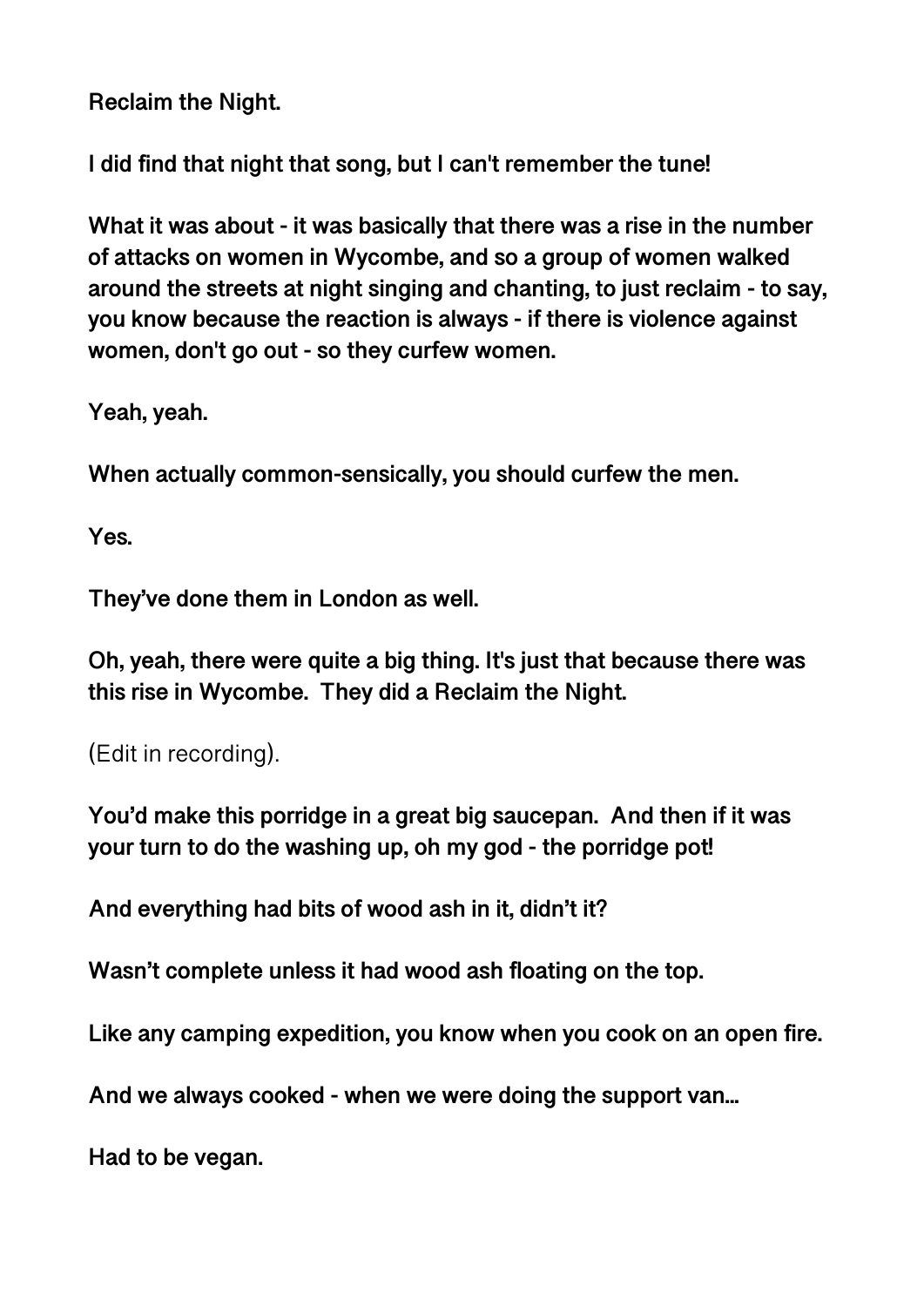**We cooked vegetarian.** 

**Well actually, it was the first time I came across veganism. Tried always to give some vegan options for something a bit more exciting!** 

**Yes, it was a bit challenging for those that hadn't sort of cooked for vegetarians before. And then Barbara had already gone vegetarian I can't remember.** 

**Yeah, I was veggie then.** 

**My husband said that I saw how much it pissed her husband off that she'd gone vegetarian and I went vegetarian!** 

**(Laughs). But it did make me realise that you know, you could eat very well if you cooked for vegetarians.** 

**Yeah.** 

Where did you get the food from?

**Containers that we took the food in, very well organised.** 

**It was very well organised, and I used to have this great big water container, but the thing that I remember is not Greenham, but the Nap Hill peace camp. Not Nap Hill - Daw's Hill, when I took the big water container to the garage to get it filled, and I had it in the back of the 2CV, and I just, I don't know - I must have been a dozy spell and didn't put the top back on properly - it fell over. Next thing I knew I'm driving along, with a lake of water in the well of - it was literally that deep in the well of the car! So I got to the peace camp, and the 2CV is so light, all the guys got one side and just lifted it up, tipped it out, it was like perfect!** 

**I once collected two storage heaters for mum and dad in my 2CV.**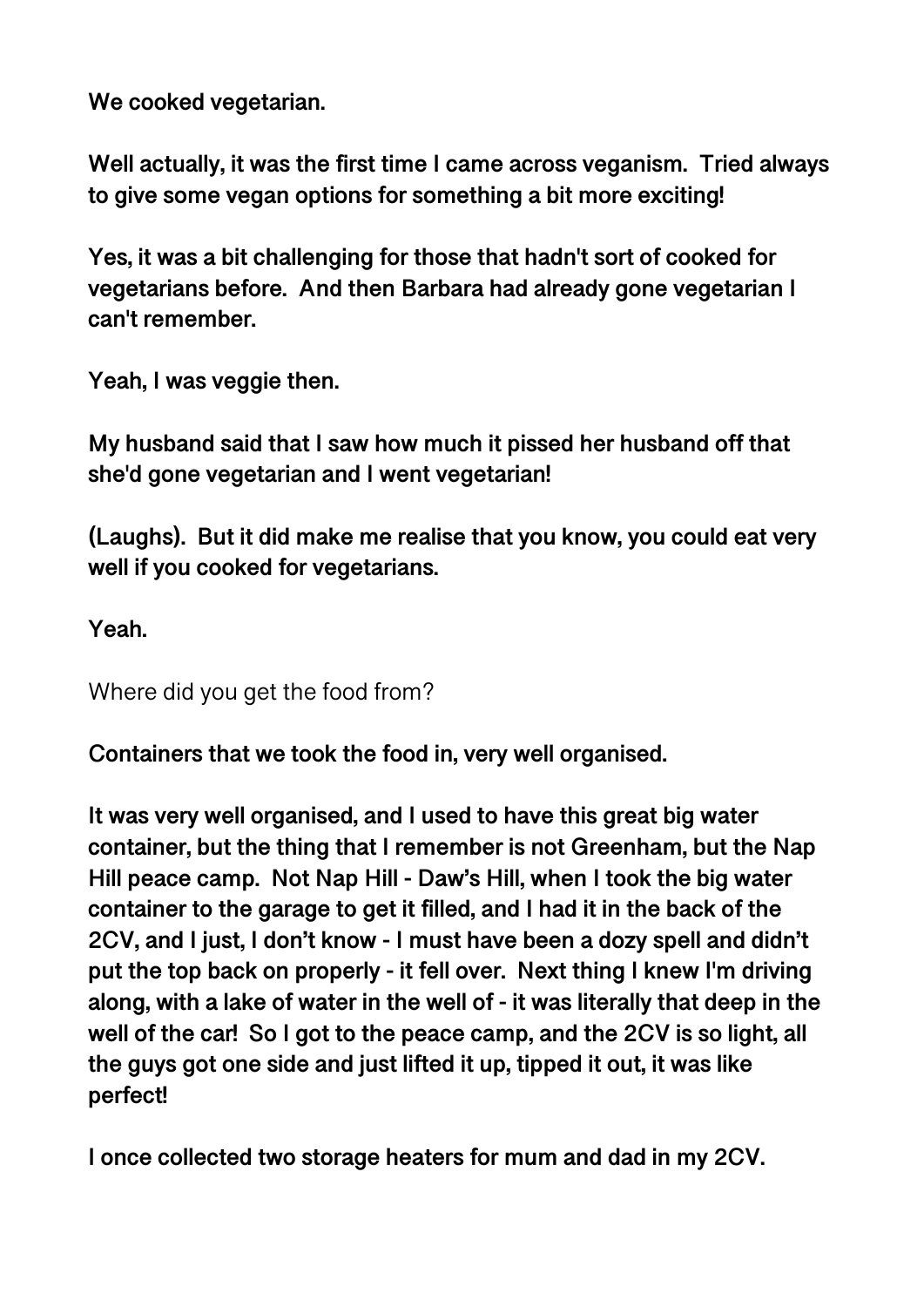**Brilliant. I've had a wardrobe in the back before.** 

**Never seen a car drive like that before. Why it couldn't go in anybody else's car don't know.** 

**My car's still going - my 2CV.** 

**I thought you might be in it today, actually.** 

**I did think about it, but too far, too far. I drive it round locally once a week. Not - too far to come all the way up here.** 

How did you arrange the food?

**When we went to Greenham? Well I suppose because we didn't go for months and months on end, we kind of just took a bit of this, and somebody else said 'I'll take a bit of the other', and it's kind of locked up. If needs be somebody would go off in a car and buy some more provisions.** 

**I think there was was just an acceptance if somebody had some money and they were happy to spend it, that was good. There were never any discussions about whether you could afford it or not, there was a sort of an assumption that you wouldn't offer unless you could afford it.** 

**(Whilst they eat). It's nice that bread - I'll have a little bit more.** 

**I think I remember the food as been excellent** 

**Yes.** 

**I think it's because there was a great variety, and it was all vegetarian so.** 

**And you're outside in the open air.**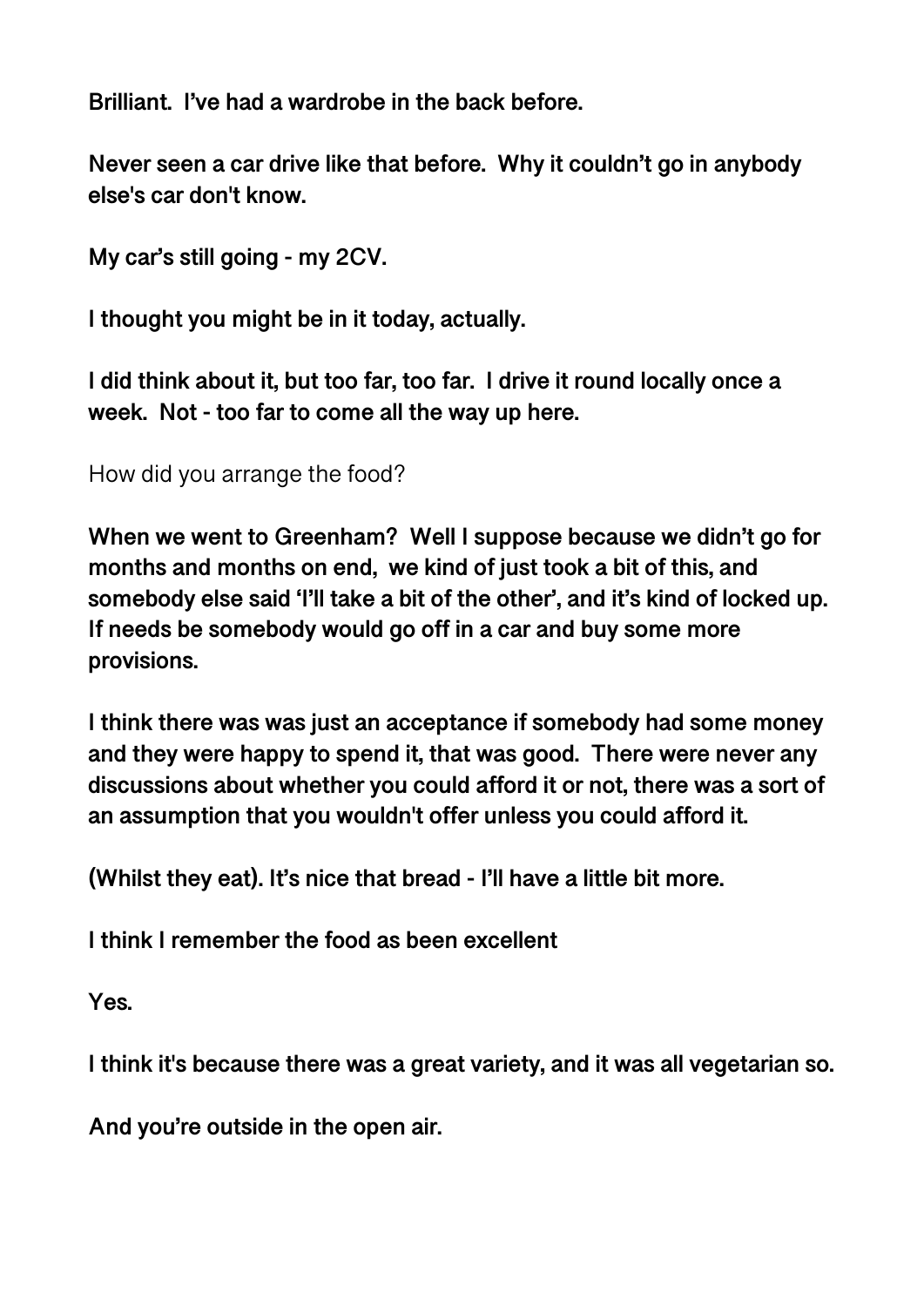**And you're hungry.** 

**Yeah.**

**And the kids ate well, didn't they?** 

**Yeah.** 

**They did.** 

Did some people go sort of go home at weekends, or if the people stayed, did they just stay and that was it?

**No, it was a real mixture.** 

**Yeah.** 

**A real mish-mash.** 

**I know there were times if I just felt like it, I would just go down there, and if I wanted to stay overnight, I would just stay overnight but - I didn't, I didn't always go with a group.** 

You go down...?

**Just on your own.** 

**I would go overnight on my own. When Mike was home, okay I'll take, and I could do a bailiffs watch.** 

**I think we did a bailiffs watch together.** 

**It's hard isn't it, staying awake, really hard.** 

What was the bailiffs watch?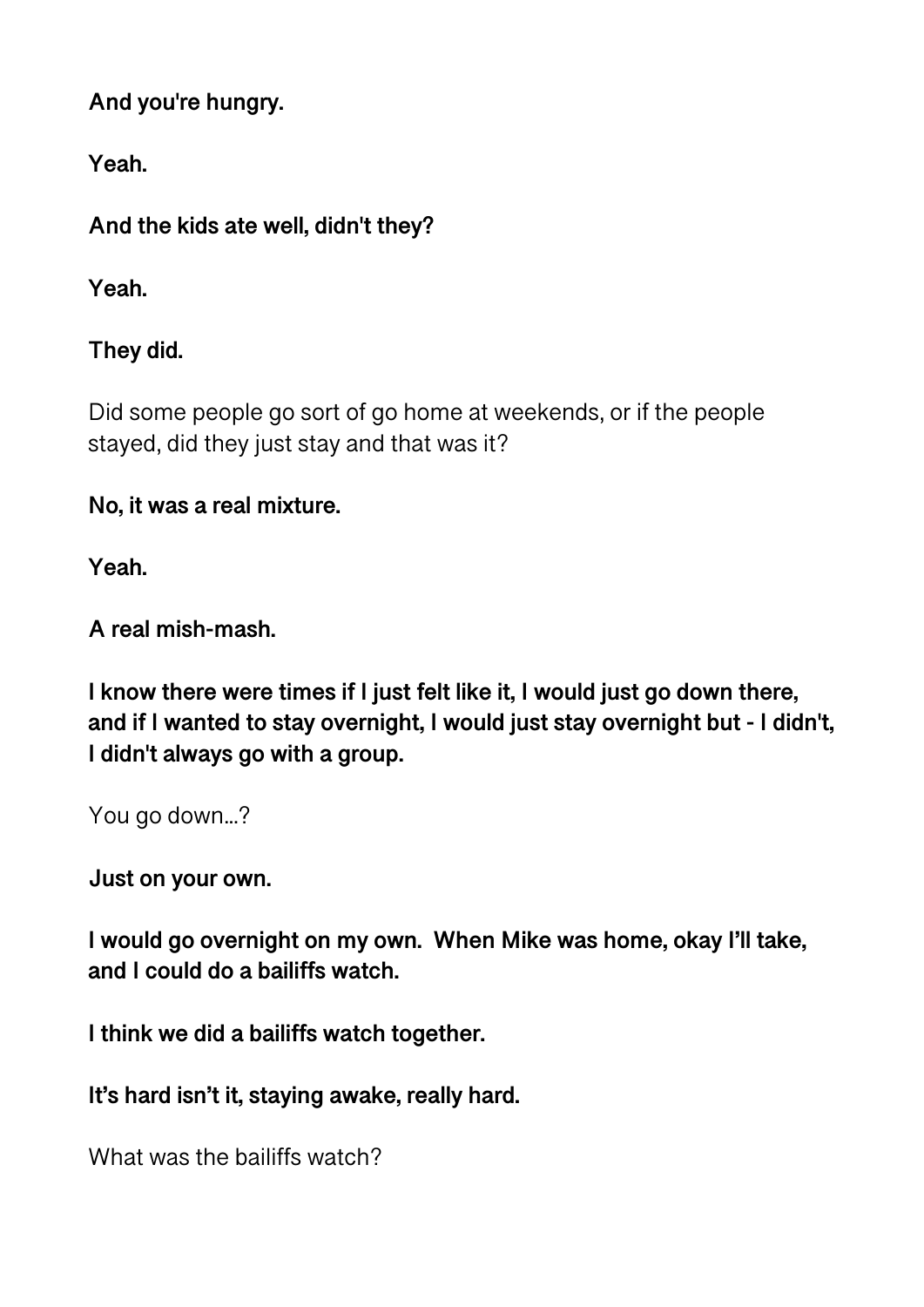**Just trying to protect the benders.** 

**Yeah, so you try to stay awake while everyone else was asleep. And it was hard work.** 

**I must have done that on my own, because I can remember driving back from Newbury on my own.** 

**Ah, okay.** 

**But not always, but I must have done it at least once on my own. And again, it would have been when mum was there, because she wasn't there that much, or someone had the kids, maybe we swapped them, which is what we often did.** 

**Depended on your life at the time. My son was about two or three the first time we went now down, my daughter is much older so ...** 

**I don't think she ever went down.** 

**She, she was a teenager.** 

Do you think there would be another long term peace protest like that again? Or do you think it was of its time?

**Think if the circumstances far right, I can imagine it happening again.** 

**They say we've got people objecting to fracking. So you can see a small element of it. It just has to be the right thing, at the right place, the right time. And if people are angry enough about it, and feel they can do something about it. Yeah, I can imagine it happening again.** 

Because it was a long time, wasn't it? It was quite a few years.

**Was it '83 it started or '82?**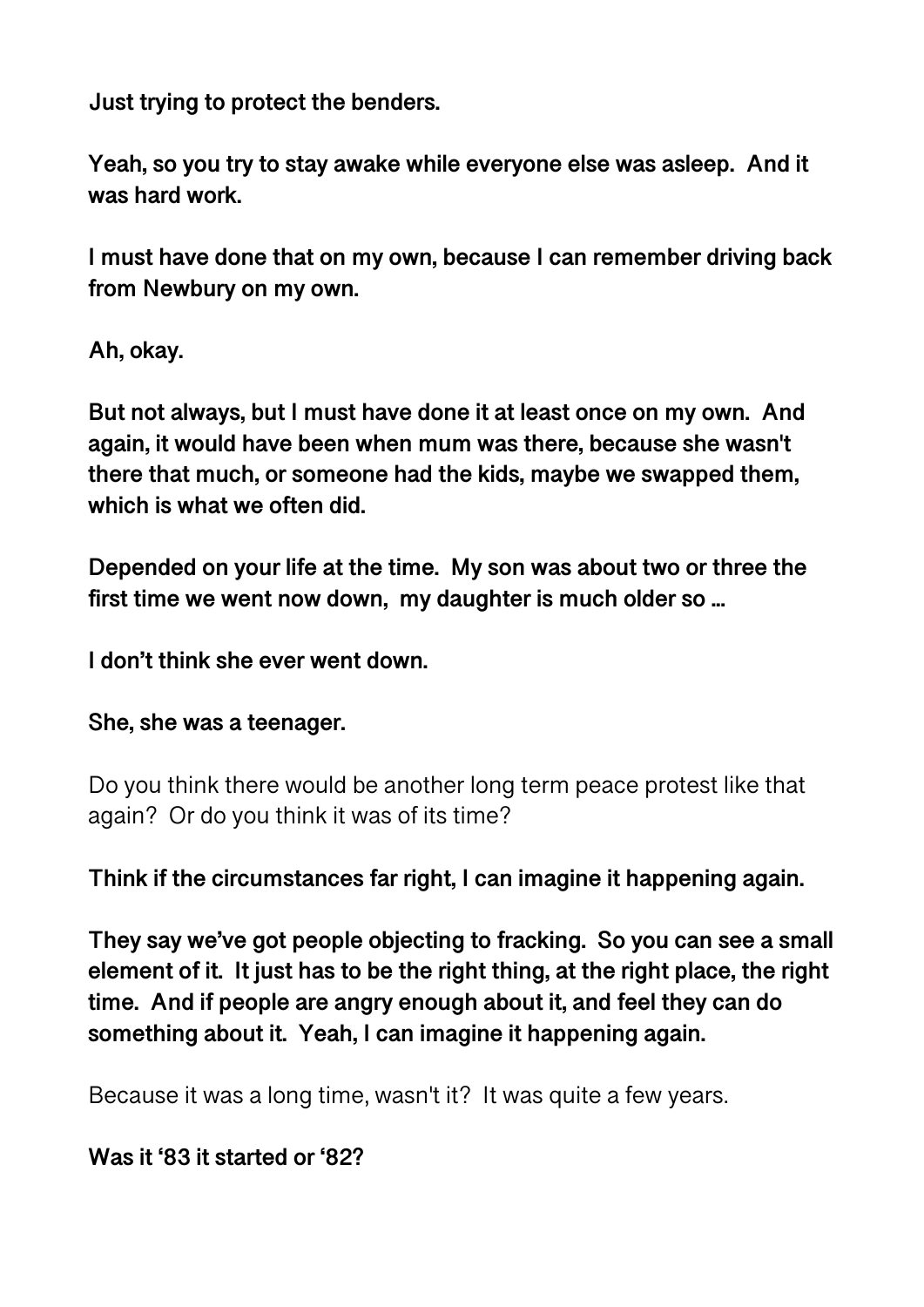**I think I think I've got photos of '82.** 

**Yeah. I think it was.** 

**I've got '82s and '83s, because I remember it was around when Ollie was born.** 

**When was the original march from...** 

**'81.** 

**So Surround the Base would have been that December '81.** 

**It was in the middle of winter.** 

**I thought it was later.** 

**Was it?** 

**So December the next year?** 

**Actually I did go to Surround the Base, because that's when I walked into Annie Lennox. I was so gobsmacked that was about a mile later, I finally got my breath and told you all, and you all went mad that I hadn't pointed her out at the time.** 

**Say that again, I'm going deaf.** 

**I bumped into Annie Lennox.** 

**Oh, yes!** 

**And I was so starstruck, I couldn't say anything. So, and I do remember that was Surround the Base, so I don't know where it fitted with Ollie whether it was just after he was born or - I remember going to one demo really really heavily pregnant. Because a police officer was being a bit**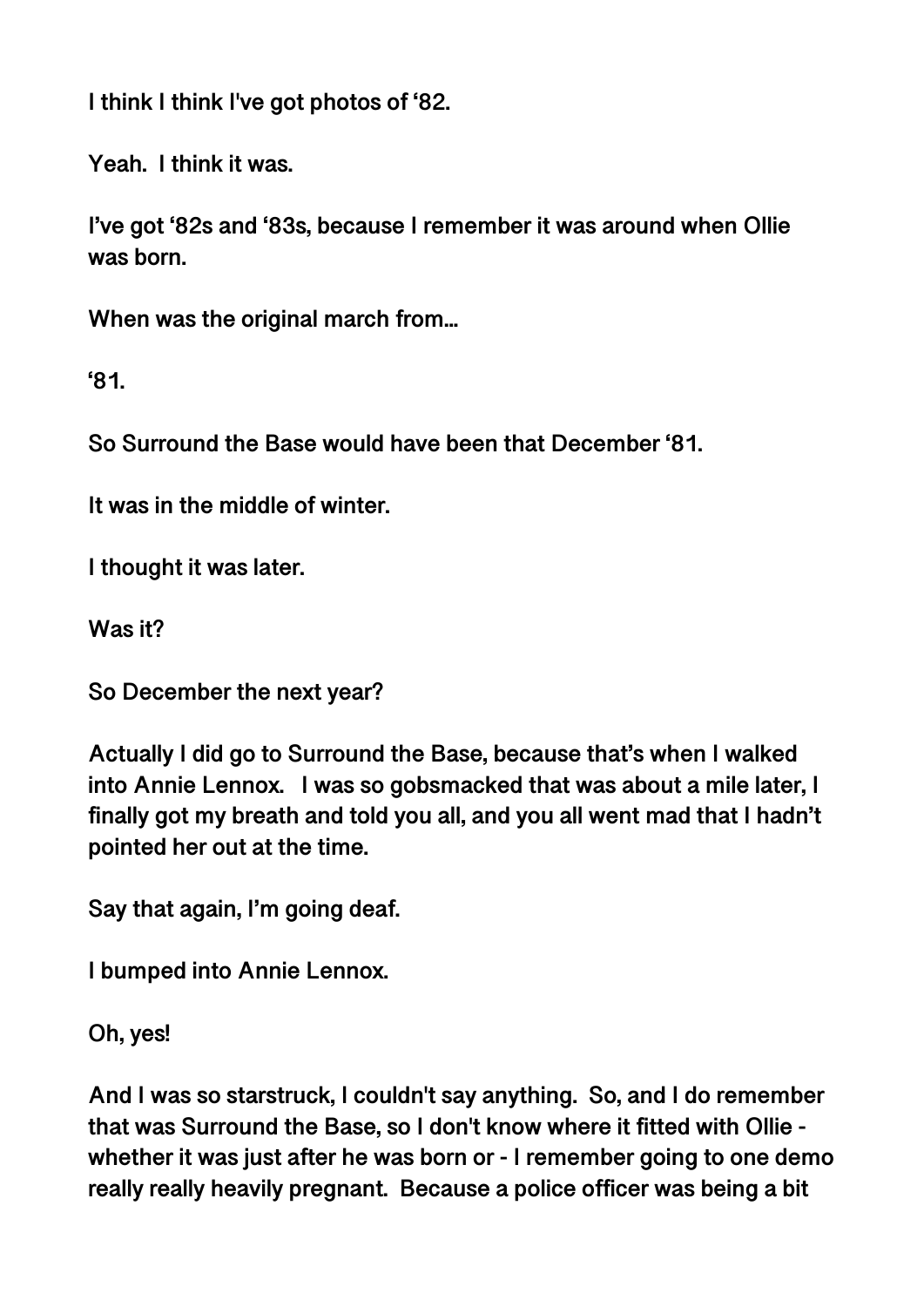**bolshy, and I was saying 'Stop being bossy, I will demand you remove your cape and protect me while I wee.' Because apparently there's still a law under statute that a police officer has to offer their cape to a pregnant woman - or there was then - so that they could wee.** 

**(Laughs).** 

**Did he have a cape?** 

**No. And he tried really hard to stay stonyfaced and in the end, both of us ended up laughing because he said 'I don't have a cape', I said 'Your trousers will do!'** 

**I can remember very serious discussion between you and I in your kitchen once before we went to Greenham, because you had taken the decision that the time is now right to be arrested.** 

**Oh yes! (Laughs).** 

**Off we went, and we'd got all these complicated systems in place for if you were arrested how we were going to cover the boys, and all the rest of it. And you kept trying to get arrested, and of-course you're quite short, they just kept ignoring you! (Laughs!). And we had to go home.** 

**They did! I struggled to get arrested all around the country. (Laughs). Keir - my oldest son, I said to him, 'Will you record the news tonight?' Dammit, I can't remember the name of the base in Nottinghamshire. Anyway, so we went up there, and we were just generally being playful, really. (Laughs). He was recording the news and he's like, 'Oh good. Yes, this is the right bit - oh look at that woman climbing up that statue, and oh god, it's her!' (Laughs). And I'm still trying to get arrested then, and this MOD policeman just kept going 'No, go on. Get away. Just move on. Move on'. 'I'm here as a serious matter. I am trying to make you understand what's going on, and he was like, 'Yeah, just just' - I'm trying to get arrested here! I made this decision.**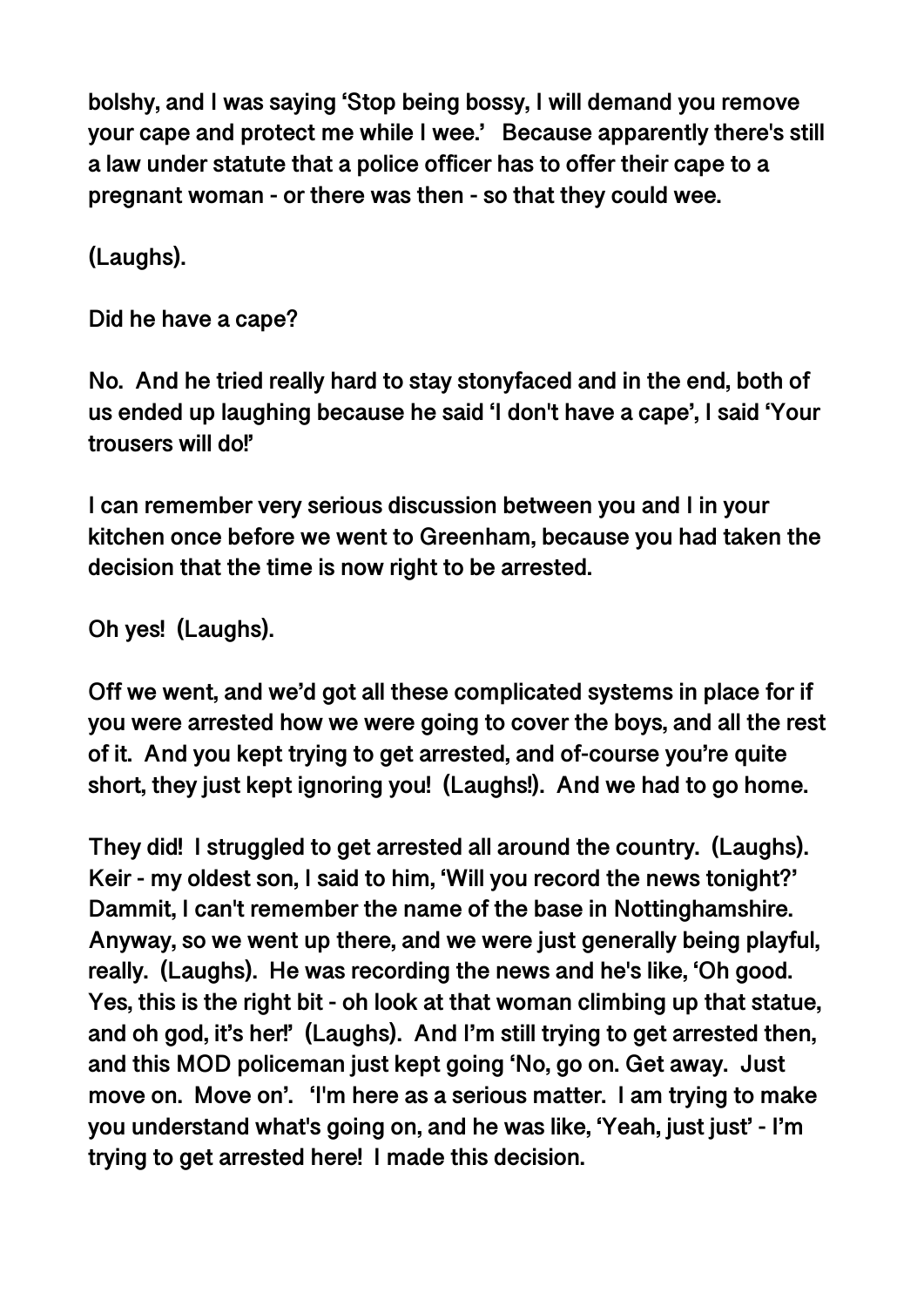**I remember... (inaudible), that was lovely.** 

**Oh yes.** 

**And the women (sings) 'and we are singing, singing for our lives'. Sheila can sing, I can't really.** 

**(Sings) 'we are women and we are singing'** 

**No, that was another one. But I can't remember that one. Someone?** 

**Oh, the bailiff song.** 

**So have you got all the photos that you want? Or...** 

(Inaudible response)

**No, rush.** 

**Do you want us to pick out ones that we... Okay.** 

**Here it is - the one you were just singing 'We are women and we are singing, .... Something, ciao bella. Ciao, ciao, ciao, bella. Ciao. Ciao, ciao, we have singing for liberation. We want a non-violent revolution now.' So that was Greenham, and that was '92.** 

**I'm gonna get my phone because I want to take some photos.** 

**That was the only two I got of that.** 

**Oh my God, that's me. Oh god! (Laughs). I'd forgotten. I used to have very different colored hair. Used to, like... the lead singer of that one, 'All she wants is another woman' - who sang that? Because every time I see her on the Top of the Pops 2 or whatever, I always think - it's Mockie!**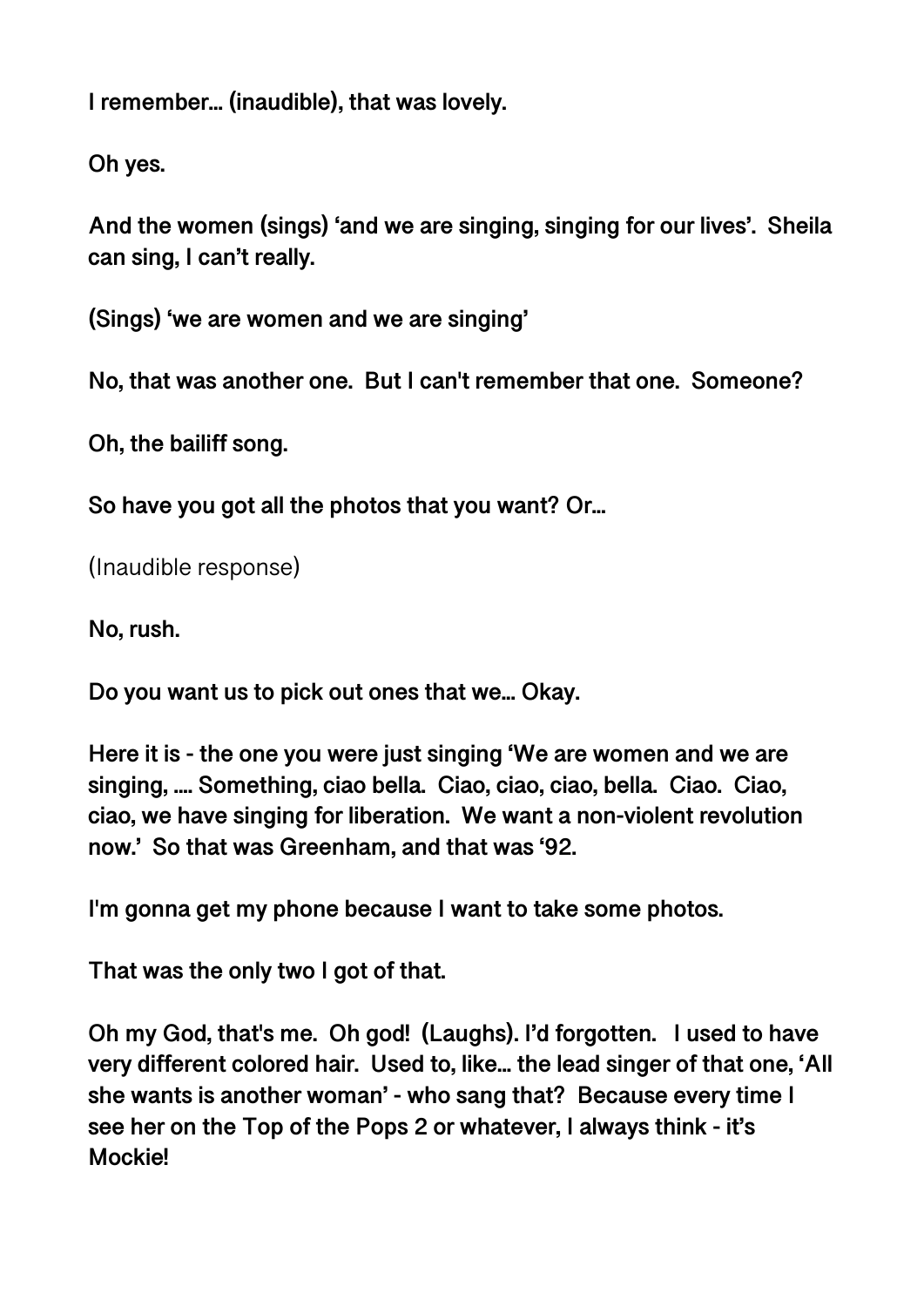I read one woman's thing, looking at research, and she said she looked back on Greenham with such fondness, and then she read something she'd written at the time. And she couldn't bring back the intense feeling she'd had at the time. You know, how recollection had changed from the intensity of the time. Do you feel that yourselves you feel you've - you see it back...

**Well I do, but I mean, we were very young at the time and we're in our 30s and, you know, everything seems ahead of you, and you feel like your can really make an impact, and it felt like we were doing something so important. And that was going to make a difference, so you wouldn't expect to replicate that, I don't think.** 

When you look back?

**I'm just doing in awe of myself. I was working. I'd got two kids. I was doing, I was doing loads of kind of, you know, campaigning and still running the Action Aid group to start with, and running people to karate. And whatever, you know, and Mike - my husband, worked abroad a lot. And I don't know you just kind of - you do it, don't you.** 

**Yeah, you've got all the energy when you're young.** 

**Yeah.** 

**Yeah, I suppose, and you know, I think we were very good forming networks. I'm always amazed at how much that I hear - I keep hearing about, my grandchildren and their parents, talking about having to get loads of child, you know, babysitters and everything - what's happened to all the baby banks, do they not exist anymore?** 

**No, babysitting circles and things. They don't happen in the same way...** 

**It felt like...**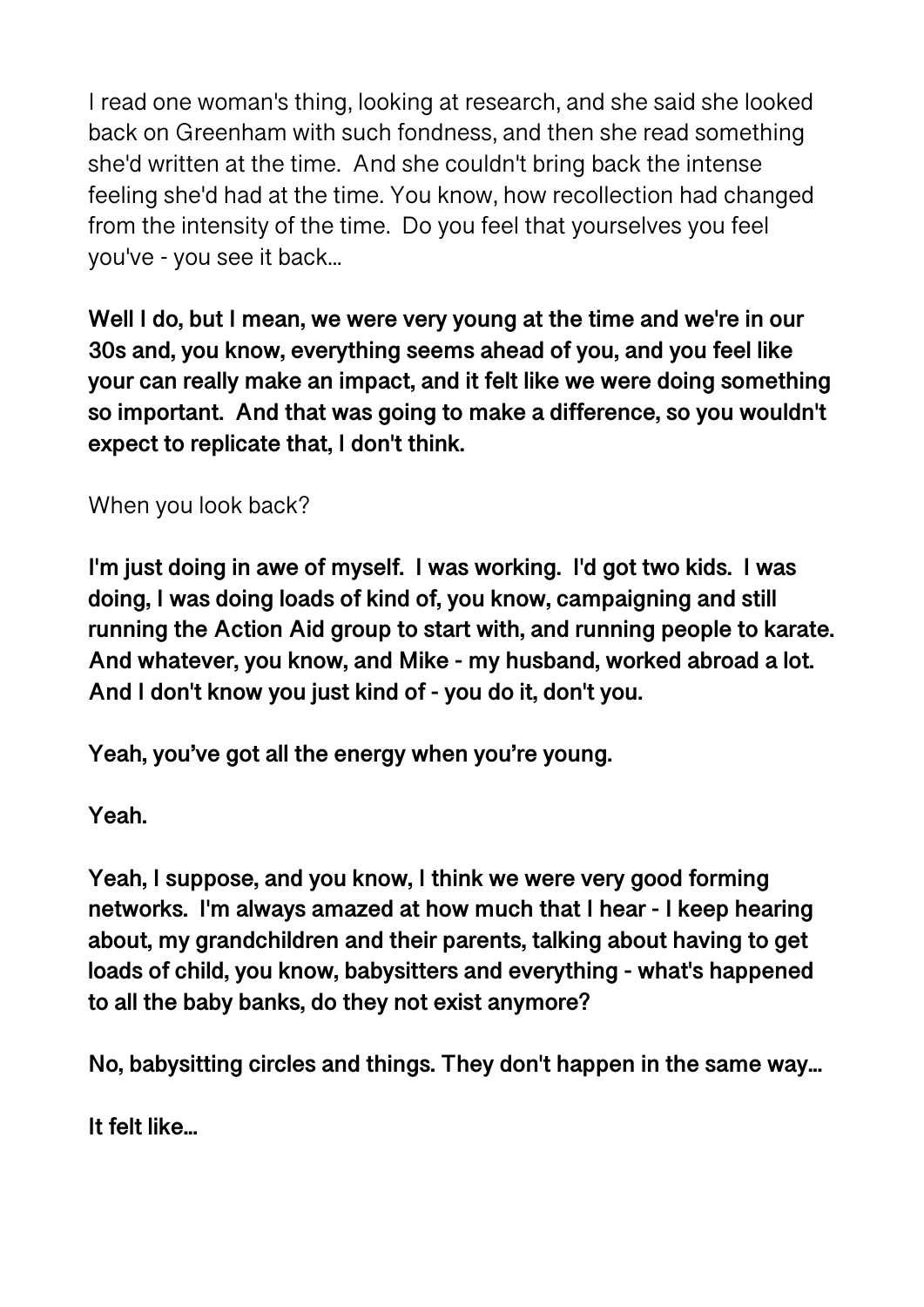**And when you just used to arrange things, and toys in the corner for the kids, and they'd get on with it. Or you say, 'Oh, we'll, run a creche', well you can't run a crèche these days. You know? If you don't want the kids in with - while you're doing whatever you're doing, you know.** 

**See you've got to have people that are...** 

**Yes.** 

**Police...** 

**Certified whatever. You can't just say we'll take it and turn to run the crèche.** 

So there was more of a community then, really then - than now?

**I suppose.** 

**It's different.** 

It was different?

**Yeah, it was different times and I don't think our expectation expectations were at all the same as current generations. Um, we - I suppose we'd grown up not expecting a huge amount. But in some ways, maybe we were more liberated. You know, we felt like we could do almost anything if we put our minds to it. It was, I don't know. I was saying earlier, I thought perhaps it could happen in the right place at the right time, but I don't know. I don't know. I was amazed at the Women's march that we went on.** 

**The number of young women amazing.** 

**The January for...** 

**Women's March.**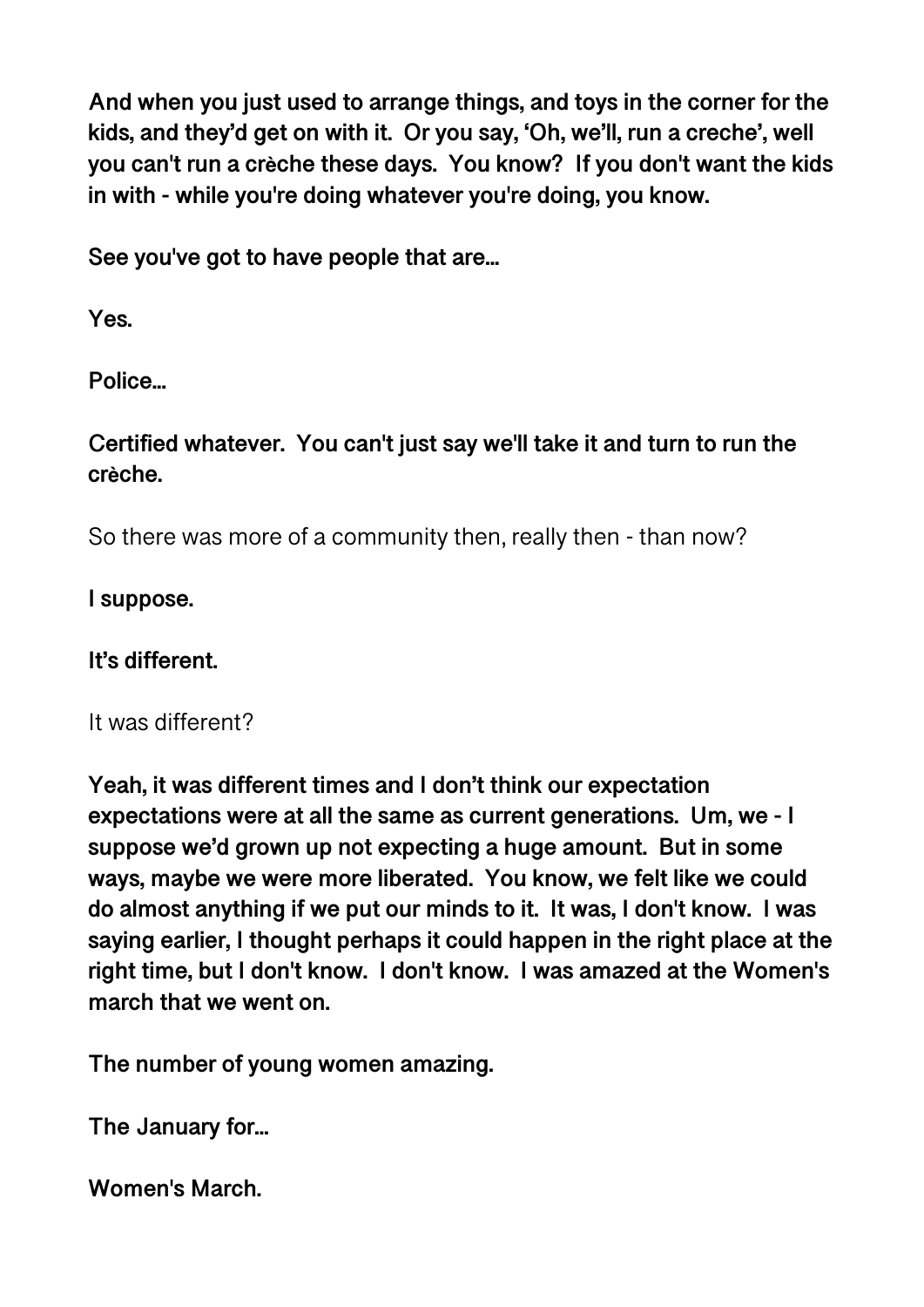**Yeah, but they were all young, we felt really old. It was brilliant.** 

**Oh, absolutely.** 

**They're all so young!** 

(Edit in recording).

**The one year that...on the road, there just happened to be a gate and a space around it, so I'm not sure how anybody would have camped there. No, actually, no, I remember stopping there to give food. So there must have been enough space to have a tent or two, or perhaps they went on the other side of the road and camped. And then there were others that were off the beaten track a bit, you know, where, women could come out into the woods...** 

So ....comfortable at some gates, but absolutely not at other and didn't actually feel like we were really welcome there?

**Oh, yeah, I mean, I think that Yellow Gate could be a bit intimidating. I think though, you know, as we said there were many people, and there were definitely some women there who had a - maybe gave off the vibes that they were the true Greenham common women because they were there since it had been....They may have been, there was certainly a few women like that. I mean when you live like that.** 

**Sorry, I can't hear you.** 

**I was just saying, Christine was asking about whether there was a different feeling at some of the gates, and that some women, when interviewed said that they felt intimidated by - not welcome at some of the gates.** 

**Yellow Gate was a harder place to go to. But then they went through an awful lot of tough times.**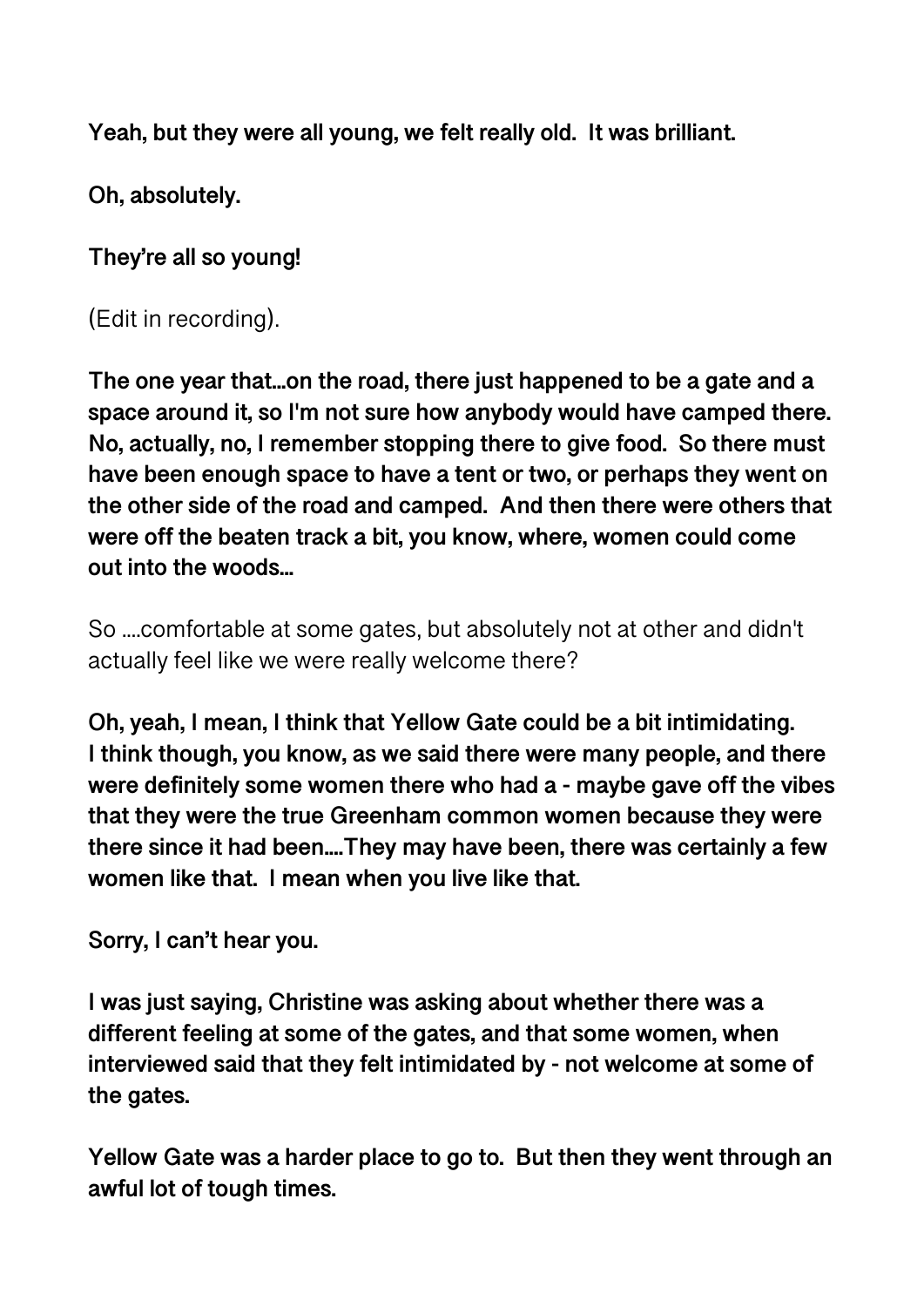**Absolutely.** 

**I don't blame them.** 

**But they could be a bit intimidating.** 

**Yeah.** 

**I mean, you know, for some women rocking up there, just the appearance of some of the women would have been a bit intimidating.** 

**Oh, yeah.** 

**Because, you know, I remember the first time I went and spoke to a woman who obviously got hair coming out of a mole, and she'd never let - never cut it off. It hadn't bothered her. So she had this long wispy stream coming coming down here. And I couldn't take my eyes off it.** 

**(Laughs).** 

**And it kind of like it challenged me to think about why I should assume that it was or it wasn't okay to walk around with long whiskers, as a woman. She was quite young. You know?** 

**And I think a lot of us, I mean, even if we did have so called radical views, we all had very unassuming middle class lives, and I think there are a lot of women who went down who were much, much less exposed even than we were. And I think they, they possibly did find it a bit intimidating.** 

**And 'cause people got - Paul McCartney got short shrift when he turned up, you know...** 

**Did he? Good!**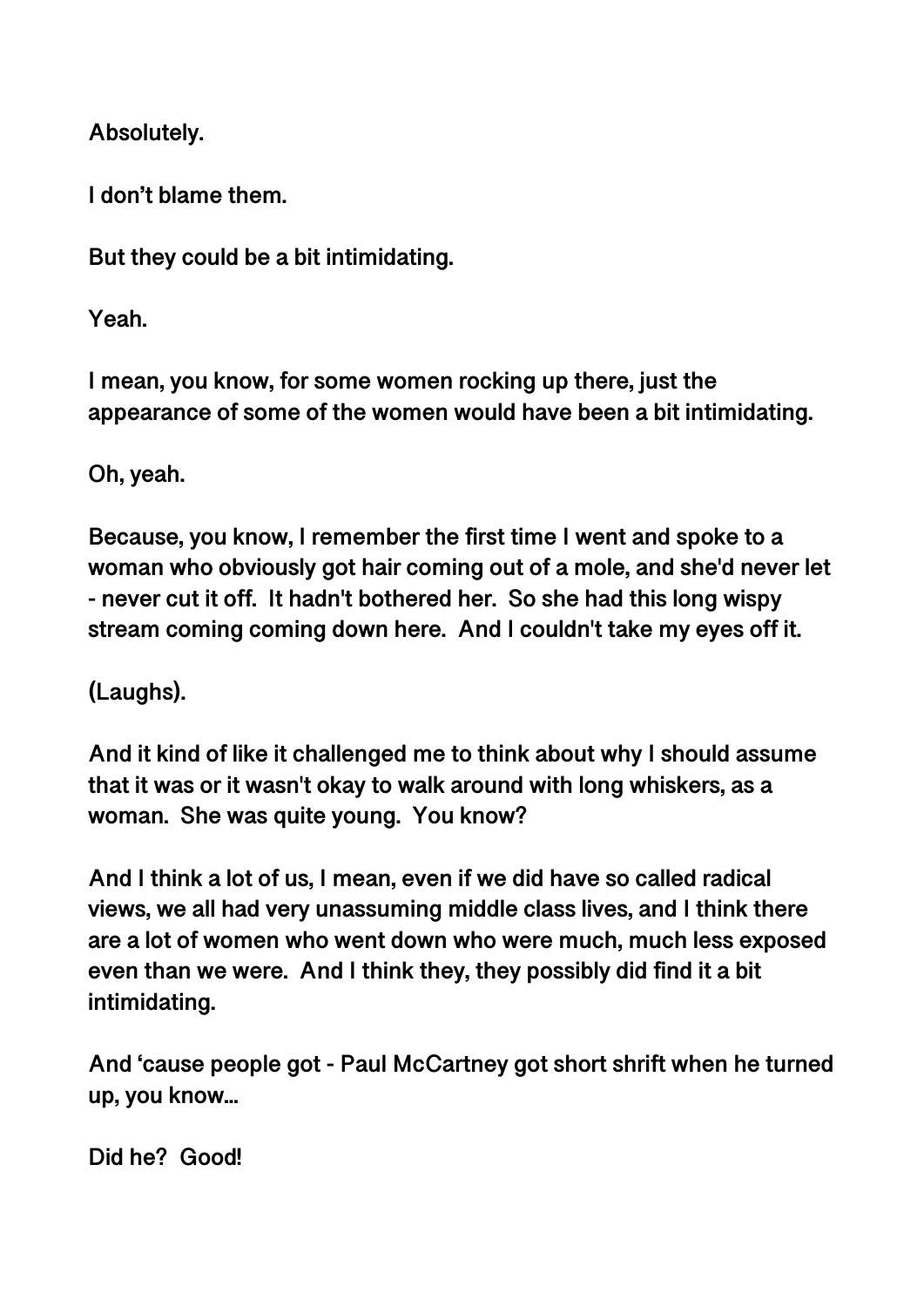**Just assuming that he'd come to be...** 

**I have a vague memory of that.** 

**Yeah, 'cause I mean why would you assume that somebody like that...** 

**Could be anybody actually.** 

**No. There was there was somebody who was interviewing from a paper or something one time, and they kept going on and on about this thing of 'Why, why do you want to make it women only? Why has it gone to be women only?' and I said 'Listen, do you know how many peace camps there are around this country? There's tons of them - why can't we have one where we feel we own this space?'** 

**Flying pickets - that's just been going through my head, when you were talking about men that supported - they used to run the crèche against sexism.** 

**Oh yes.** 

**And then they'd sing at the end.** 

**Yeah. There were so many ways in which men could support, without being there.** 

**Yes, they didn't have to be. During the day they come bring food....** 

(Edit in recording).

**I mean, I would say the biggest thing for me is that, you know, it was a formative experience. You know, whatever the outcome of it, you know, which will be debated in the history books forever and a day, actually, it was the formative experience for me. And I think that for all those thousands and thousands of women, some of whom might never have actually gone to Greenham common, but followed it in the newspapers,**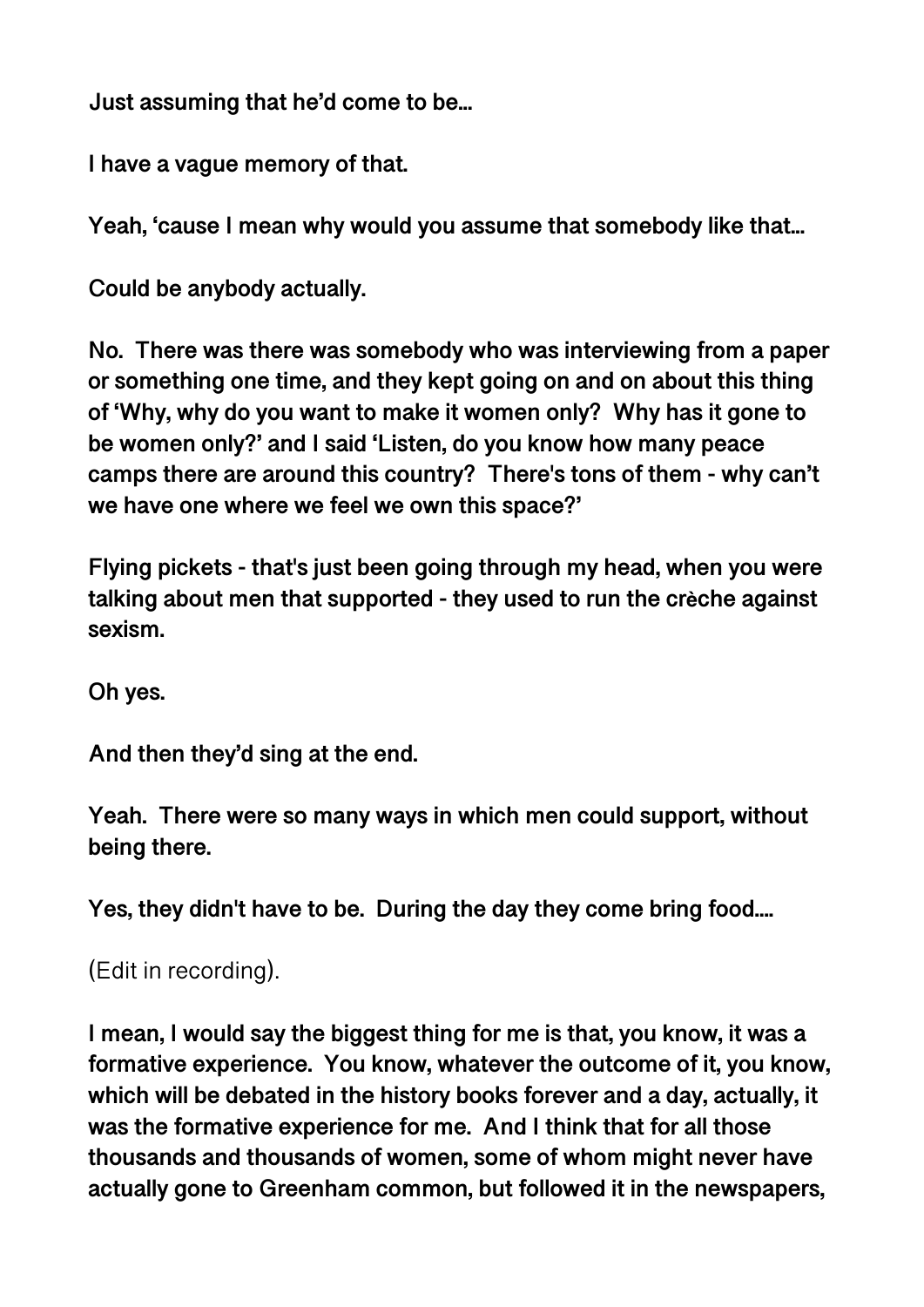**or sent donations, or had a relative who went, or whatever it was, that was all - it was also formative for them. And I can't stand it when people talk about pounds, shillings and pence for all these things. 'Oh. Do you know how much it costs to police this?' Or whatever. You know that, of-course it matters but in the big sphere of things, in terms of how much all sorts of dreadful mistakes by government and things cost the country, it was an invaluable, educative, formative experience for anybody who was associated with it. And, you know, we talked a lot about our children because they were entrenched in it, whatever they, whatever has happened to them they've never forgotten, and I think it will have given them more, it have an educative effect for them too, actually.** 

**God yes.** 

**...Singing 'Nothing like a Dame'.** 

**(Laughs).** 

**Do you remember that? She used to sing that - she had a version of it.** 

**Who did?** 

**Sue Ifold, singing 'Nothing like a Dame. She's stood here in this photo, she's clearly singing. We're all laughing.** 

**We taught that, we were shown that by talking about all the other things we've done from it. And you know, most of my photos actually aren't of Greenham, they were of all the other things we were doing. Other demos and other events and other happenings to continue to get the story out there - the questions out there about why are we trapped in this nonsense of having these weapons we can never use?** 

**Exactly. I mean, you talked about expense - pounds, shillings and pence - the expense of policing some of the things that went on at Greenham, compared to the billions and billions that are spent on nuclear weapons,**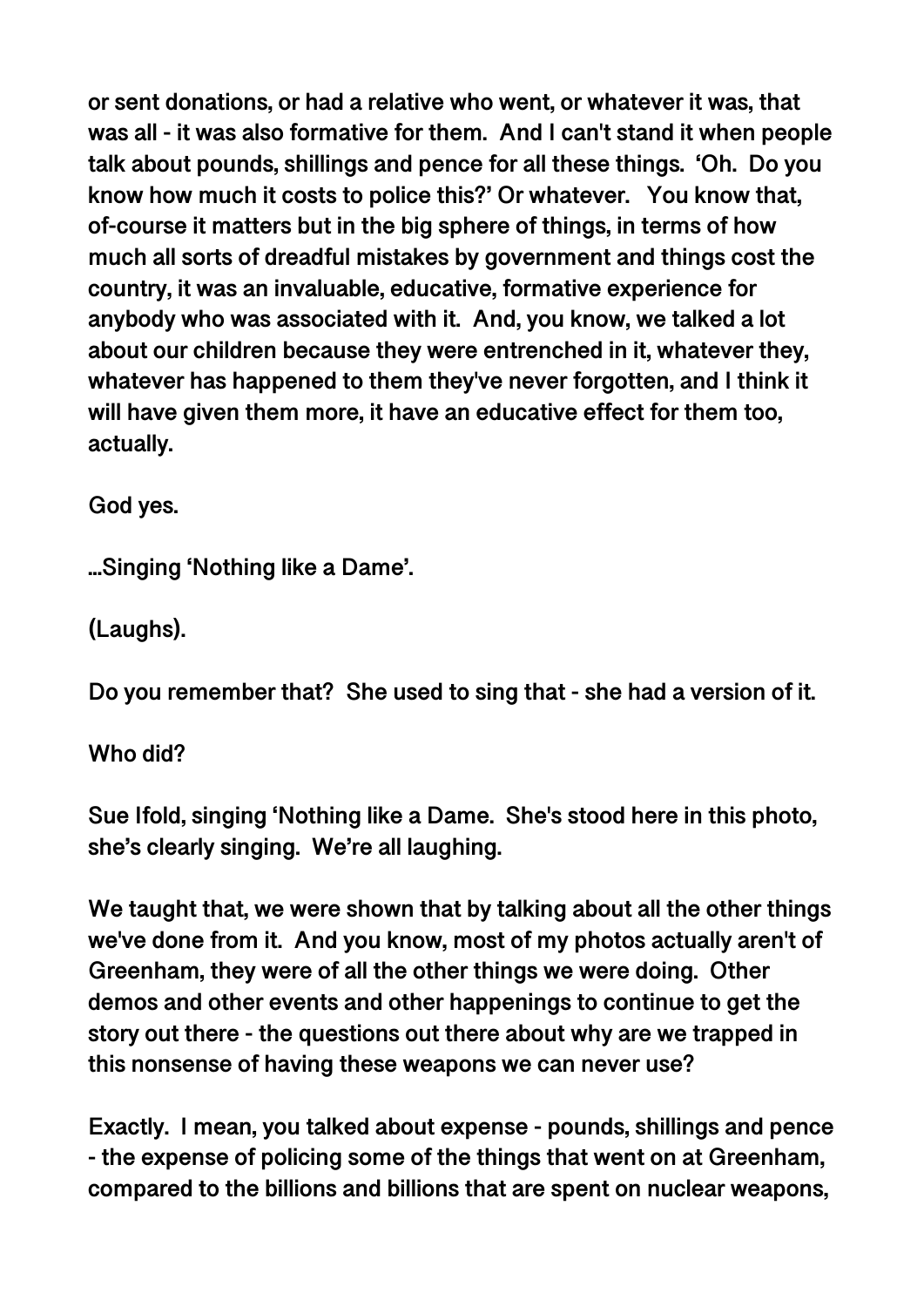**but as you say, you hope would never ever be used, but in the current circumstances...** 

Is bigger waste of money?

**Exactly. I just think that's a monumental waste.** 

**The world will never learn**. **Well, you know, the men in power never learn that, you know, we had Chernobyl. We've had the, what was it in Japan where the nuclear power station?** 

**Oh yes.** 

**You know, a few years ago.** 

**I've forgotten the name.** 

**You know, it just goes on and on...** 

**Fukushima.** 

**Yeah, and it never**, **never kind of.** 

**No, it doesn't seem to stop. If anything, I mean, politics has got worse now - more sound bite-y, and more posturing...** 

And less effective?

**Less effective.** 

**Well it's certainly less participative isn't it? My Goodness me. You know people don't - they're just, people are so bloody ignorant about politics, you know, they knocked it out of our education - do yo know I was in the baker's yesterday, and some bloke gone in there to get a sandwich. And he said he was going on a fag run before Brexit - for his cheap fags.**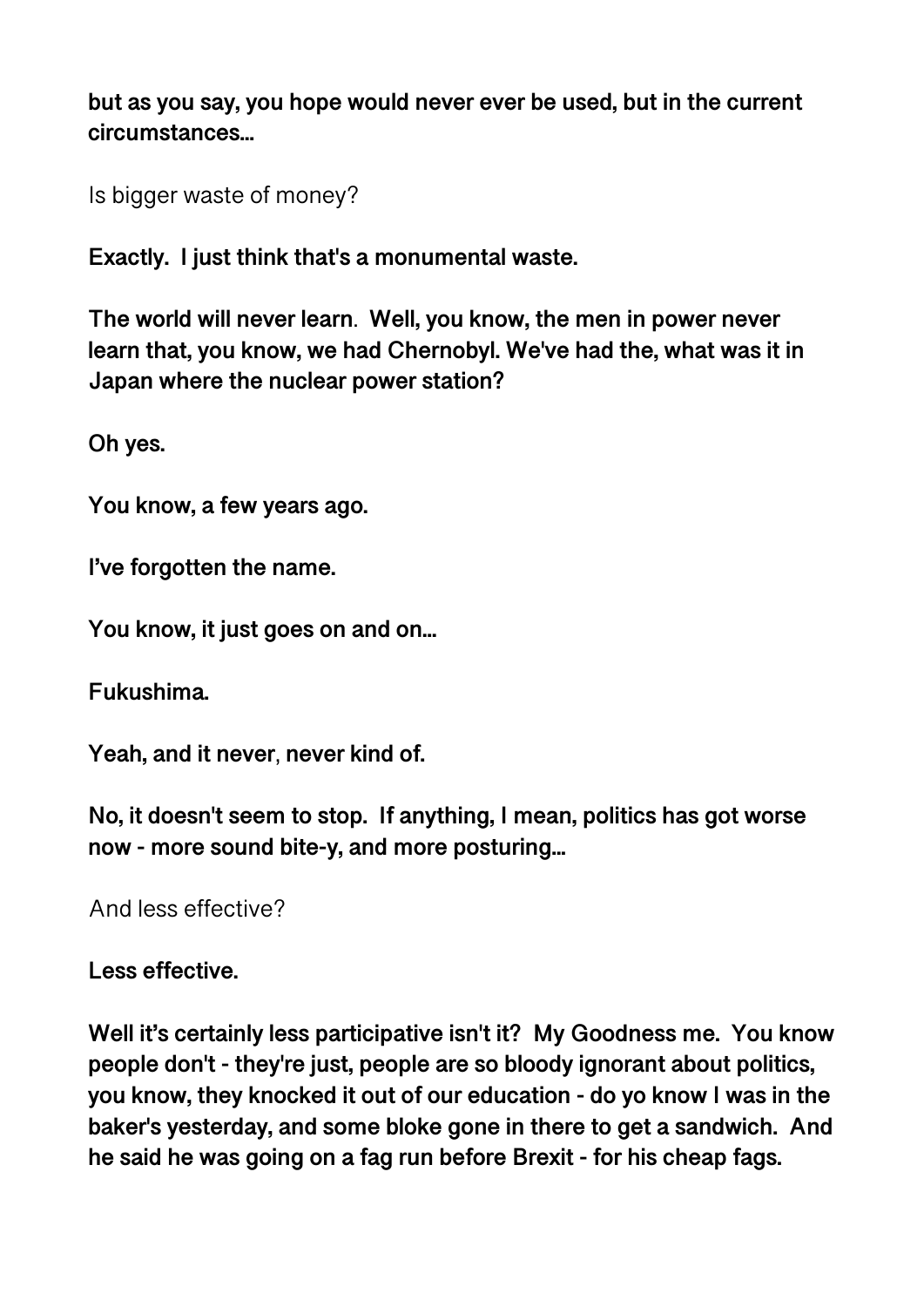**Oh for god's sake.** 

**And he said, I said, 'I can't stand all this nonsense going on now and the two women 'oh yeah, yeah yeah' - behind the counter. He said, he said, 'We had that vote,' he said, 'We should have come out the next day. Instead of all this faffing around'. I mean, it just left you speechless!** 

**It does, doesn't it.** 

**Wait, what you know.** 

**Took us 10 years to negotiate our way in, and they think what...legal commitments, everything.** 

**I think our children had a political, small p, education.** 

**Oh god yes.** 

**Being involved in all this, didn't they?** 

**Oh god yes.** 

**The woodcraft folk, all the stuff we did there, cooperative stuff, environmental issues.** 

**I just found the photos of the hen house.** 

**Oh the hen house!** 

**Isn't it gorgeous! I'd forgotten just how wonderful - wasn't that set up by a woman who was at Greenham?** 

**Yeah, Christine.** 

**Oh, Chris.**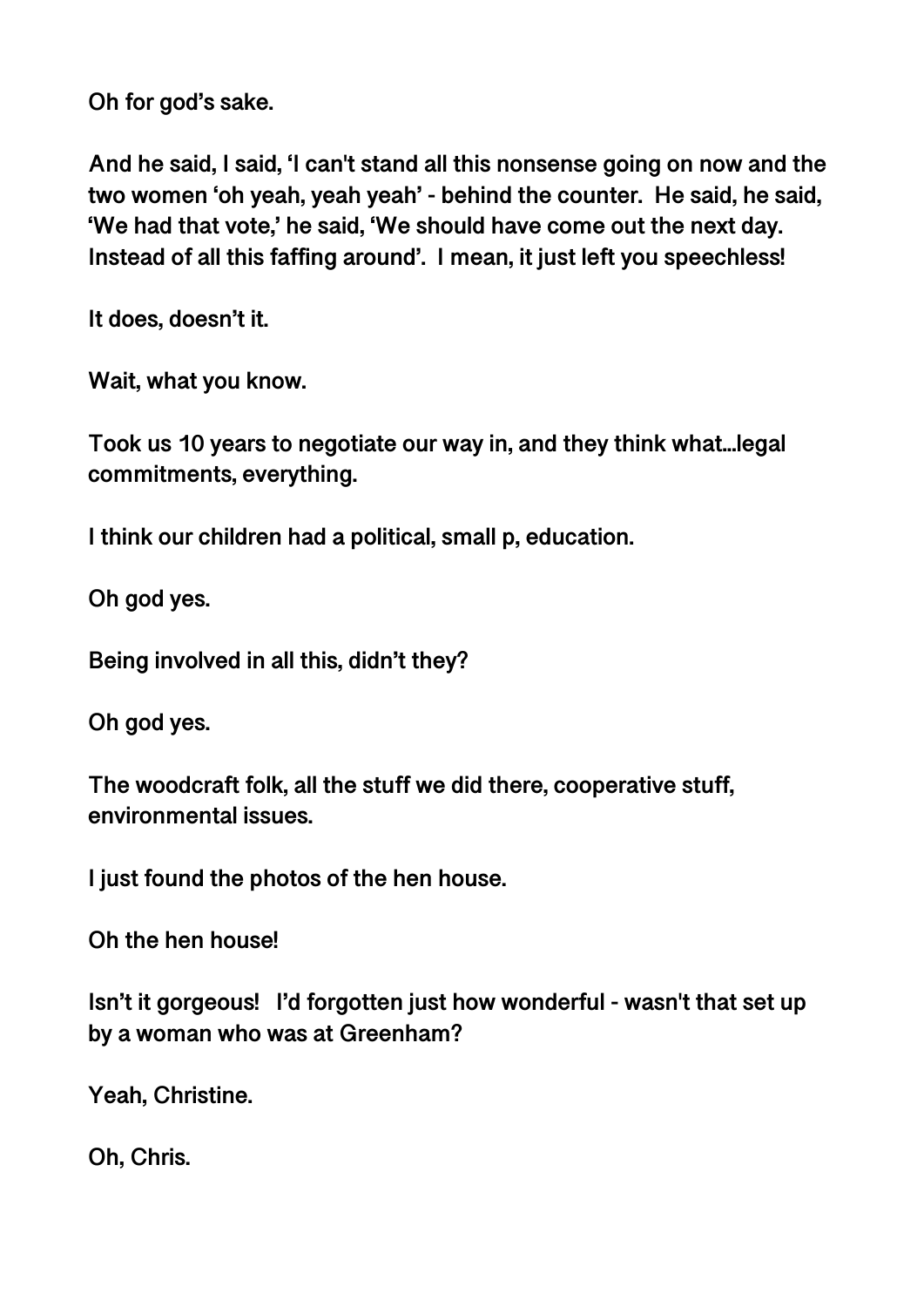**Here I am!** 

**Oh it's you!** 

**I thought it was Chris.** 

**Lady of the manor!** 

**With her hair permed.** 

**Do you remember we found a rusty old bike outside? I kept it, you sat on the handle bars and sang 'Raindrops keep falling on your head', like that!** 

**(Laughs).** 

**It was near...** 

#### **There's Ollie.**

So do you think peaceful protests, they are - talking about pounds, shillings, and pence - hey are much cheaper than trying to police an aggressive - like that one in France at the minute. So do you think peaceful protests are more effective or just cost less?

#### **More effective in...?**

In getting done what they're protesting - in getting the thing changed that they're protesting against?

**Well, obviously you like to think that you're having some major effect. The reality possibly is that often, programs get pulled by governments because they cost too much. But I would hope that they are swayed by the numbers that get out there and register their protest. That's all you can hope for, isn't it?**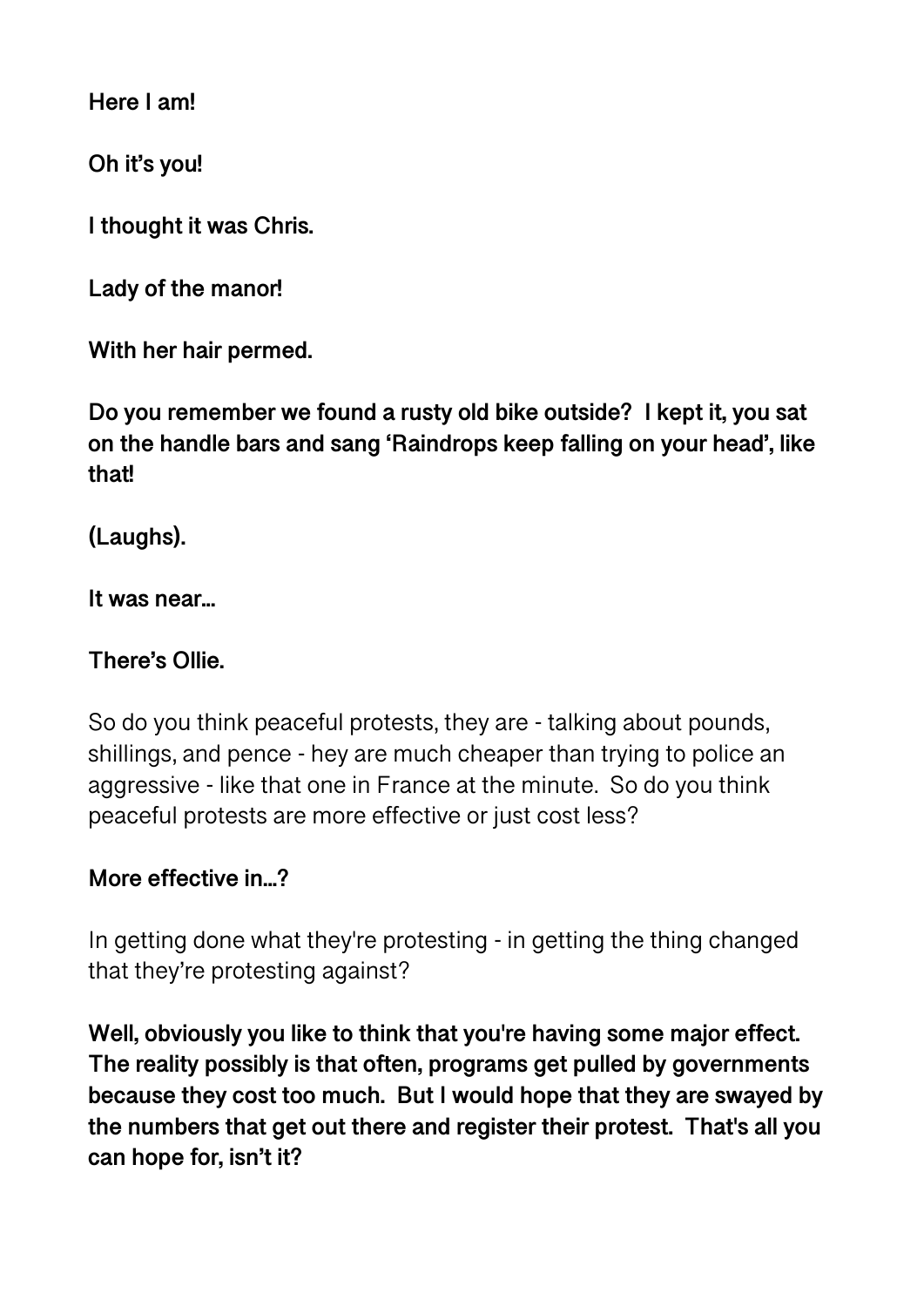## **I don't think that you can compare it to France because it's just a different context.**

I was just thinking that the amount of aggression there is in protests in France at the moment, and that must - you were talking about the cost, they were saying the cost of the peace protests, but I mean, something like the aggression in France but must be far more expensive?

## **But we have horribly aggressive protests in this country, don't www arrested?**

**Oh, Robinson.** 

**Yeah, Tony (N.B. I think she means Tommy) Robinson and all those kinds of things are horribly aggressive, horribly aggressive, and do cost a lot of money.** 

**Yes, yeah.** 

**Yeah.** 

**Absolutely, but they get the media coverage, my god and, and they sway people's thinking because we have such a rubbish education system in this country - we don't have a participative democracy in any shape, you know, that's why the government didn't want to have a second referendum, because they don't want all the citizens - if they did it properly, the citizens forums and all the rest of it, which which actually would help people to have to make their mind up either way in a rational and educated way. I mean the Southern Irish are showing us how to do it with the abortion.** 

**Yes.** 

**Abortion issue, haven't they? That's a really best practice model of what they've done there. I mean, it's hard work. It takes a lot of time.**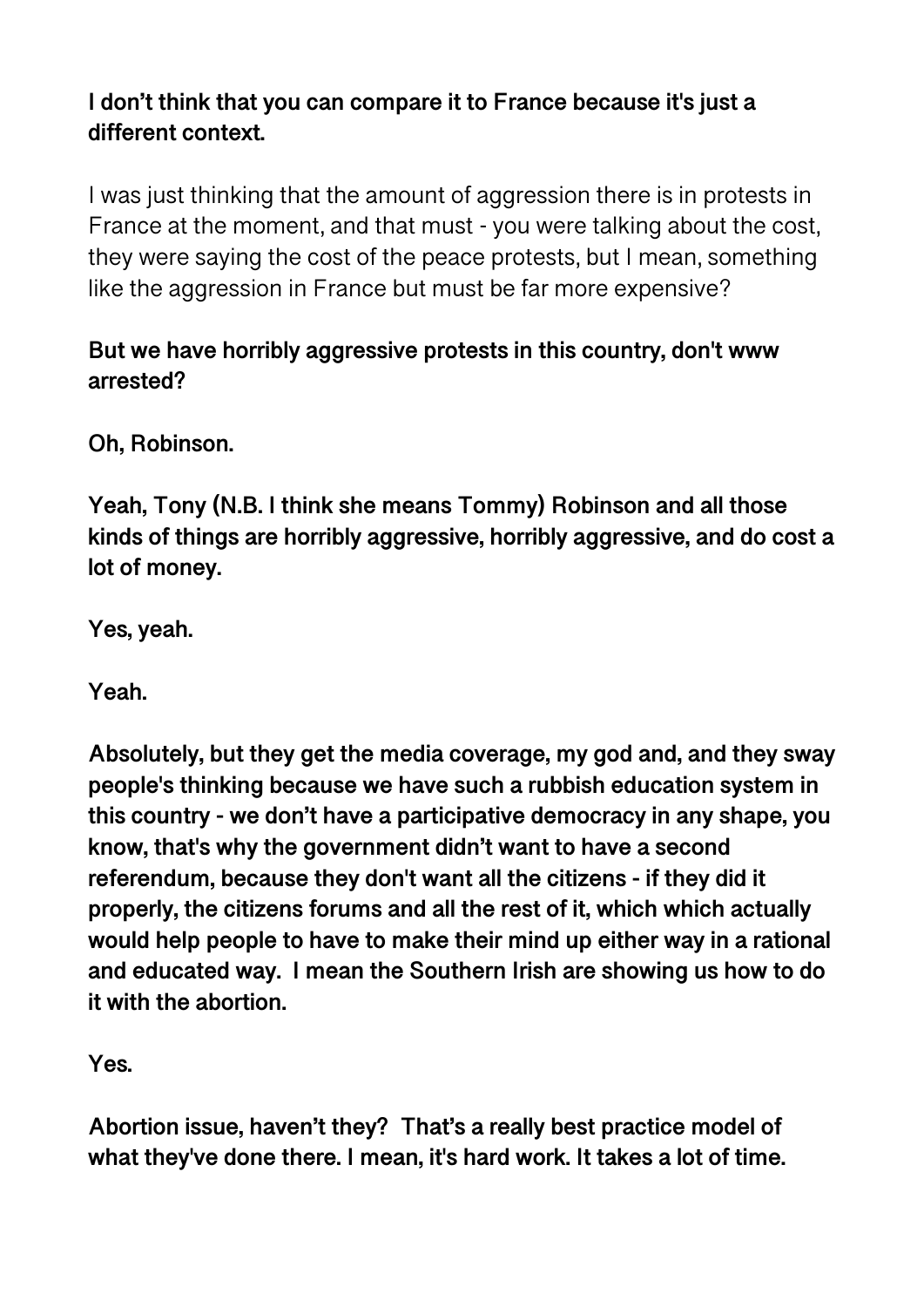Well, this is what I was thinking about Greenham - it took a long time. Although they protest at the end it was their decision, it was the push of the years of the peace protest.

**It wouldn't have happened without - that dialogue wouldn't have been going on.** 

**No, that's true of almost anything. If there isn't a backlash from people, if there isn't - if we all, what's the phrase - 'It only takes good people to do nothing.'** 

**Yes that's it.** 

**I can't remember the quote. But you know what I mean is if we did nothing, that would be just criminal.** 

**That's completely fallen to pieces, Barbara.** 

**I know, there's some fabulous photos in here, my word. Oh look, there's Ollie - that shows how tiny he was, you're still carrying him.** 

**But then you know I always think as well that peaceful protest has to be the best form, because you're showing yourself in your best light. You're not sinking down to any level of violence or anything else. I mean...** 

**And I think it can be some of the bravest, or the most courageous kind of protest, actually can't it?** 

**Yes. It's very easy to pick something up and swing it at somebody, not just to stand there - there was that classic example, wasn't there, of that woman who looked at somebody who was saying some really racist and horrible stuff, and she just kept smiling at him. And he backed down. So it yeah, it can be some of the most courageous stuff - like there's a there's a man in Milton Keynes, who's done non-violent direct action forever and a day - he's in his 50s. Now he goes up to Faslane, and**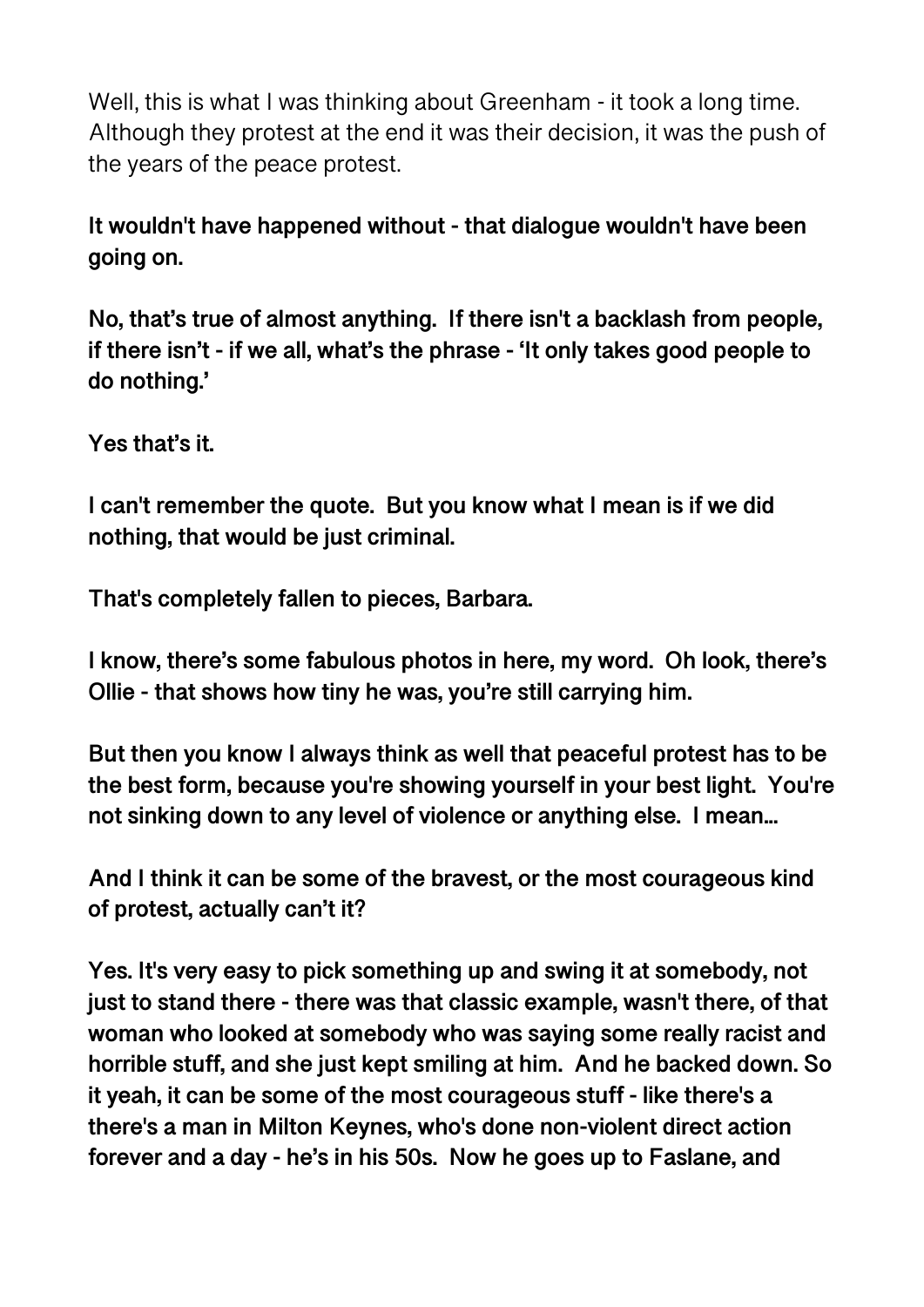**swims - swims through the locks to put things on the submarines to show them that their defense systems are rubbish.** 

**That's wonderful - now that is fabulous isn't it.** 

**He's always over in Palestine, you know, standing - monitoring the Israeli aggression towards Palestinians and things like that. Some of the bravest stuff out.** 

**It made a case thought.** 

**Yeah, I was remembering for various reasons - my, my teacher at school who taught me German, and I married the deputy headmaster's son - of that school. And my father in law was great friends with this man who taught me German. My father in law was very military bound, and was very involved in the Second World War. But my German teacher had been a conscientious objector. And Herbert was the gentlest, loveliest man, and I can remember my father in law Doug, just sitting there going 'I have so much respect for Herbert, he showed courage that I couldn't have shown', and Doug got a bloody George metal, you know? So he respected the sacrifice it took to say 'No, not in my name'.** 

**Yeah.** 

**Those...** 

**Just want to send Oliver buckets of very embarrassing photos!** 

**Good idea!** 

**I hesitate to call it a photo album but when I got that falling to pieces collection of photos out, it smell horrible because it was smelling of damp because it had been shoved in the back of the bookcase.** 

**Oh do you know I remember that - oh dear oh dear! I can't remember yesterday!**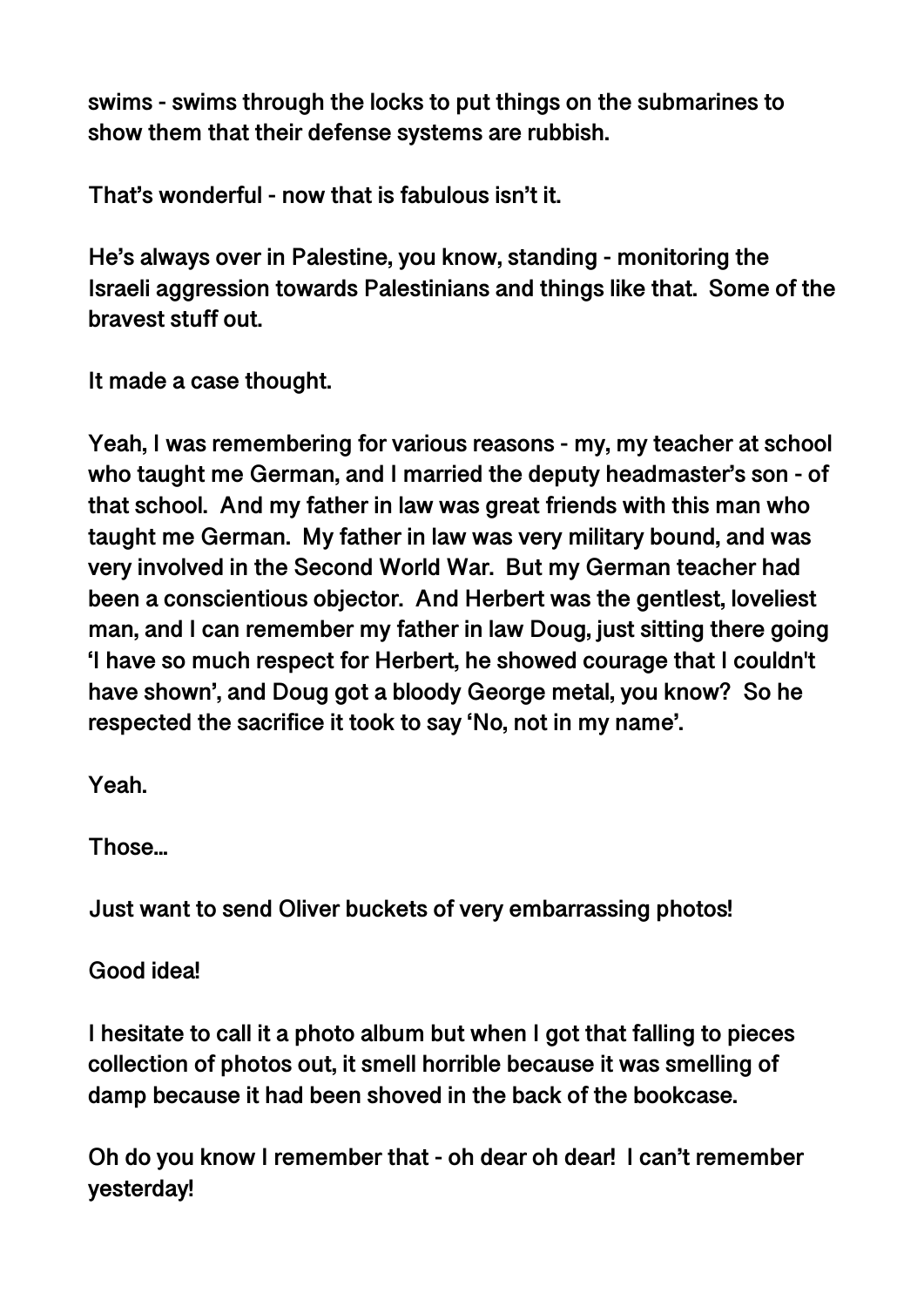**(Laughs).** 

**And there's Sheila running the half marathon in Wycombe.** 

**Oh yeah.** 

**On behalf of CND.** 

**Yes.** 

**Embarrassing thing is that I looked at that and thought 'What am I doing there? It's not me, it's you'.** 

# **(Laughs).**

One of the things I am supposed to include is why do you think it's important that Greenham is remembered by subsequent generations? That was one of the things I'm supposed to ask you.

## **Well, why do we think it's important that the Suffragist movement is remembered?**

Yes, that is more...

**Why do we, why do we think it's important to remember - what was her name, the woman that was involved in the first computer... anyway why do we...** 

**Ada Lovelace.** 

**Because it reminds next generation, this generation, that anybody is capable of achieving things. Their voices should be heard, there are many different viewpoints around every subject, that actually the way our country runs is the business of everybody that lives in it, you know, all that sort of thing, I guess.**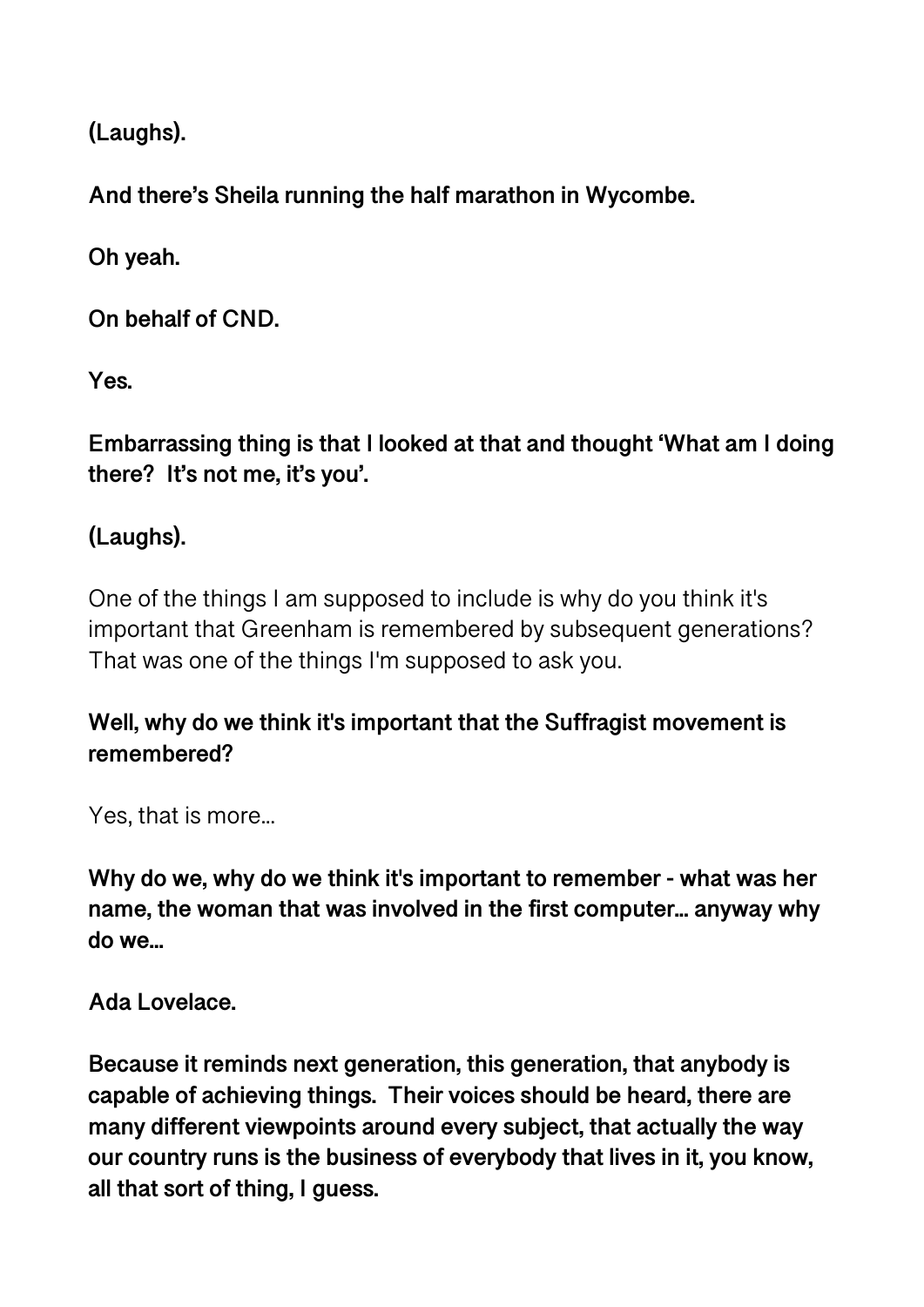**I think for me, it was that it should be remembered as the start of something that was organic, in shape. It was - so unlike the Suffragettes, who had quite a structure, we did away with anything like that. There was nobody in charge, it was simply a collective voice, and it became - well for me, it was about a voice of a generation.** 

**Yes, it was of its time.** 

**Yeah. And it, I think it's, it marked a turning point for me in the way that things could be done, they didn't need to have a structure, okay, things might move a bit more quickly. But actually, if you've got that, that collective working, that to me produced the most creative results, the most interesting things happened that way. And I know this is sad to say, but it was one of the reasons why I went to work with John Lewis, because they work in quite a collective way. And it was, it was important to me that if I was going to go back into the world of work in a very corporate way, that it had to be something that had that kind of loose structure to it.** 

Each person mattered rather than...

### **Exactly.**

**Each voice mattered and should be heard.** 

**Yeah, I think that's really important, actually. And that's really important why young people today need to hear about Greenham common, because of that essence. Because actually, society has moved to stop all of that - we talked about impromptu creches. You can't do that. Now you've got to be licensed for this. And duh duh duh duh duh. We know that people in industry have - yes, it's right, that health and safety and everything like that should improve. But actually, it swung very much the way where the present situation people can have zero hours, they don't know where they're going to work from one way or another. That's all about the business being the, and the profit being the most important**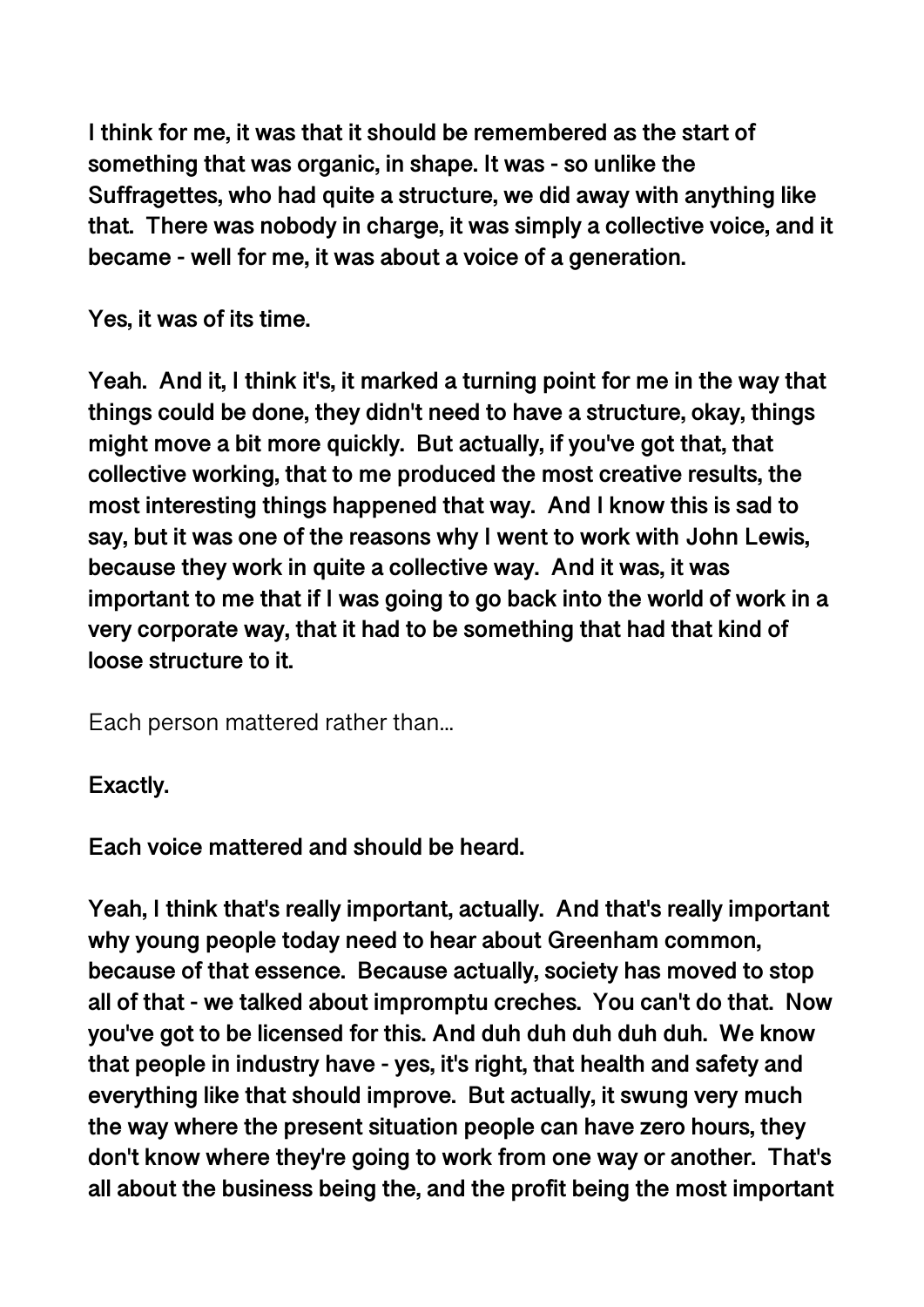**thing and the, you know, so you've lost that kind of, I mean 100 or 200 years ago, it would have been a kind of paternalistic, Cadbury style - 'I want my workers to be healthy, so they produce the most, therefore I'll make sure they live in nice houses, or reasonable housing', and all the rest of it. And then in the '60s and '70s and that, it was like well, we're doing it because everybody's voice matters, and the collective good - if everyone, whereas now it's swung to this actually the be all and end all is to make money, and we've got this huge disparity - this more and more unequal society day by day. So it's very important to see that there are movements and there's a history, which is about good things happening where people come together, explore issues, campaign together and all the rest of it. Actually it is really important that that story is heard.** 

**And I do think that time was also the start of people being more being more open to challenge.** 

**Yeah.** 

**So is it okay to have a mole with hair that comes down to your knees?** 

**Yeah.** 

**Is it okay to be gender fluid? Is it okay to have radical views? But you know, everything was out there and nothing was off limits was it?** 

**Yeah.** 

And accepted for what it was?

**And accepted for just what it was. Yeah, so I think for me Greenham that's probably why that should be remembered in that way. I mean, I'm really proud of everything that we did at that time. We did so much, we just never stopped. Did we?** 

**No.**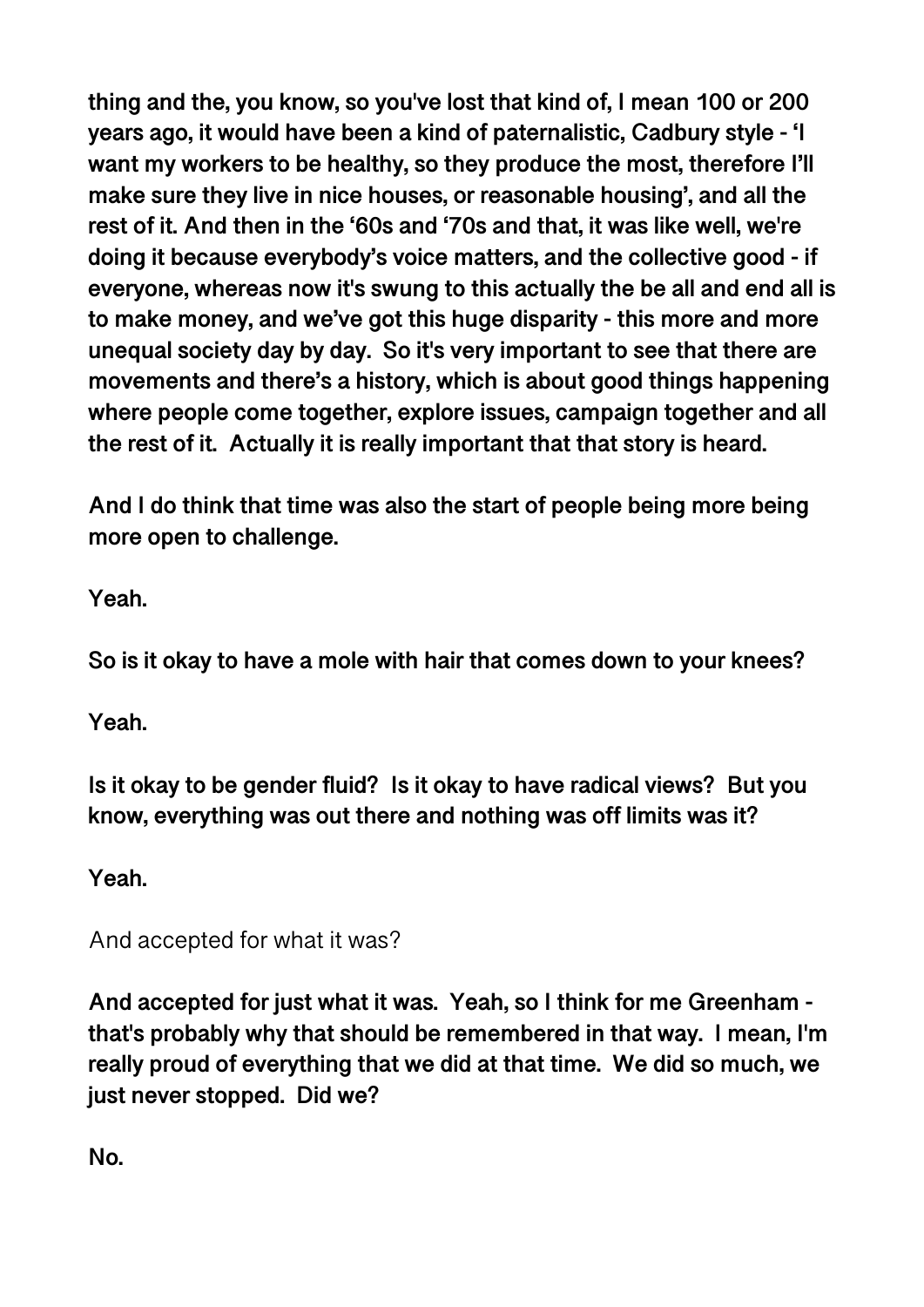**Thinking about it now!** 

**But it was kind of satisfying and enjoyable. And, you know, I mean, I can't believe that I'd work full time. You know, come home, prepare something for woodcraft folk, order the tents, whatever, oh, I'll cook a bit for Greenham and as well, you know, dah, dah, dah, and you just do it, but, and we didn't use ready meals and takeaway, Angel Delight was the most ready meal we made, wasn't it! Our children had....** 

**Vast quantities!** 

**Exactly, and you did all that, but I just remember it being so much bloody fun.** 

**And a lot of it was dependent on those support networks, wasn't it?** 

**Oh, yeah, absolutely.** 

**And I think that one of the important things for me is that it proves that you can do things and that you can - there will be, or there was someone there to do that support.** 

**Yeah. Yeah.** 

**It definitely was about taking back a control over a situation that we just, to all intents and purposes, felt like we had no control over.** 

**You develop so many skills along the way don't you?** 

**Yes.** 

**I'd never organised events, and rung up people, and found out if somebody would come and speak and all that. You know, you just got on with it and found out how to do it.** 

**Yeah. Yeah.**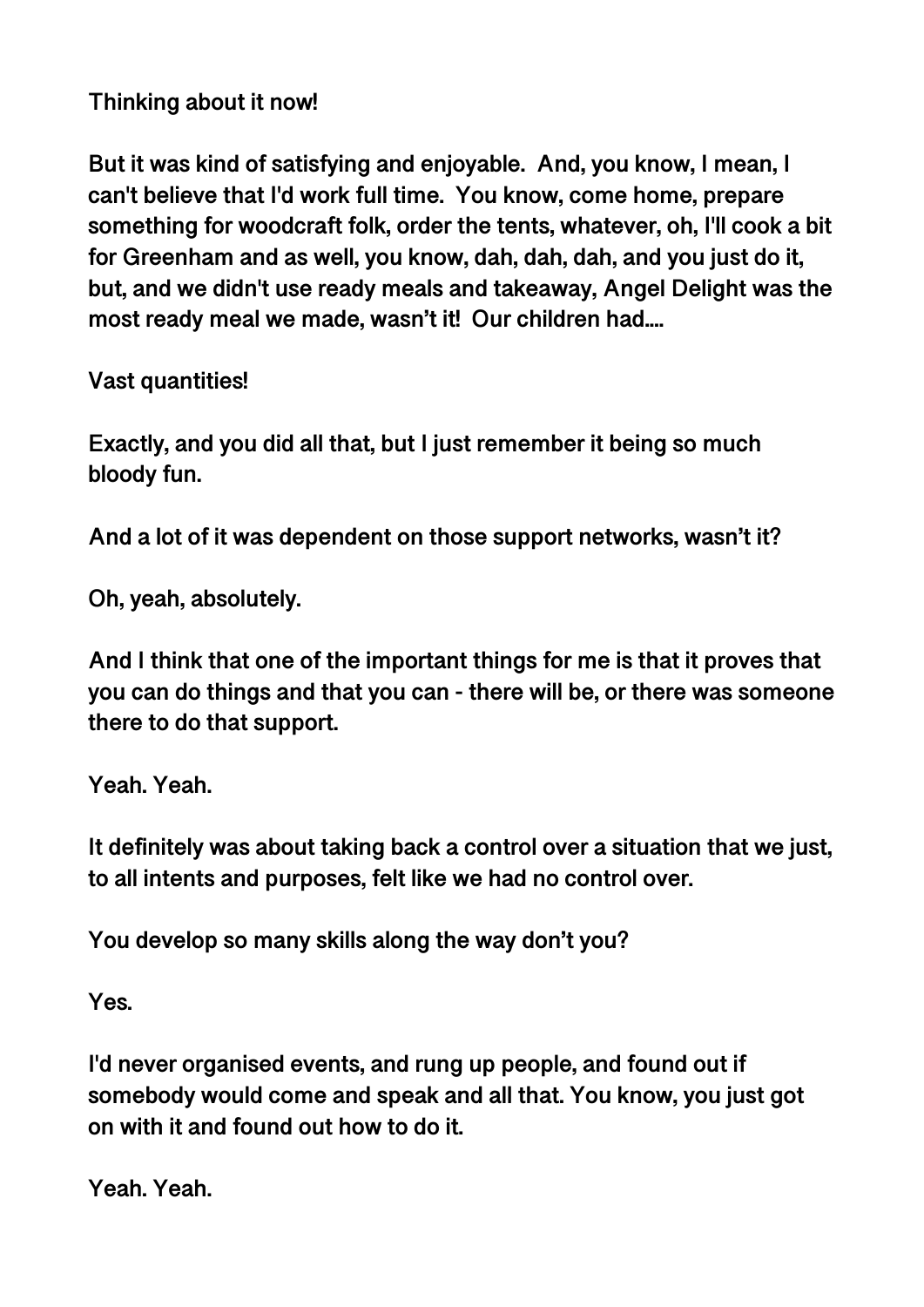**You hired halls, and you made sure there were enough chairs, and you know, you learned all of that along the way**. **You just had to get on and do it.** 

**Yes, it's true.** 

**Yeah. So it is important that that story's heard for sure. Yeah. I don't know how easy it is today, well you know, to put children in the experience that they can have that amount of freedom and whatever.** 

**Safety...** 

**The campfires and sleeping in tents that leaked, and all the rest of it. Good for them!** 

**Well, I agree.** 

## **(Edit in recording).**

I feel it's quite interesting how each gate was different, but somehow we can't really get to that point.

### **Perhaps it wasn't?**

We are beginning to think perhaps it wasn't?

**Yeah. June was saying that there seemed to be this notion that every gate was different and I don't know that there were you know, I mean, I know that Red Gate was different from Yellow Gate - Yellow Gate was of its own.** 

**I know Violet Gate was supposed to be very creative.** 

**Yeah.**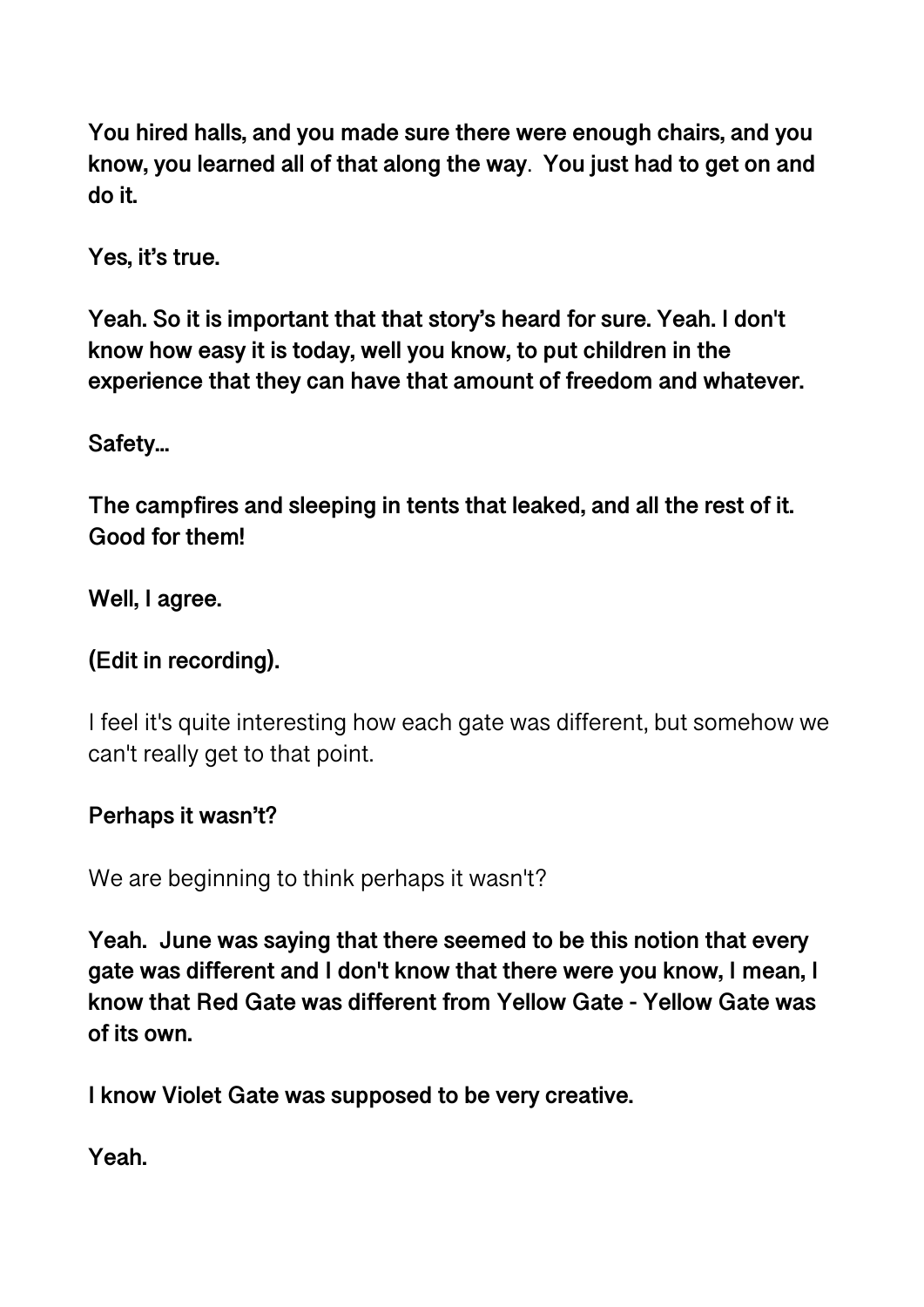**I was a bit like 'Oh, maybe I should go and see what's happening at Violet Gate.'** 

Artistically, you mean?

**Yeah, yeah. It was probably a myth though. But who knows? I mean, I don't think that many gates existed for that much time anyway.** 

They weren't all there all the time?

**No.** 

**Yellow and Blue seem to be reasonably consistent, have I got that, right? My memory's rubbish! (Laughs).** 

**But when whenever we rocked up at Red, there was nobody else there. We'd take it over for however long, and then it would be abandoned again. That was the sense you've got, wasn't it?** 

**Yeah.** 

**It was yellow that was the focus.** 

**Well, that's where the media would all go. And I think that's partly why we didn't want to be there. We wanted to go and do what we felt was right for our protest at Greenham, but I don't think any of us really wanted to be caught up in all that stuff with all the press and lots of police attention. We were quite happy with our own little squaddies! (Laughs).** 

**I did go back and sit at Red Gate for a whole day.** 

**Oh did you?** 

**I went and sat at Red Gate with my portable chair and Heidi and I dug up a fern.**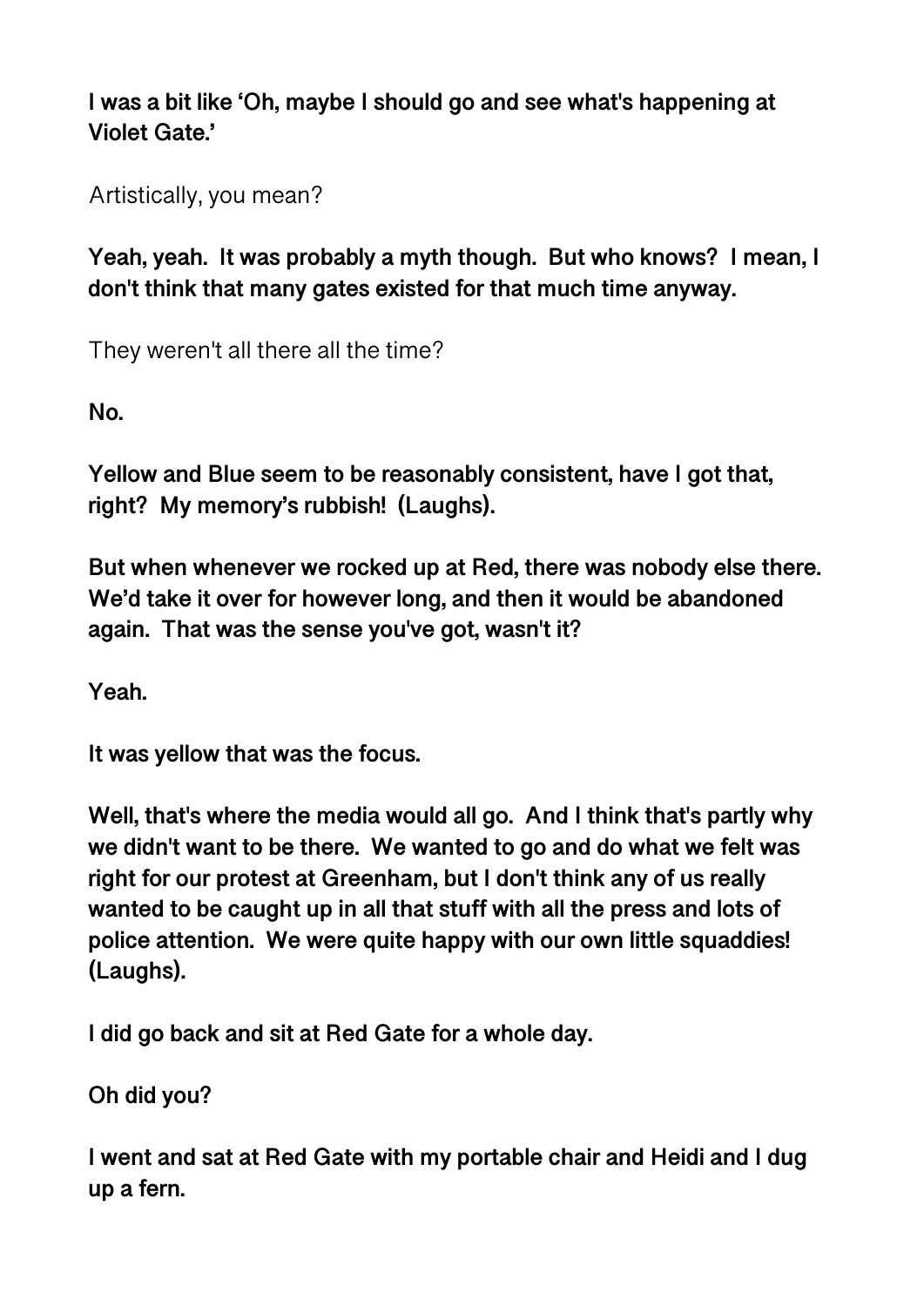**Did you dig a shit pit?** 

**I didn't dig a shit pit, no! I managed without one for just a day!** 

**(Laughs)** 

**The first thing we had to do wasn't it?** 

**I noticed there's a shovel leaning against a tree!** 

Did you have to take your own shovel?

**Oh yeah, very important!** 

**Who's bringing shovels?** 

**There'd be no point turning up if we didn't have enough shovels! (Laughs). I can't remember if we actually discussed what we were ever taking, but we always seemed to have enough.** 

**I don't remember a lot of planning going on.** 

**No. I don't think there was much.** 

**Don't remember a lot of planning.** 

**Oh, well.** 

**It all worked out all right. I don't remember checking whether we had a first aid kit.** 

**No, no.** 

**I think we probably just did what we probably still do now, which is to take everything, just in case! (Laughs). So you've probably heard more**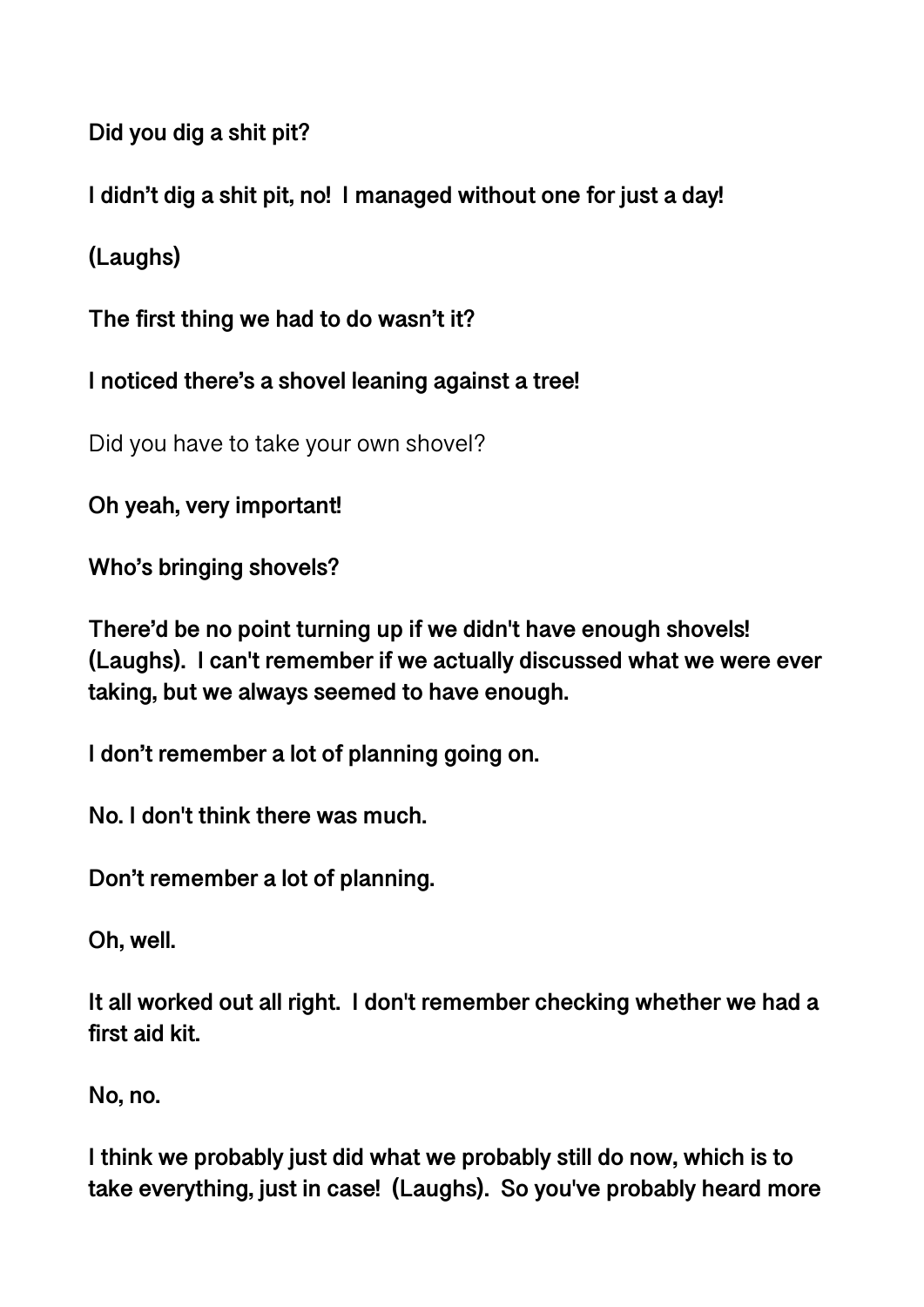**from women, then June? Oh, sorry have to cut that bit out! Yes, I, I just have such I have such a lovely warm memories of Greenham.** 

You feel warm when you remember it?

**I think it's because I remember in particular, listening to my sister and how utterly depressed, and how terrified she was of what was going on. And she became fantastically religious as well at the same time, which was really tedious. And I remember thinking, gosh, If only you could see if you just took some action, you'd feel like you're getting back control over the situation. You'd feel like you were doing something to make a difference. Could never understand how she'd got to that stage of just not talking. Maybe she just didn't have enough supportive women around her?** 

**Yeah.** 

**Still, I think we were very lucky in that we came with some pretty bolshy sets of values anyway, but that we gravitated towards each other and because when did I meet you Sheila? Obviously it was as a result of meeting Barbs. I met you in '78, didn't I? So when did you come to come to Wycombe?**

**Christopher was coming up to 3, so about '82.** 

**Right. I thought it must have been in the early '80s. So Barbara and I met because of women's politics.** 

**Multicultural center under the...** 

**Oh, yes.** 

**I don't know what we were been doing there.** 

**It was because the national abortion campaign had run out of all - what was that funny old pub? You know when you come out of High**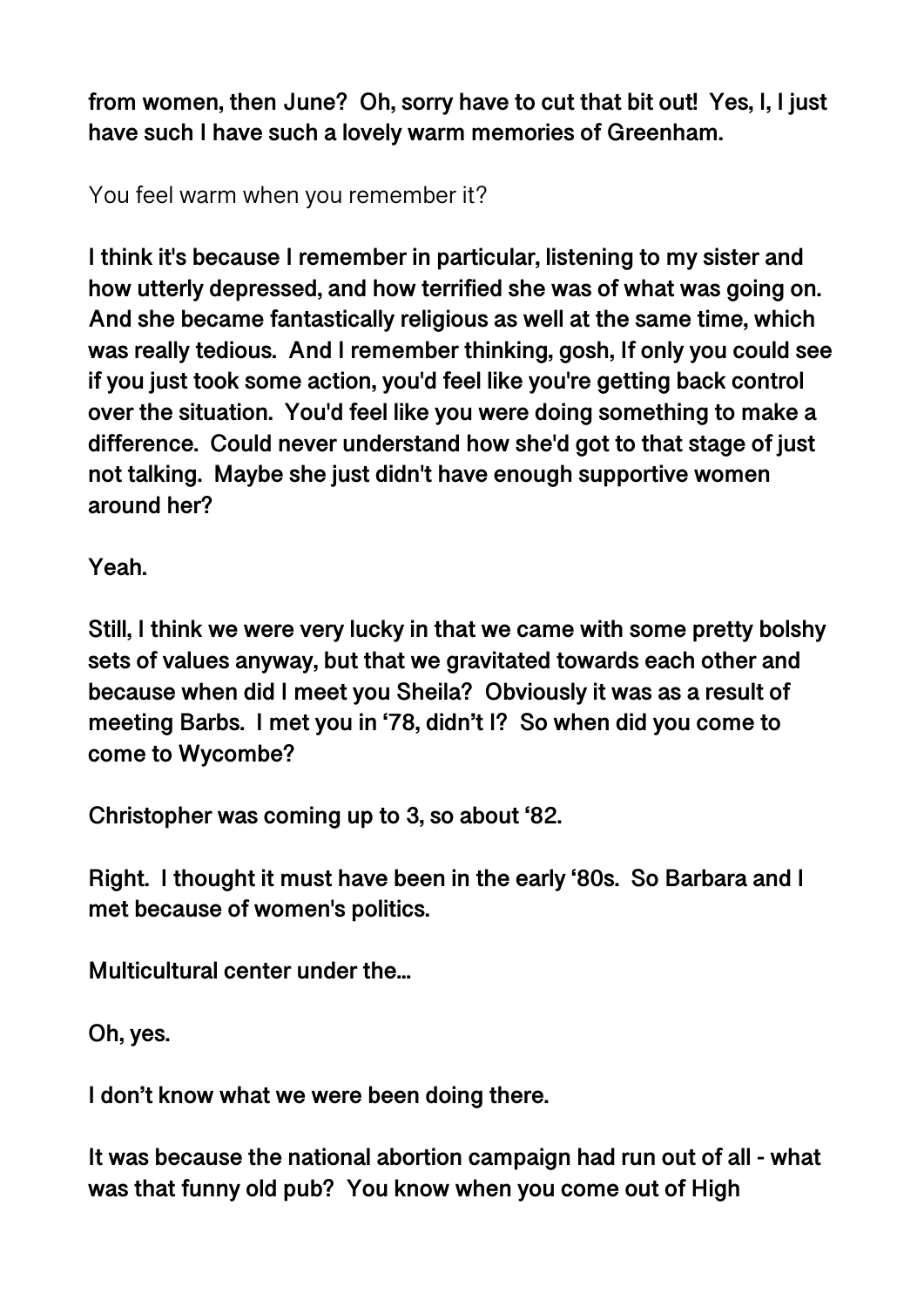**Wycombe station and just down the hill on the left hand side. I think it's gone now but it was this funny old pub. We used to meet in there upstairs. And out of that, I think most of the women who were there found it really tricky that a lot of men had turned up to these meetings were really quite weird. (Laughs). Well, you know, and there was generally a sort of gradual sort of shuffling together of the women. 'What do you think about we go and meet on our own?' So we started meeting in the Multi Racial Centre down under the flyover.** 

**Yeah. And when you first came to Wycombe, I think it was you became involved in the Peace Council first, Wycombe Peace Council first.** 

**Yeah. Because of the Action Aid couple. Yeah, names escape me.** 

**We went on to do Women's Aid, because, we thought we'd set up a women's centre in Wycombe**.

**Yes. Well, we said, Right, well, obviously what we need is a women's centre and we'll have a library and you know, and women can come and just have that space themselves. And of course, the only women that ever turned up are the ones fleeing home and violence. So then we thought, ah,...** 

#### **We'd better listen to what's actually needed.**

Was there a lot of that at Greenham - fleeing violence?

#### **I wasn't really aware of that.**

**I heard of one or two people, but I don't think it was a great driver for most people there. I think most people were there because they couldn't bear the thought of those nuclear weapons trundling around our soil. Yeah. And then I think it was it was a natural thing really wasn't it, to just be involved in anything that you felt demanded some action. I got very involved in Oxfam as well.**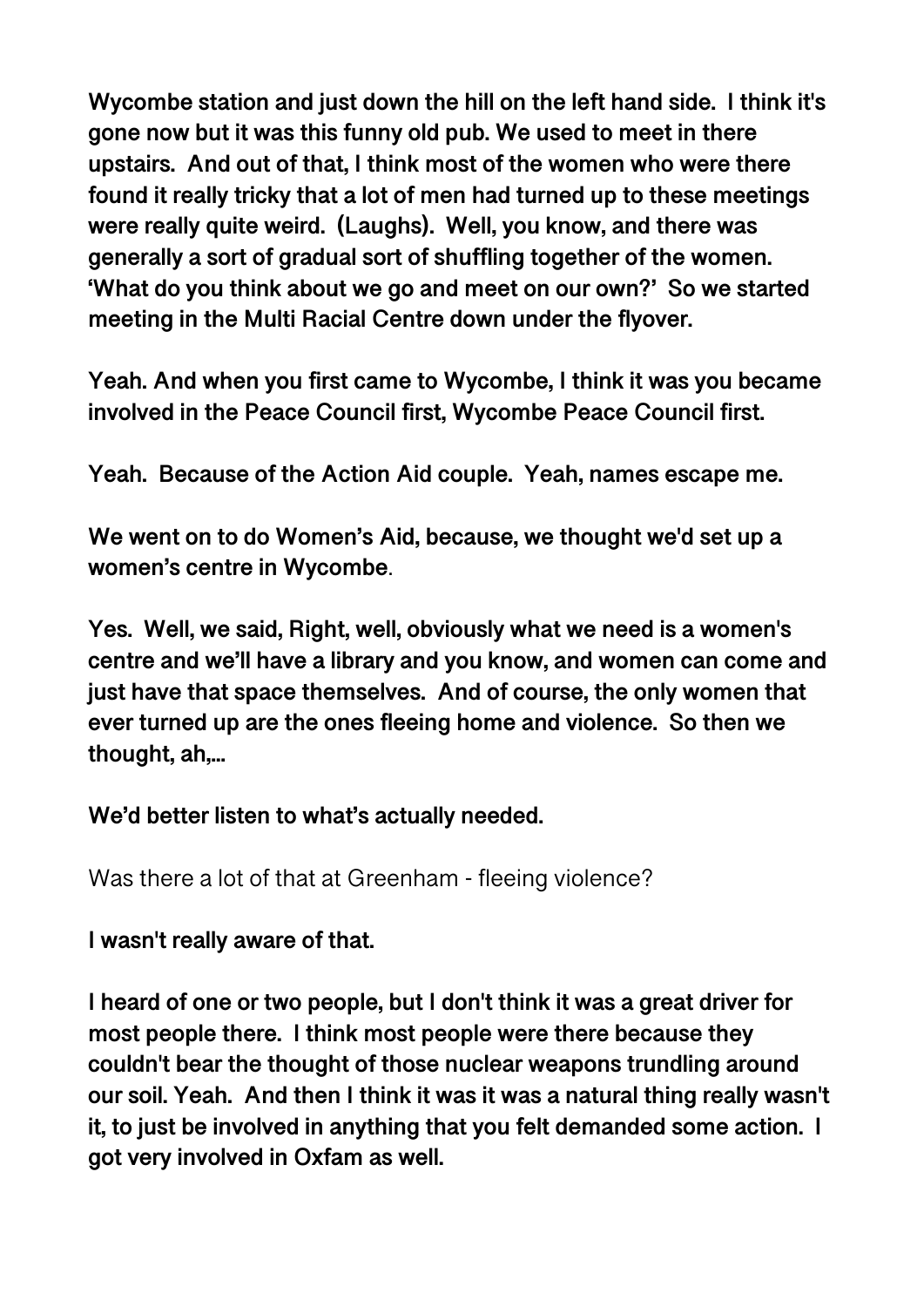**Oh yeah, I was too, and that was because - oh no it was much later. The guy who was in - Bob.** 

**(Laughs). Yeah.** 

**We never been involved in so many things. We've never lived close to each other, have we Sheila? But then when you came to Wycombe and you kind of went often, then we discovered that they all meshed in together and it was just a happy coincidence.** 

**Yeah.** 

So the overriding thing really is women's community needs protest, do you think?

**For us I think it was very important, because I think it was part of our growing up wasn't it? Developing into the people we became. It was so formative. Just made you realise you could do anything if you really wanted to. Just had to get on and do it. As you say, you never booked a hall before, or done any of those things, but you just did it because it needed doing. You suddenly found it all so empowering. It was a funny time, wasn't it? I mean, to a certain extent, you know, the late '70s was still quite a conventional time...** 

**Traditional. Yeah.** 

**Yeah. For a lot of women.** 

In spite of the rebellion of the '60s?

**You see, I think even the women's liberation movement starting in America didn't really start til the late '60s and it didn't honestly hit our shores till the early '70s**. **It certainly didn't hit High Wycombe work until about 1975! (Laughs).** 

And the 60s was about general freedom, really - not women's freedom?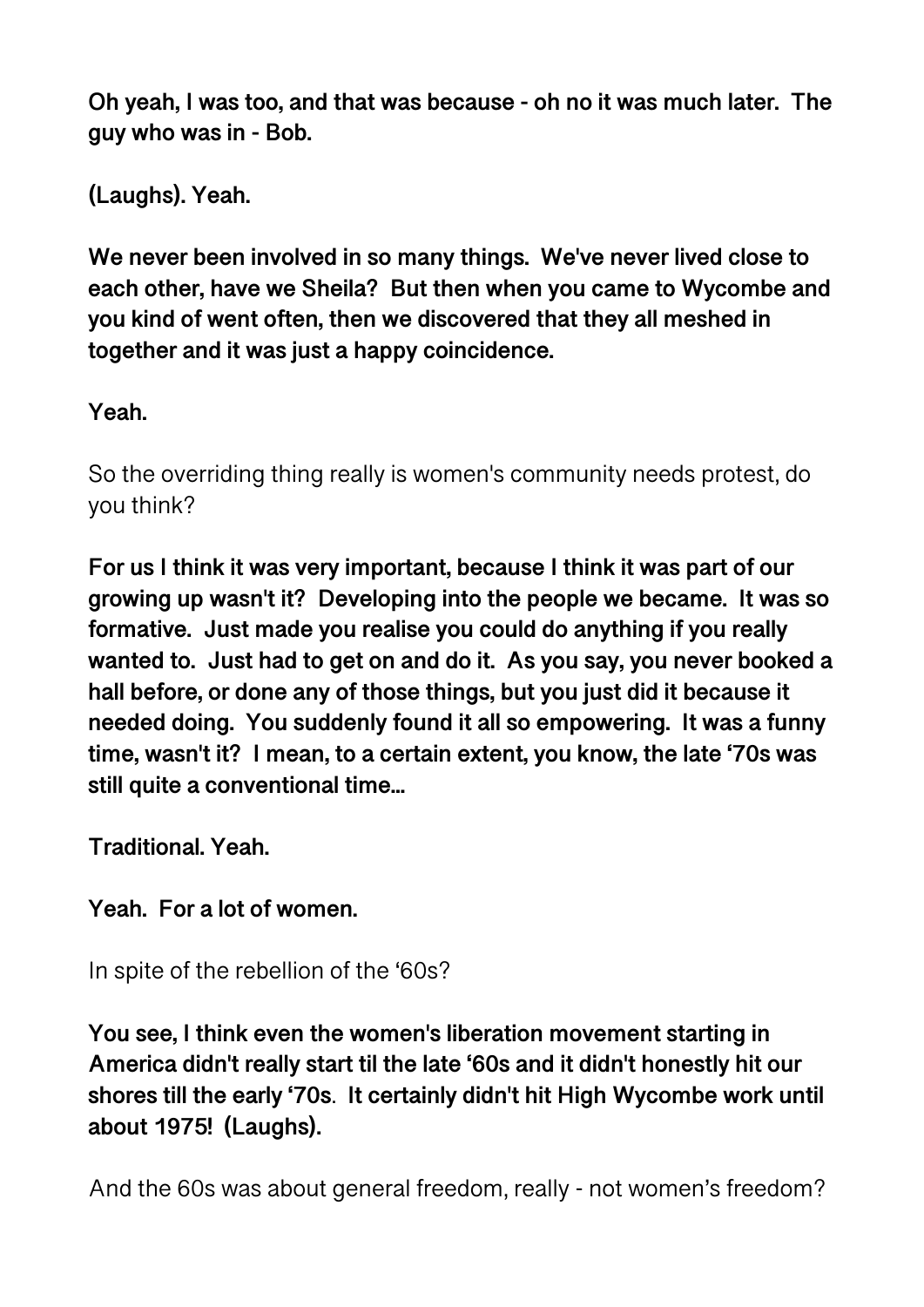**It wasn't about women's free. In fact, if anything, I think that was one of the things that came out of that, the meetings that I first went to with the National Abortion Campaign and some of the men that turned up there, and just almost like just pushed women out of the way to talk. It was like hello? Have you even - whose experience is this? I was just astonished. I thought you know what? I think we need our own space. And it felt like quite a big thing to say. It felt almost like, ooh, am I allowed to say this sort of thing? Like, we don't actually want you here! (Laughs). We actually. want to find ways of expressing ourselves without you here...** 

Without your permission?

**Yeah.** 

**And and we don't we don't want to have to adopt, you know, vote for a chair and a secretary and all the rest of it that goes with it. We actually just want to talk about it, and see where we end up. Yeah, so the female perspective was critical for me.** 

Can we have just one final comment on Greenham from each of you?

**Gosh, trying to think of something I haven't said.** 

**Yeah.** 

**I mean, well, this is it really.** 

**We've talked ourselves into the ground!** 

**Yes! (Laughs).** 

**It sounds very frivolous but I just remember it, it would be freedom, because it was being outside, it was time that was special to be with the women I wanted to be with. And often Amy was with us, and I was**